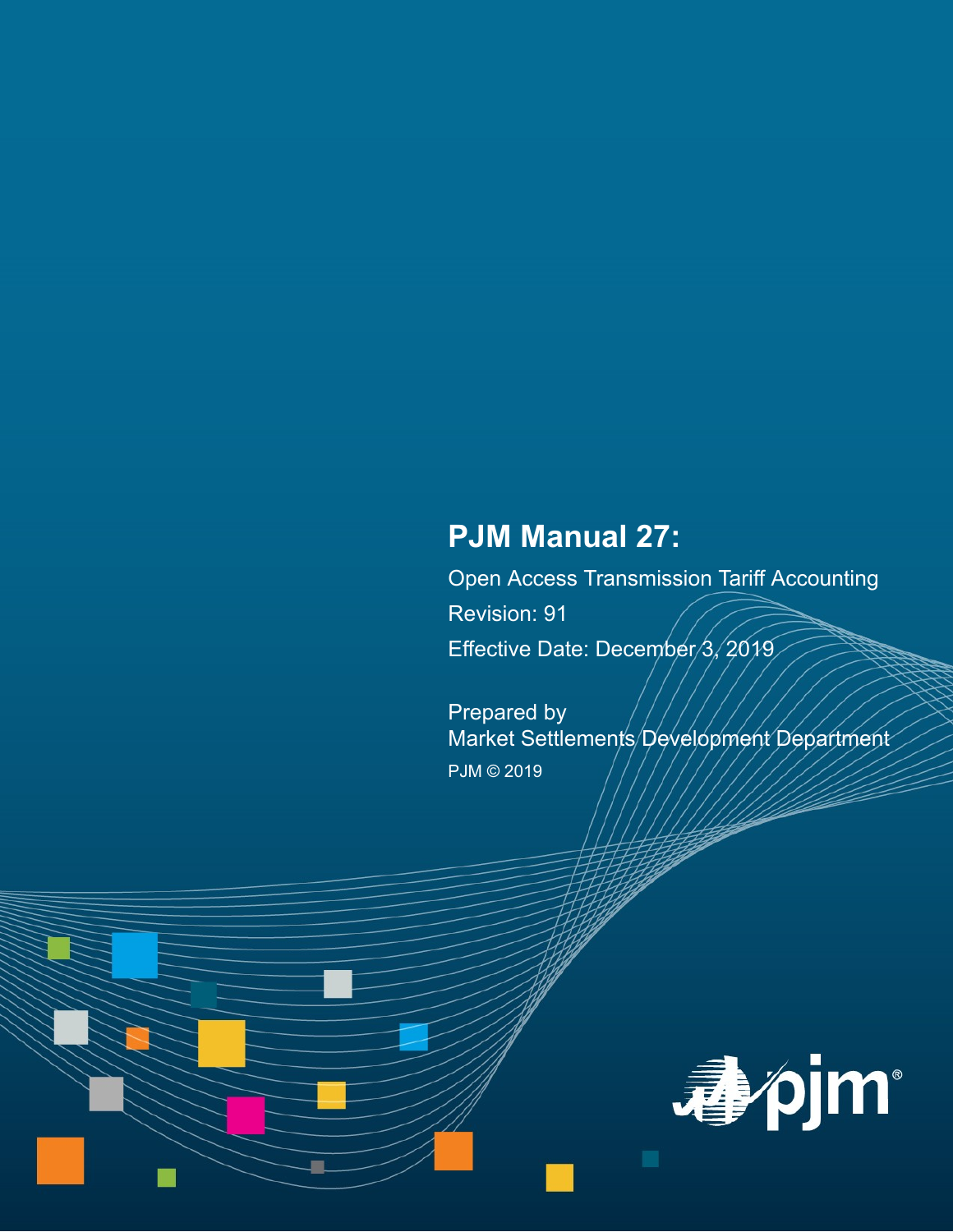

# **Table of Contents**

| Section 2: Scheduling, System Control and Dispatch Service (&<br>AC2, PJMSETTLEMENT, MMU, FERC, OPSI, CAPS, NERC & RFC)                         |  |
|-------------------------------------------------------------------------------------------------------------------------------------------------|--|
| 2.1 Scheduling, System Control and Dispatch Accounting Overview 12                                                                              |  |
|                                                                                                                                                 |  |
|                                                                                                                                                 |  |
|                                                                                                                                                 |  |
| 2.5 Reconciliation for PJM and TO Scheduling, System Control and Dispatch Service<br>(and AC2, MMU, FERC, OPSI, CAPS, NERC, and RFC) Charges 19 |  |
| Section 3: Reactive Supply and Voltage Control from Generation and                                                                              |  |
|                                                                                                                                                 |  |
|                                                                                                                                                 |  |
| 3.1 Reactive Supply and Voltage Control Service Accounting Overview21                                                                           |  |
|                                                                                                                                                 |  |
| Section 4: Energy Imbalance Service Accounting24                                                                                                |  |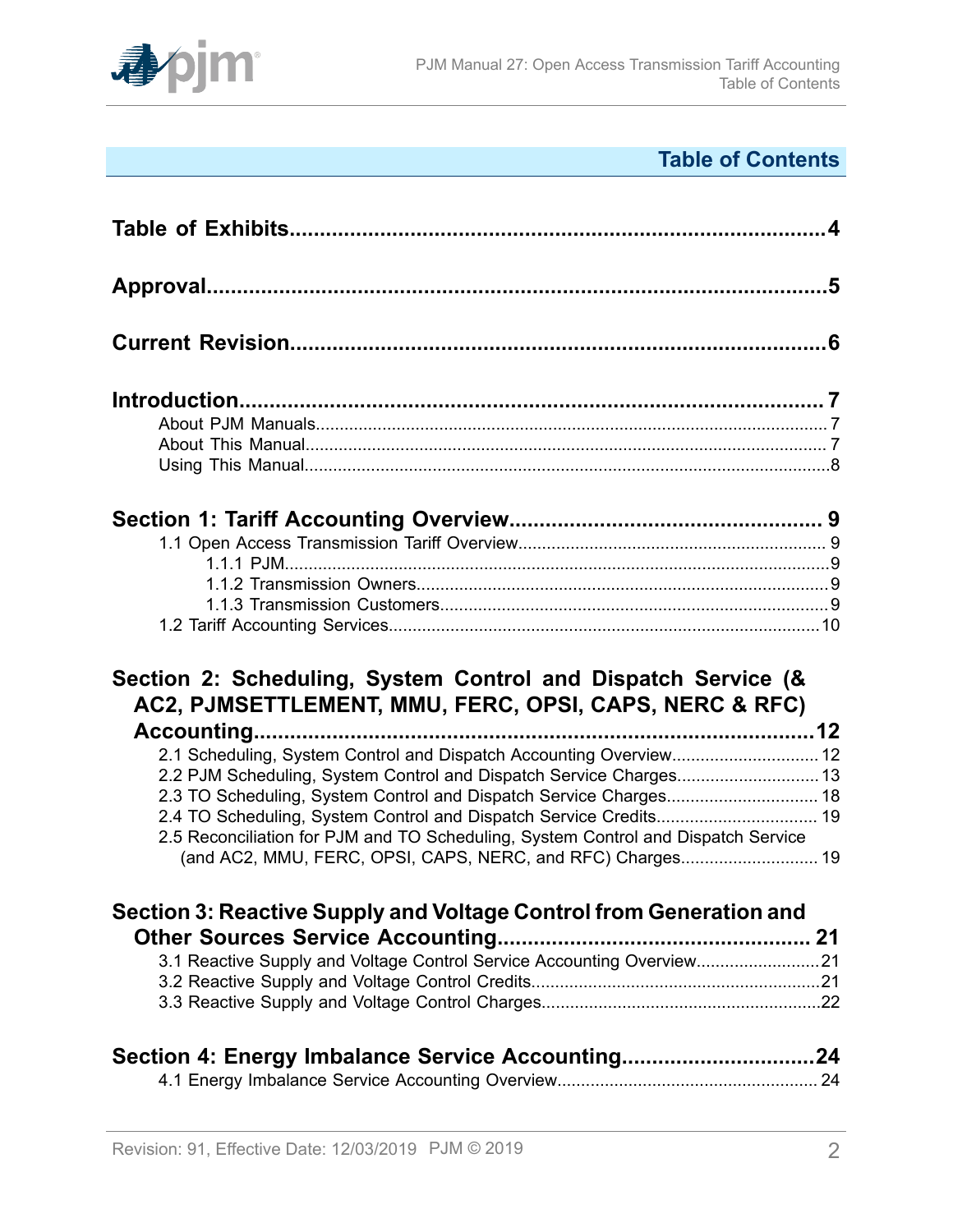

| Section 5: Network Integration Transmission Service Accounting 25              |    |
|--------------------------------------------------------------------------------|----|
| 5.1 Network Integration Transmission Service Accounting Overview 25            |    |
|                                                                                |    |
|                                                                                |    |
|                                                                                |    |
|                                                                                |    |
| 5.6 Business Rules for Nodal Pricing Settlement of Network Load 28             |    |
| 5.7 Business Rules for Changing Settlement Area Definitions of Network Load 29 |    |
| Section 6: Point-to-Point Transmission Service Accounting31                    |    |
|                                                                                |    |
|                                                                                |    |
|                                                                                |    |
|                                                                                |    |
|                                                                                |    |
| 6.2.2 Adjustment to Firm Daily Point-to-Point Transmission Service Charges 32  |    |
|                                                                                |    |
|                                                                                |    |
|                                                                                |    |
|                                                                                |    |
|                                                                                |    |
|                                                                                |    |
|                                                                                |    |
|                                                                                |    |
| Section 8: Energy Storage Resource Charging Energy 40                          |    |
|                                                                                |    |
|                                                                                |    |
|                                                                                |    |
|                                                                                |    |
|                                                                                |    |
|                                                                                |    |
|                                                                                | 46 |
|                                                                                |    |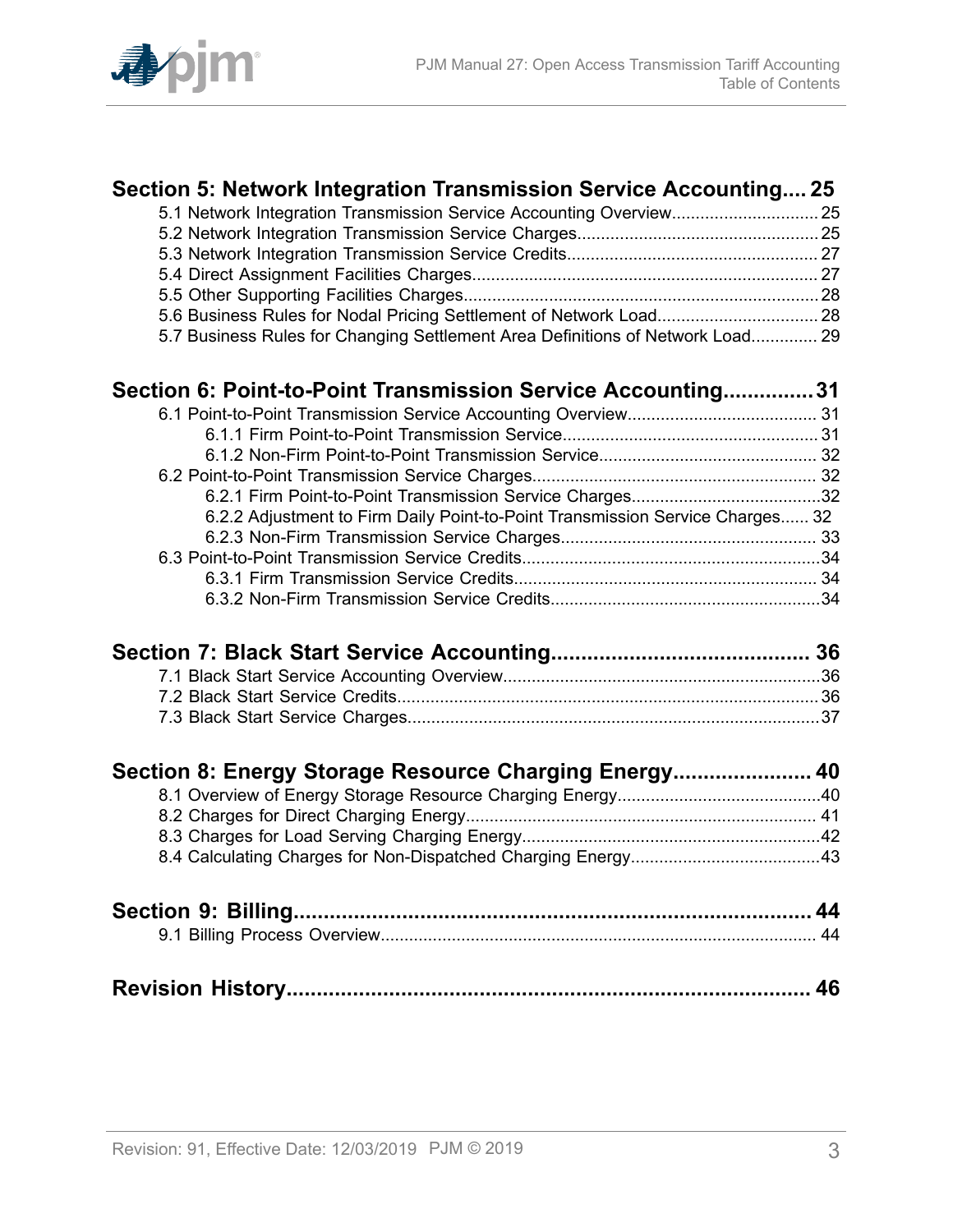

# **Table of Exhibits**

<span id="page-3-0"></span>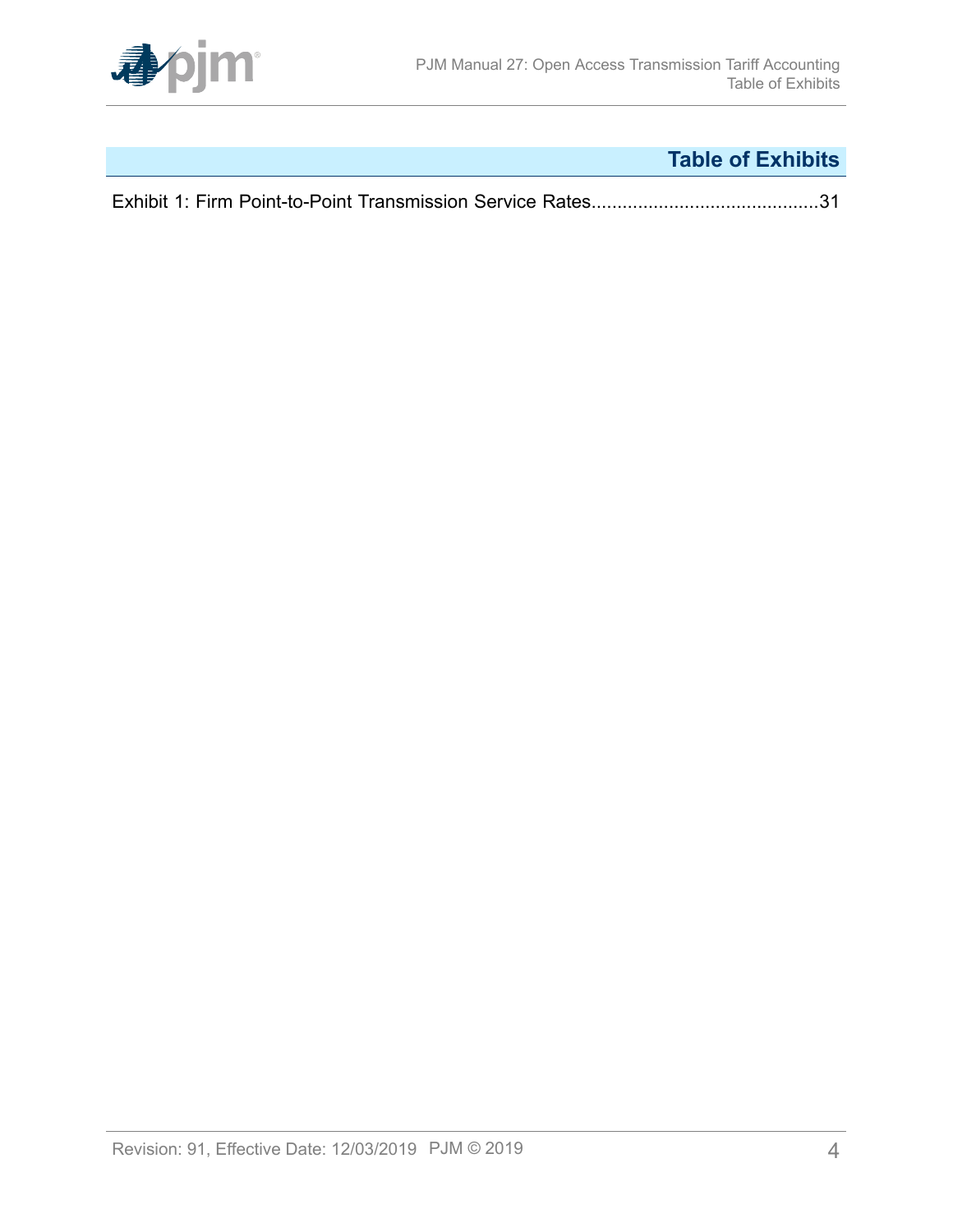

# <span id="page-4-0"></span>**Approval**

Approval Date: 11/26/2019 Effective Date: 12/03/2019

Raymond Fernandez, Manager

Market Settlements Development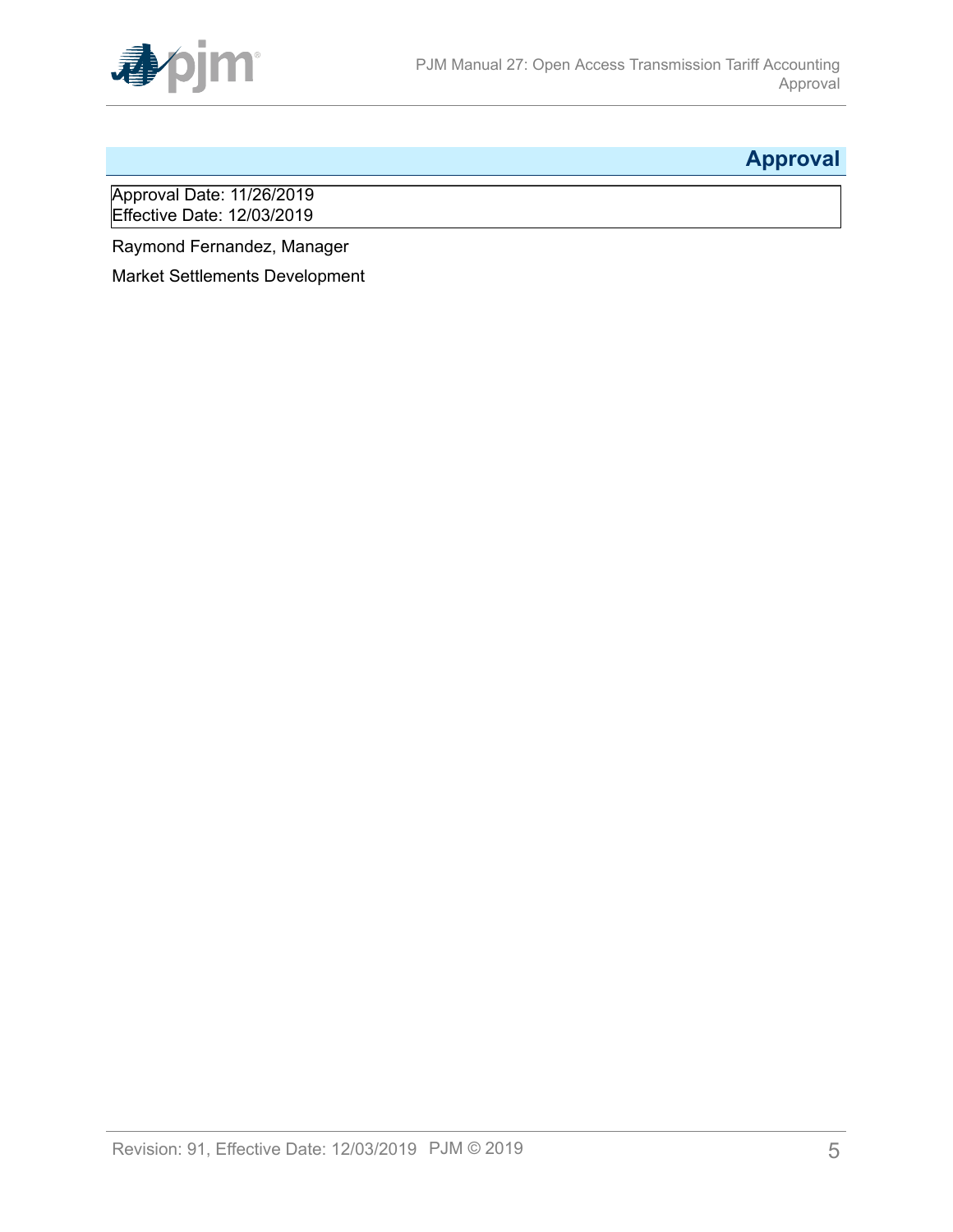

### <span id="page-5-0"></span>**Current Revision**

#### **Revision 91 (12/03/2019):**

- Updates for compliance with FERC Order 841, Electric Storage Participation in Markets Operated by RTOs and ISOs, Docket No. RM 16-23-000
	- o Added new Section 8: Energy Storage Resource Charging Energy
		- − Section 8.1: Describe different categories of Energy Storage Resource charging energy
		- − Section 8.2: List billing items that apply to Non-Dispatched Charging Energy
		- − Section 8.3: Description of billing treatment for Load Serving Charging Energy
		- − Section 8.4: Treatment of Network Service Peak Load and Obligation Peak Load/ Peak Load Contribution for Direct Charging Energy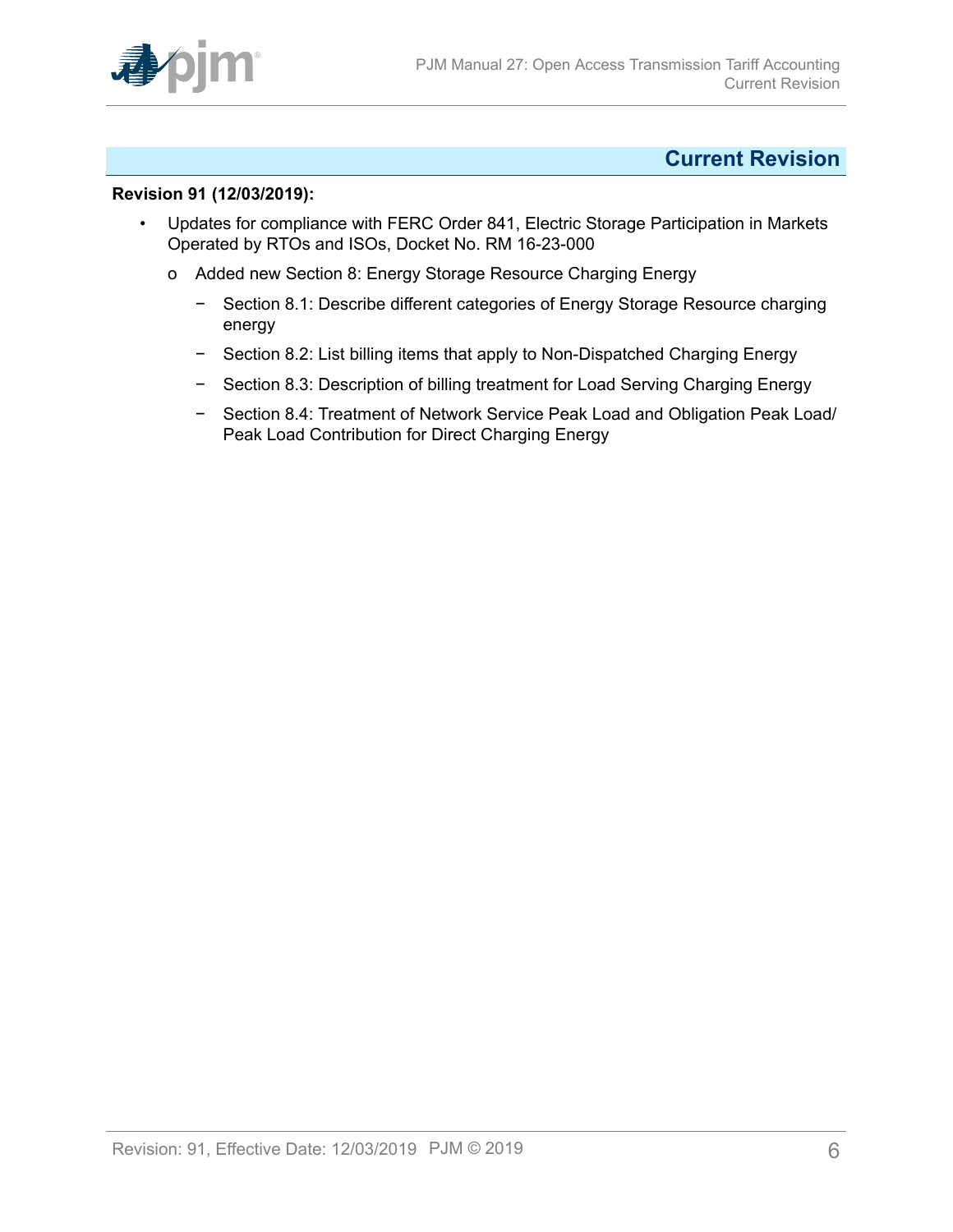

### <span id="page-6-0"></span>**Introduction**

Welcome to the *PJM Manual for Open Access Transmission Tariff Accounting*. In this Introduction, you will find the following information:

- What you can expect from the PJM Manuals (see "About PJM Manuals").
- What you can expect from this PJM Manual (see "About This Manual").
- How to use this manual (see "Using This Manual").

### <span id="page-6-1"></span>**About PJM Manuals**

The PJM Manuals are the instructions, rules, procedures, and guidelines established by the PJM for the operation, planning, and accounting requirements of PJM and the PJM Energy Market. The manuals are grouped under the following categories:

- **Transmission**
- PJM Energy Market
- Generation and transmission interconnection
- Reserve
- Accounting and Billing
- PJM administrative services
- Miscellaneous

For a complete list of all PJM manuals, go to the Library section on PJM.com.

### <span id="page-6-2"></span>**About This Manual**

The *PJM Manual for Open Access Transmission Tariff Accounting* is one of a series of manuals within the Accounting and Billing group. This manual focuses on the accounting for transmission services within the PJM Open Access Transmission Tariff.

The *PJM Manual for Open Access Transmission Tariff Accounting* consists of nine sections. These sections are listed in the table of contents beginning on page ii.

#### **Intended Audience**

The intended audiences for the PJM Manual for Open Access Transmission Tariff Accounting are:

- PJM Members
- External auditors, lawyers, and regulators
- PJM accounting staff and auditing staff

#### **References**

The References to other documents that provide background or additional detail directly related to the *PJM Manual for Open Access Transmission Tariff Accounting* are: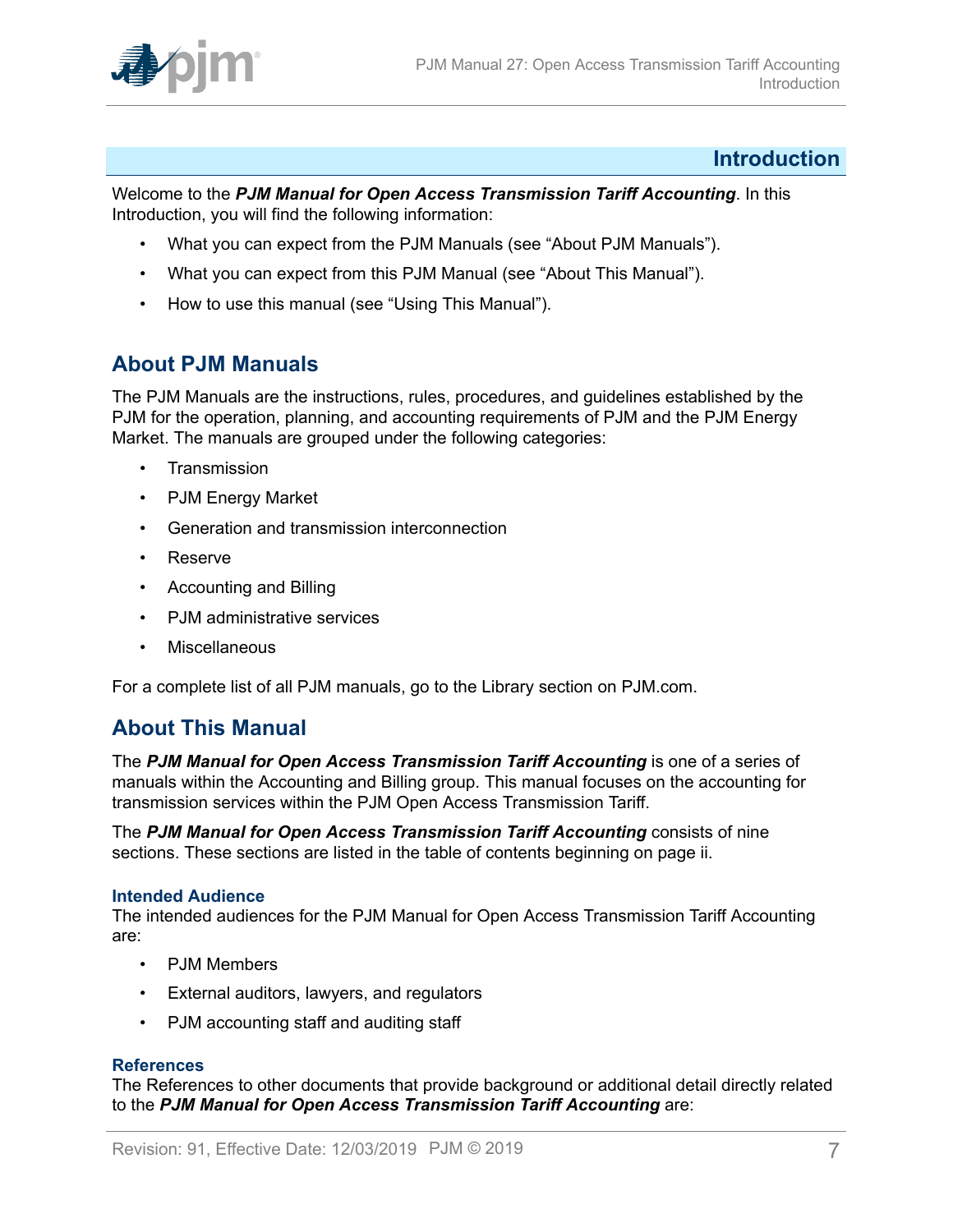

- Operating Agreement of PJM Interconnection, L.L.C.
- Transmission Owners Agreements
- PJM Manual for *[Operating Agreement Accounting \(M-28\)](http://www.pjm.com/~/media/documents/manuals/m28.ashx)*
- PJM Manual for *[Billing \(M-29\)](http://www.pjm.com/~/media/documents/manuals/m29.ashx)*
- PJM Manual for *[Balancing Operations \(M-12\)](http://www.pjm.com/~/media/documents/manuals/m12.ashx)*
- PJM Manual for *[Transmission](http://www.pjm.com/~/media/documents/manuals/m03.ashx) Operations (M-3)*

### <span id="page-7-0"></span>**Using This Manual**

We believe that explaining concepts is just as important as presenting procedures. This philosophy is reflected in the way we organize the material in this manual. We start each section with an overview. Then we present details, procedures or references to procedures found in other PJM manuals. The following provides an orientation to the manual's structure.

#### **What You Will Find In This Manual**

- A table of contents that lists two levels of subheadings within each of the sections
- An approval page that lists the required approvals and a brief outline of the current revision
- Sections containing the specific guidelines, requirements, or procedures including PJM actions and PJM Member actions
- A section at the end detailing all previous revisions of this PJM Manual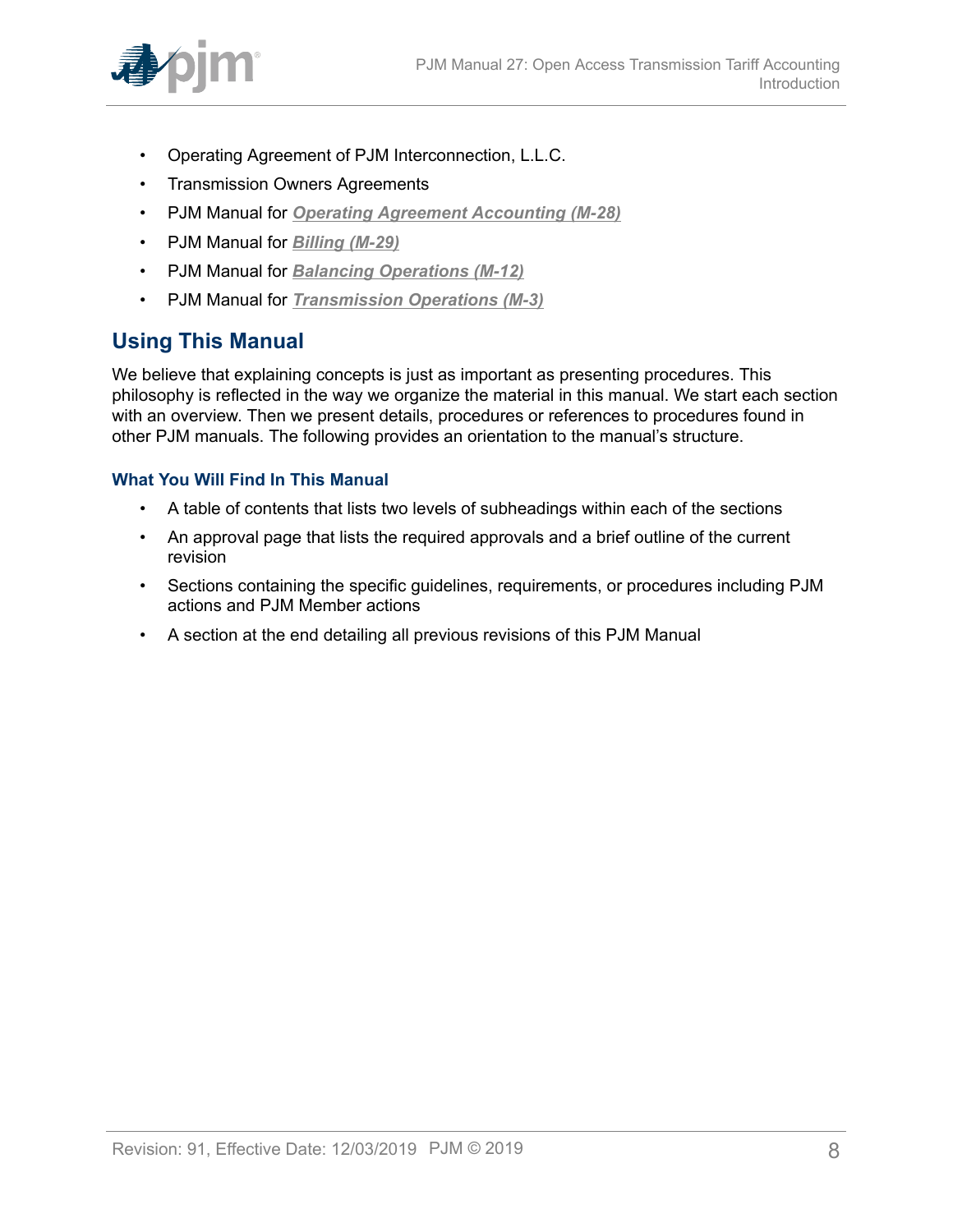

### <span id="page-8-0"></span>**Section 1: Tariff Accounting Overview**

Welcome to the *Tariff Accounting Overview* section of the *PJM Manual for Open Access Transmission Tariff Accounting*. In this section, you will find the following information:

- A general description of the PJM Open Access Transmission Tariff (see "*Open Access Transmission Tariff Overview*").
- A description of the PJM Open Access Transmission Tariff accounting services (see "*Tariff Accounting Services*").

### <span id="page-8-1"></span>**1.1 Open Access Transmission Tariff Overview**

To be compliant with the FERC Order 888, the Transmission Owners (TO) in PJM filed with the FERC an open access transmission service tariff, called the PJM Open Access Transmission Tariff. Transmission open access provides the ability to make use of existing transmission facilities that are owned by others, in this case the TOs, in order to deliver power to customers. Transmission Service is the reservation to transport power from one point to another and all of the ancillary services that are necessary to make the transport of power possible.

The PJM TOs' transmission facilities are operated with free-flowing transmission ties. The PJM manages the operation of these facilities, in accordance with the PJM Operating Agreement.

#### <span id="page-8-2"></span>**1.1.1 PJM**

PJM operates the Transmission System that is used to provide Transmission Service. Transmission services include Point-To-Point Transmission Service (long-term and shortterm firm and non-firm) and Network Integration Transmission Service. In carrying out this responsibility, PJM performs the following functions:

- Acts as transmission provider and system operator for the PJM Region
- Maintains the OASIS
- Receives and acts on applications for transmission service
- Conducts system impact and facilities studies
- Schedules transactions
- Directs redispatch, curtailment, and interruptions
- Accounts for, collects, and disburses transmission revenues

#### <span id="page-8-3"></span>**1.1.2 Transmission Owners**

Each TO in PJM is a signatory to the PJM Open Access Transmission Tariff. They collectively have delegated the responsibility to administer the PJM Open Access Tariff to PJM. Each TO has the responsibility to design or install transmission facilities to satisfy requests for Transmission Service under the tariff.

#### <span id="page-8-4"></span>**1.1.3 Transmission Customers**

There are two types of Transmission Customers for whom PJM Open Access Transmission Tariff charges are determined: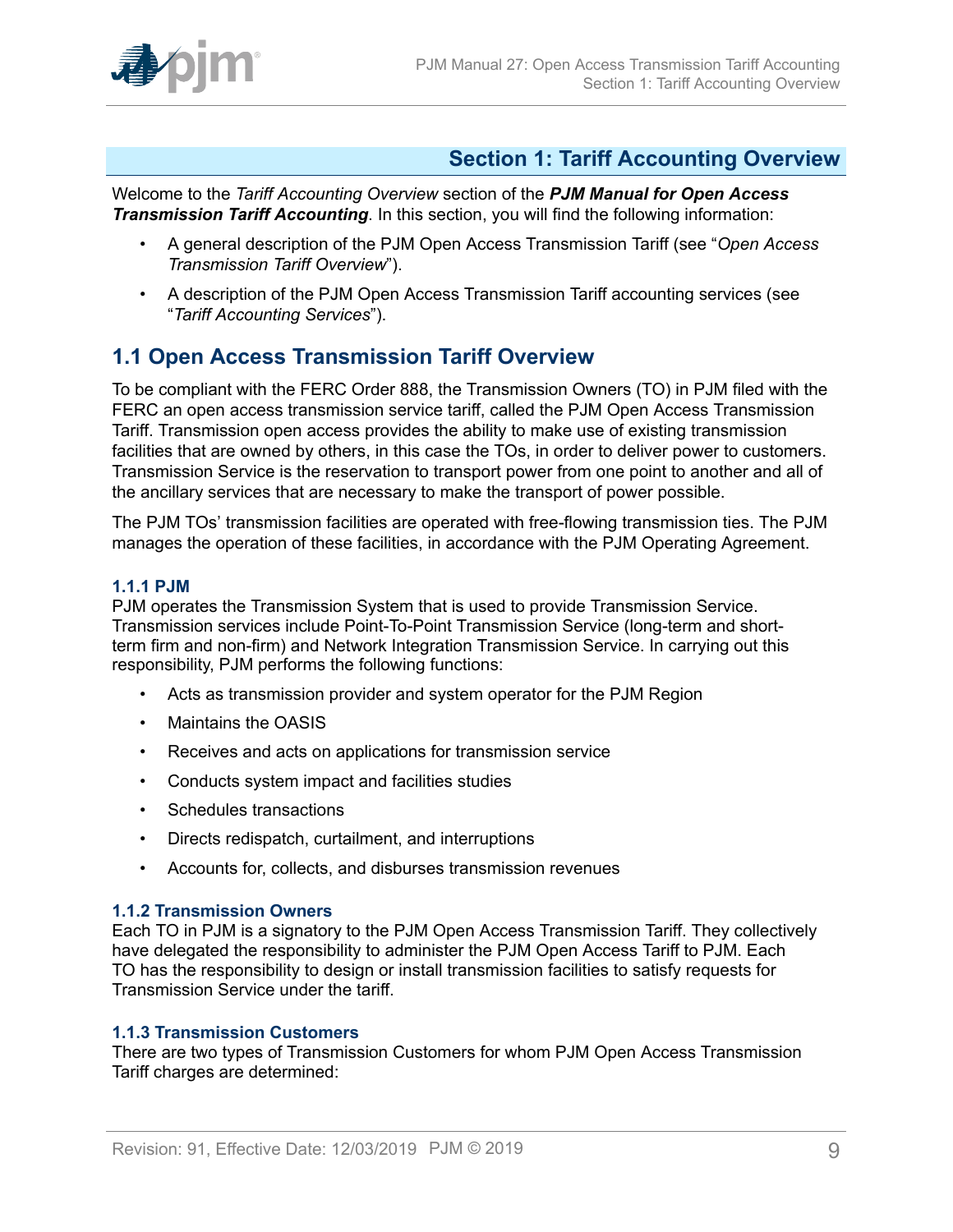

- Point-to-Point Transmission Customers entities receiving Transmission Service pursuant to the terms of the Transmission Provider's Point-to-Point Transmission Service.
- Network Customers entities receiving Transmission Service pursuant to the terms of the Transmission Provider's Network Integration Transmission Service.

### <span id="page-9-0"></span>**1.2 Tariff Accounting Services**

There are several transmission-related services for which the PJM calculates charges and credits for the monthly and weekly billing statements. (See the *[PJM Manual for Billing \(M-29\)](http://www.pjm.com/~/media/documents/manuals/m29.ashx)* for more information.)

The PJM accounts for the following types of transmission service:

- Network Integration Transmission Service Transmission Service provided pursuant to the rates, terms, and conditions set forth in the Tariff.
- Firm Point-to-Point Transmission Service Transmission Service that is reserved and/or scheduled between specified Points of Receipt(s) and Point(s) of Delivery. The minimum term is one day and the maximum term is specified in the Service Agreement.
- Non-Firm Point-to-Point Transmission Service Transmission Service that is reserved and scheduled on an as-available basis and is subject to curtailment or interruption. Non-Firm Point-To-Point Transmission Service is available on a stand-alone basis for periods ranging from one hour to one month.

PJM accounts for the following Ancillary Services, which PJM is required to provide and Transmission Customers are required to purchase:

- Scheduling, System Control and Dispatch scheduling and administering the movement of power through, out of, or within PJM.
- Reactive Supply and Voltage Control from Generation Sources operating generating facilities to produce reactive power to maintain transmission voltages within acceptable limits.

In addition to the services listed above, the following Ancillary Services, which PJM is required to provide to Transmission Customers that serve load within PJM, are also accounted for by PJM:

- Regulation and Frequency Response committing on-line generation whose output is raised or lowered as necessary to follow the moment-to-moment changes in load.
- Operating Reserves the amount of generating capacity actually operated for specified periods of an Operating Day to ensure the reliable operation of PJM.
- Energy Imbalance provided when a difference occurs between the scheduled and actual delivery of energy to a load.
- Black Start Service the capability of generating units to start without an outside electrical supply or the demonstrated ability of a generating unit with a high operating factor to automatically remain operating at reduced levels when disconnected from the grid.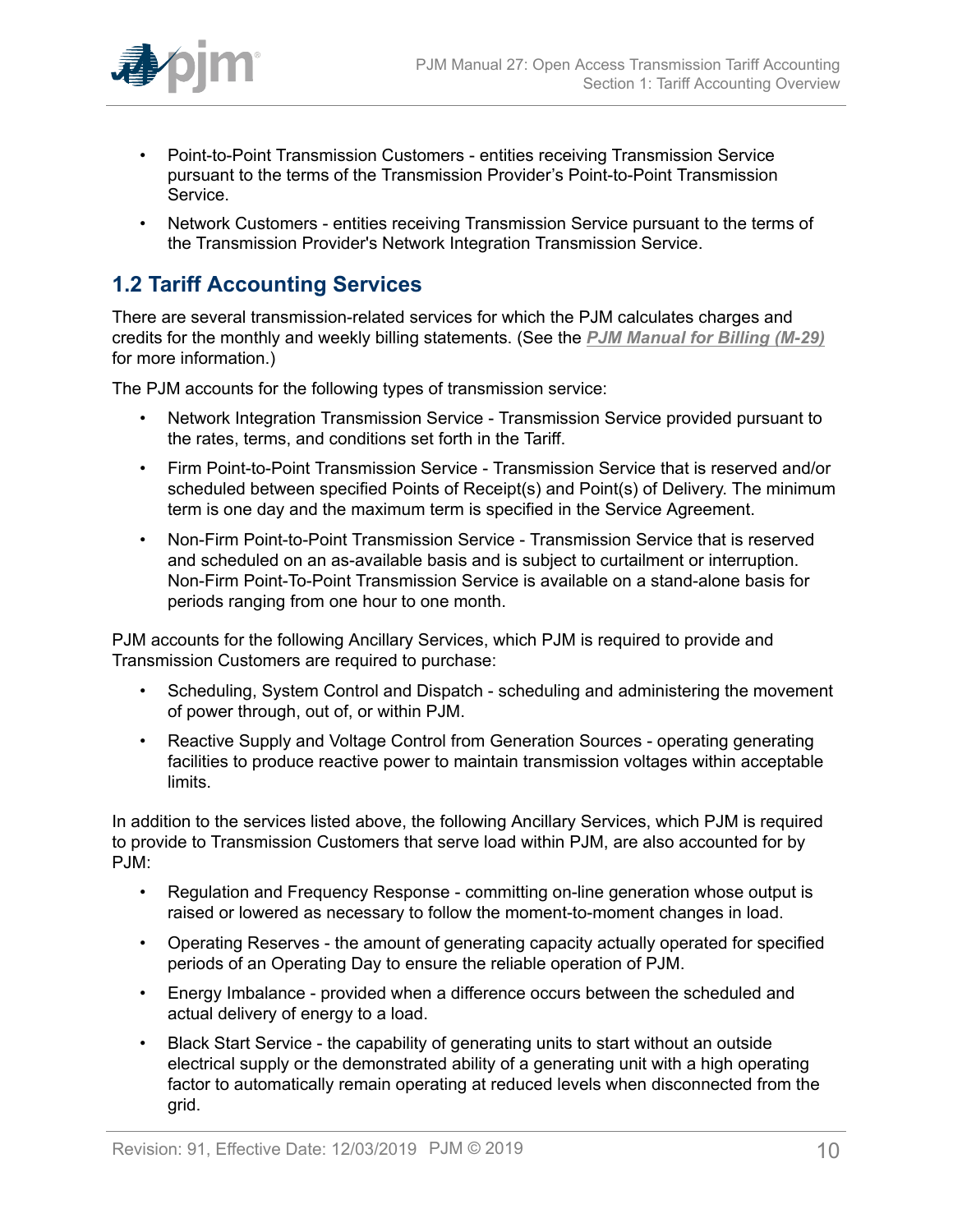

- The regulation and frequency response service, energy imbalance service (for network customers), and operating reserves - spinning and supplemental services are billed through the Operating Agreement and, therefore, are not covered in this manual. (See the *[PJM Manual for Operating Agreement Accounting \(M-28\)](http://www.pjm.com/~/media/documents/manuals/m28.ashx)* for more details.)
- PJM also accounts for the following charges/credits: Expansion Cost, RTO Start-up Cost Recovery, and FERC/OPSI/CAPS/NERC/RFC/MMU/AC2/PJMSettlement fees.
- Accounting Input Data.

After-the-fact, PJM collects information regarding actual operations which is recorded by PJM dispatchers or automated systems. The tariff accounting processes use this information as input data. Other accounting input data is provided from various systems and databases. This information includes basic data describing scheduling information for Transmission Customers' transactions, and Transmission System parameters. The tariff accounting process uses this information as described in the other sections of this manual.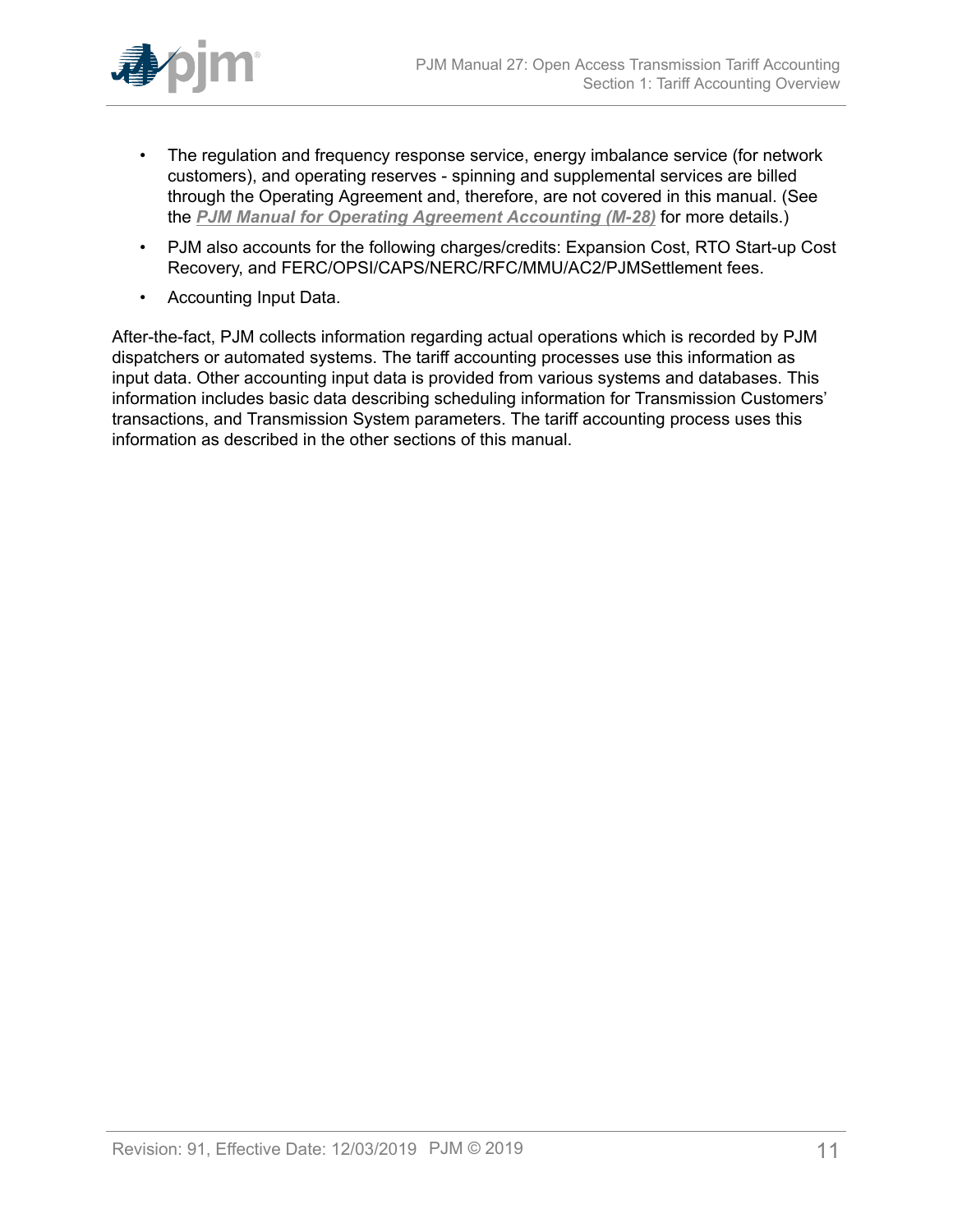

### <span id="page-11-0"></span>**Section 2: Scheduling, System Control and Dispatch Service (& AC2, PJMSETTLEMENT, MMU, FERC, OPSI, CAPS, NERC & RFC) Accounting**

Welcome to the Scheduling, System Control and Dispatch Service Accounting section of the **PJM Manual for Open Access Transmission Tariff Accounting**. In this section, you will find the following information:

- A description of the scheduling, system control and dispatch ancillary service accounting (see "Scheduling, System Control and Dispatch Accounting Overview").
- How the PJM scheduling, system control and dispatch service charges are calculated for PJM Members (see "Scheduling, System Control and Dispatch Service Charges").
- How the TO scheduling, system control and dispatch service charges are calculated for Transmission Customers (see "TO Scheduling, System Control and Dispatch Service Charges").
- How the TO scheduling, system control and dispatch service credits are calculated for TOs (see "TO Scheduling, System Control and Dispatch Service Credits").
- How the PJM and TO scheduling, system control and dispatch service charge reconciliations are calculated for Network Transmission Customers (see "Reconciliation for PJM and TO Scheduling, System Control and Dispatch Service Charges").

### <span id="page-11-1"></span>**2.1 Scheduling, System Control and Dispatch Accounting Overview**

Scheduling, system control and dispatch service is required to schedule the movement of power through, out of, or into PJM. This service can only be provided by the operator of the PJM Region in which the transmission facilities that are used for Transmission Service are located. PJM Members, therefore, must purchase this service from PJM.

PJM scheduling, system control and dispatch service charges are based on the costs of operating PJM. This includes the costs associated with implementing the PJM Operating Agreement, administering the PJM Open Access Transmission Tariff, and implementing the Reliability Assurance Agreements. These costs include:

- Salary and expenses of personnel
- Facilities
- Committee activities and investigations
- Communication facilities
- Principal and/or depreciation expense
- Interest expense and financing costs
- Costs accrued for  $AC<sup>2</sup>$
- Costs accrued for PJM Settlement, Inc.
- Costs accrued for MMU
- Payments made to FERC and OPSI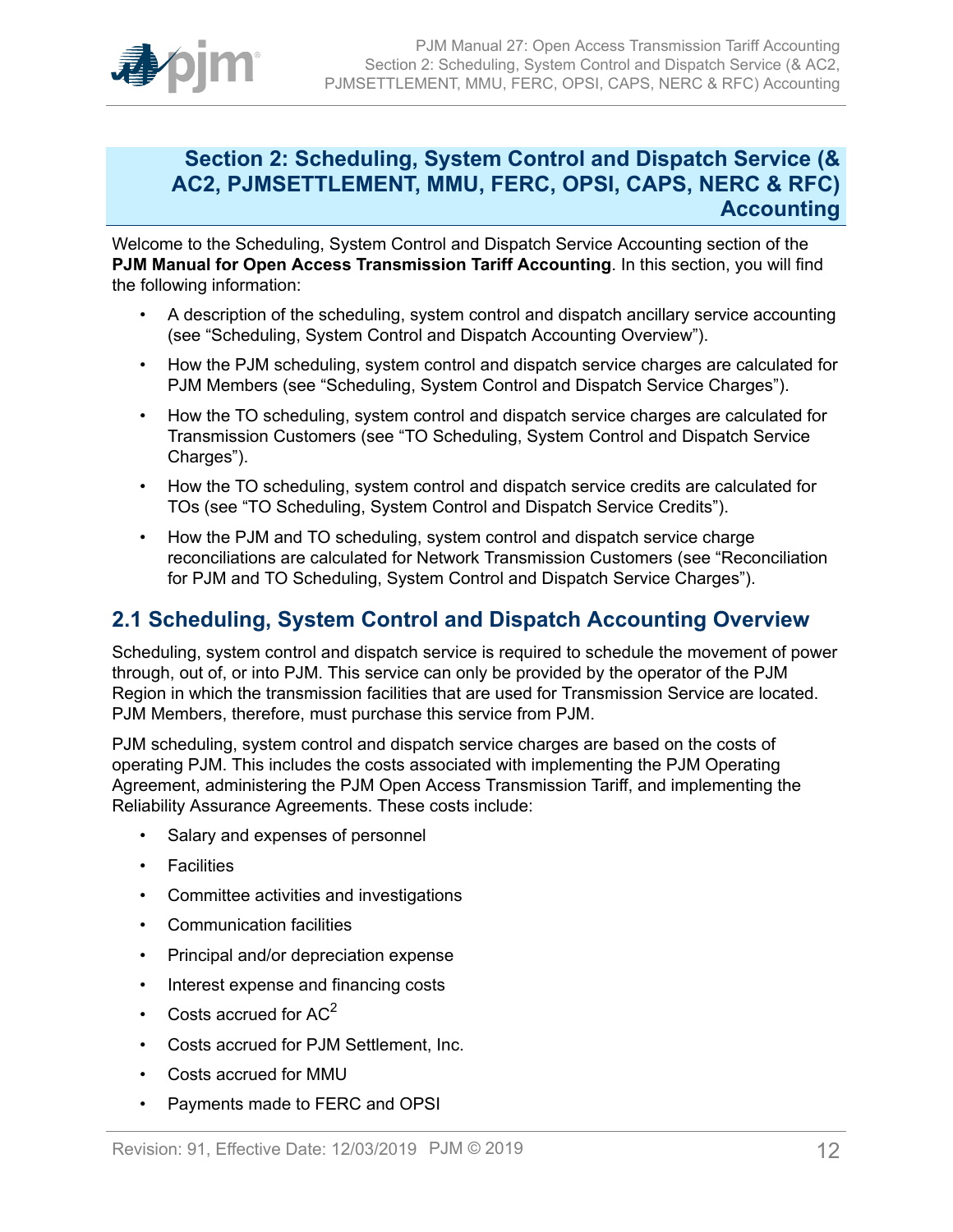

- Payments made to NERC and RFC
- Payments made to CAPS

The charges for PJM scheduling, system control and dispatch service are allocated on an unbundled basis.

Certain control center facilities of the TOs also are required to provide scheduling, system control and dispatch service, which the Transmission Customer must also purchase. The charges collected are used to reimburse the TOs for their monthly control center expenses.

### <span id="page-12-0"></span>**2.2 PJM Scheduling, System Control and Dispatch Service Charges**

This section describes the process of calculating the PJM scheduling, system control and dispatch service charge. The charges for PJM scheduling, system control, and dispatch service are allocated on an unbundled basis in accordance with Schedule 9: "PJM Interconnection, L.L.C. Administrative Services" of the PJM Open Access Transmission Tariff. The PJM scheduling, system control and dispatch service charge in any month to any PJM Member is the sum of the charges calculated for that Member under the following Service Categories:

- Schedule 9-1: Control Area Administration Service
- Schedule 9-2: Financial Transmission Rights Administration Service
- Schedule 9-3: Market Support Service
- Schedule 9-3: Market Support Offset
- Schedule 9-4: Regulation and Frequency Response Administration Service
- Schedule 9-5: Capacity Resource and Obligation Management Service
- Schedule 9-6: Costs of Advanced Second Control Center
- Schedule 9-PJMSettlement: Costs of PJM Settlement, Inc.
- Schedule 9-MMU: MMU Funding
- Schedule 9-FERC: FERC Annual Charge Recovery
- Schedule 9-OPSI: OPSI Funding
- Schedule 9-CAPS: CAPS Funding
- Schedule 10-NERC: NERC Charges
- Schedule 10-RFC: RFC Charges

For each Service Category, PJM has established criteria by which to measure each PJM Members' usage of that service. Each PJM Member's Service Category charge is calculated by multiplying that Member's monthly usage of that Service by a rate (in \$ per unit of usage) for that Service Category in that month. All Service Category rates are determined by PJM. The fixed rates associated with Schedules 9-1 through 9-5 (with quarterly refund rates to account for the prior years over or under collection) and Schedules 9-FERC, 9-OPSI, and 9-CAPS are determined annually by PJM, based on budgeted costs and forecast usage associated with those categories. Starting in June 2008, PJM began recovering costs associated with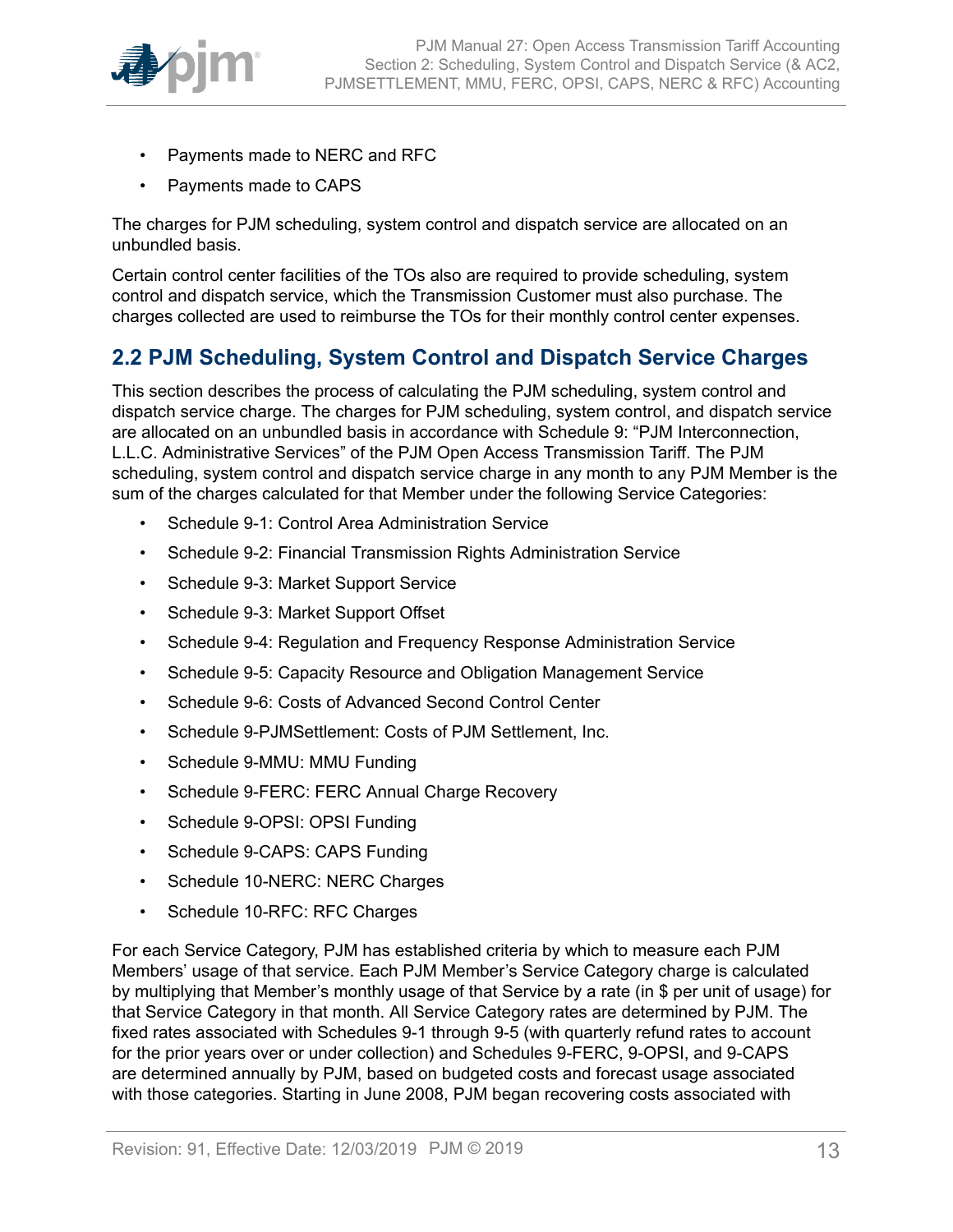

its advanced second control center (AC<sup>2</sup>). Starting in August 2008, PJM began recovering costs associated with the Market Monitoring Unit (MMU). Starting in January 2011, PJM began recovering costs associated with PJM Settlement, Inc. The following paragraphs contain details of the calculations for each Service Category:

- Schedule 9-1: Control Area Administration Service This service category comprises all of the activities of PJM associated with preserving the reliability of the PJM Region and administering Point-to-Point Transmission Service and Network Integration Transmission Service. Usage of this service is defined as the sum of the Transmission Customer's actual hourly transmission use during the month, and is measured in MWh. Transmission use includes network customers' load plus losses and point-to-point customers' scheduled energy transactions. The Control Area Administration Service Rate is updated annually by PJM, based on budgeted costs and forecasted transmission use. Each Transmission Customer's Control Area Administration Service charge is equal to that customer's total transmission use for the month multiplied by the applicable Control Area Administration Service Rate.
- Schedule 9-2: Financial Transmission Rights Administration Service This service category comprises all of the activities of PJM associated with administering Financial Transmission Rights (FTRs). Usage of this service is comprised of two components. Component one is defined as the sum of the FTR holder's hourly FTR MWs for each hour of the month that the FTR is in effect, regardless of the dollar value of the FTR. Component two is defined as the number of hours associated with all bids to buy FTR Obligations submitted by the market participant plus five times the number of hours associated with all bids to buy FTR Options submitted by each market participant for a month. This charge is applicable to all bids submitted into any round of a Long-term or Annual FTR auction (billed monthly) and to all bids submitted into the applicable monthly FTR auctions. The Financial Transmission Rights Administration Service Rates are updated annually by PJM, based on budgeted costs, forecast FTR MWh and FTR bid/offer hours. Each FTR holder's Financial Transmission Rights Administration Service charge is equal to that member's total FTR MWh for the month multiplied by the applicable Financial Transmission Rights Administration Service Rate, plus the number of hours in all bids to buy FTR Obligations submitted by the market participant for a month, and five times the number of hours in all bids to buy FTR Options submitted by each market participant for a month multiplied by the applicable Financial Transmission Rights Administration Service Rate.
- Schedule 9-3: Market Support Service This service category comprises all of the activities of PJM associated with supporting the operation of the PJM Interchange Energy Market and related functions. Usage of this service is comprised of two components. Component one is charged to Transmission Customers and Generation Providers using the PJM transmission system, and to market participants that submit offers to sell or bids to buy energy in the PJM Interchange Energy Market. Usage for Transmission Customers is defined as the sum of the Network Transmission Customer's hourly energy delivered to serve load (including losses) in PJM plus the Point-to-Point Transmission Customer's hourly energy exported out of PJM (excluding wheeling transactions) for all hours of the month. Usage for Generation Providers is defined as the sum of the hourly energy input into the PJM Transmission System from generation facilities in PJM, plus the Network Transmission Customer's hourly energy imported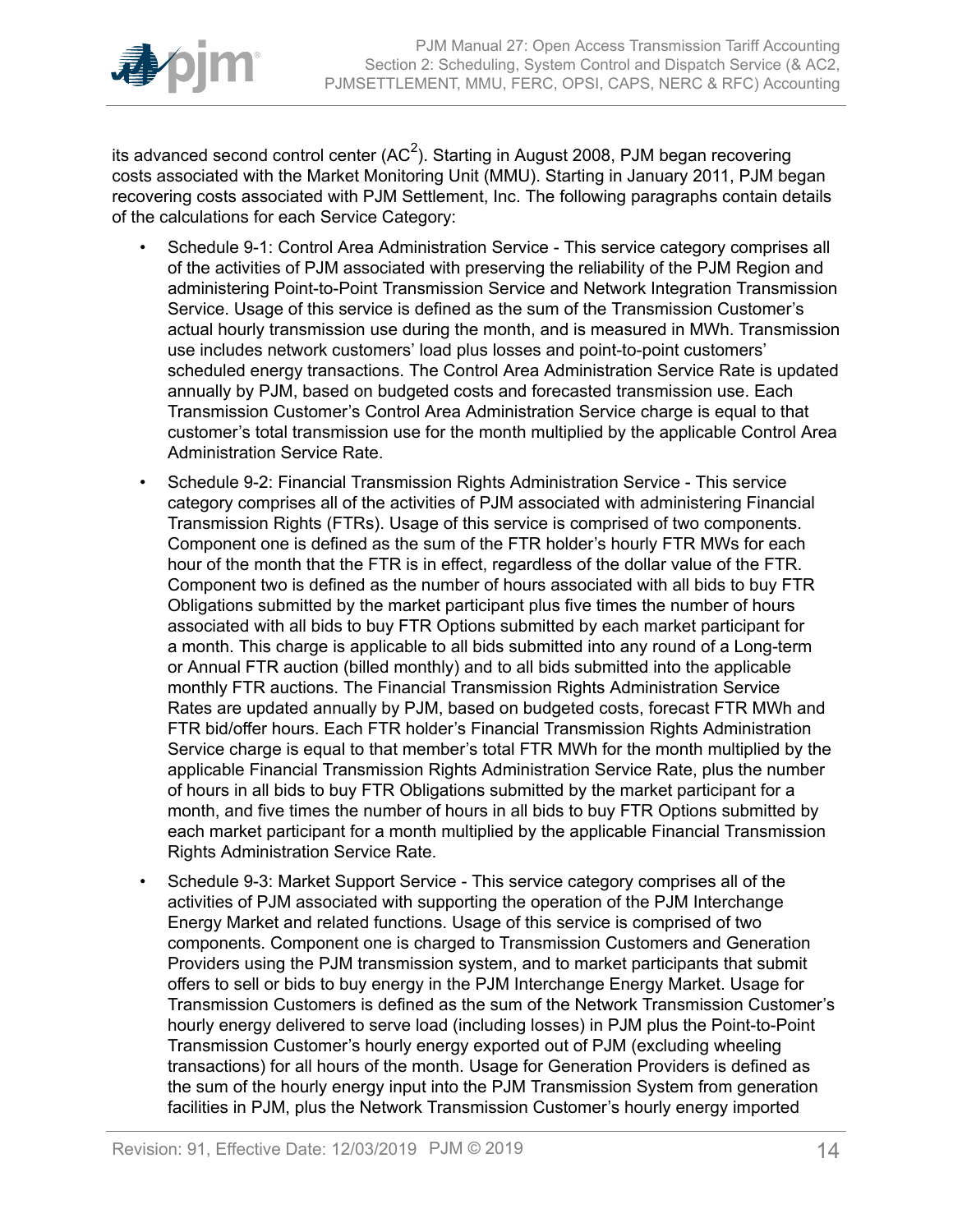

into PJM, plus the Point-to-Point Transmission Customer's hourly energy imported into PJM (excluding wheeling transactions), plus the Market Seller's hourly energy delivered for import to the boundaries of PJM for sale to the PJM Spot Market for all hours of the month. Usage for market participants that submit offers to sell or bids to buy energy in the PJM Interchange Energy Market is defined as the total quantity in MWh of all cleared Increment offers, Decrement bids and "up-to" congestion bids during the month. Component two is defined as the number of bid/offer segments submitted by the market participant. A bid/offer segment equals each price/quantity pair submitted into the day-ahead energy market and is computed hourly for each Network Transmission Customer's fixed or price sensitive Demand bid, each Market Seller's Increment offer, and each Market Buyer's Decrement bid, and computed daily for each generation offer (including offers submitted into the generation rebidding period). In addition, bid/offer segments by Market Buyers or Market Sellers to schedule day-ahead Point-to-Point energy transactions into, out of, or through PJM, including "up-to" congestion bids, may be in single hour or multi-hour periods, provided that the submitted MW value remains unchanged for the duration of the period and that the period does not cross from one day into another. All rates are updated annually by PJM, and are based on budgeted costs, forecast energy MWh, and forecast number of bid/offers and may include Mitigation Factor adjustments in accordance with the rules set forth in Schedule 9-3 of the PJM Open Access Transmission Tariff. Each PJM market participant's Market Support Service charge is equal to that market participant's total Transmission Customer MWh usage for the month plus that market participant's total Generation Provider MWh usage for the month plus that market participant's total cleared bid/offer MWh for the month multiplied by the applicable Market Support Service Rate plus all bid/ offer segments submitted into the day-ahead energy market (including offers submitted into the generation rebidding period) for the month multiplied by the applicable Market Support Service Rate.

• Schedule 9-3: Market Support Offset *–* This service category reimburses participants for the costs accrued for Schedule 9-PJM Settlement, Inc. such that overall Schedule 9 rates are not impacted by the implementation of PJM Settlement, Inc. and the recovery of its accrued costs through Schedule 9-PJMSettlement.Offsets are calculated through a monthly negative charge equal to the negative 9-3: Market Support Offset Rate times the total quantity in MWh of PJM transmission usage by Transmission Customers and Generation Providers and to market participants that submit offers to sell or bids to buy energy in the PJM Interchange Energy Market. Usage for Transmission Customers is defined as the sum of the Network Transmission Customer's hourly energy delivered to serve load (including losses) in PJM plus the Point-to-Point Transmission Customer's hourly energy exported out of PJM (excluding wheeling transactions) for all hours of the month. Usage for Generation Providers is defined as the sum of the hourly energy input into the PJM Transmission System from generation facilities in PJM, plus the Network Transmission Customer's hourly energy imported into PJM, plus the Point-to-Point Transmission Customer's hourly energy imported into PJM (excluding wheeling transactions), plus the Market Seller's hourly energy delivered for import to the boundaries of PJM for sale to the PJM Spot Market for all hours of the month. Usage for market participants that submit offers to sell or bids to buy energy in the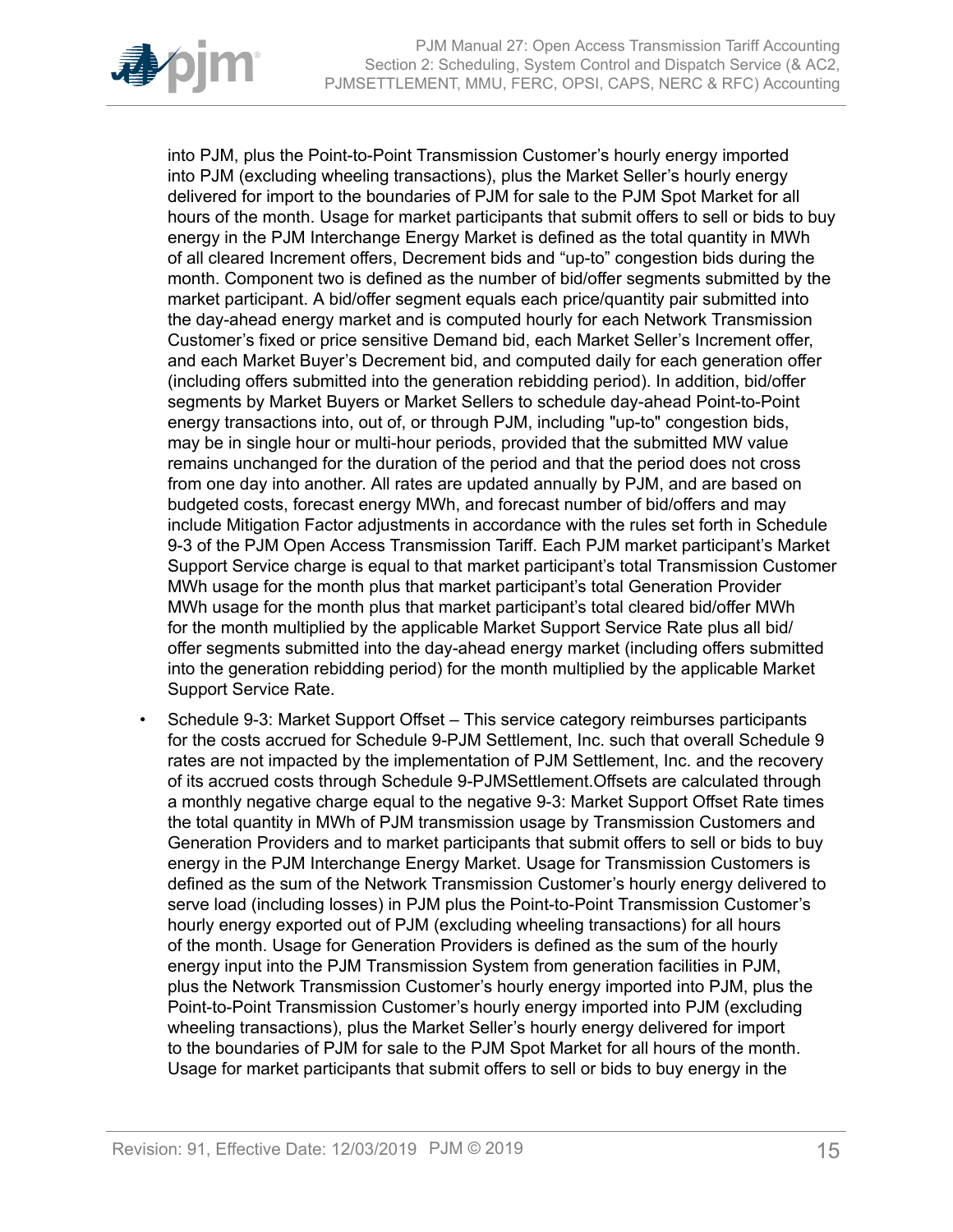

PJM Interchange Energy Market is defined as the total quantity in MWh of all cleared Increment offers, Decrement bids and "up-to" congestion bids during the month.

- Schedule 9-4: Regulation and Frequency Response Administration Service This service category comprises all of the activities of PJM associated with administering the provision of Regulation and Frequency Response Service. Usage of this service is defined as the sum the PJM Member's Regulation Obligation (in MWh) plus the PJM Member's Regulation scheduled (pool-scheduled and self-scheduled) from all generating units qualified to supply regulation in the PJM regulation market (in MWh) for each hour of the month. The Regulation and Frequency Response Administration Service Rate is updated annually by PJM, based on budgeted costs and forecast Regulation usage Each PJM member's Regulation and Frequency Response Administration Service charge is equal to that member's total Regulation usage for the month multiplied by that month's Regulation and Frequency Response Administration Service Rate.
- Schedule 9-5: Capacity Resource and Obligation Management Service This service category comprises the activities of PJM associated with (a) assuring that members have arranged for sufficient generating capacity to meet their capacity obligations under the OATT Att. DD, (b) processing Network Integration Transmission Service, (c) administering the PJM capacity markets, and (d) administering and providing technical support for the RAAs. These activities are performed through the PJM Capacity Exchange internet-based customer interactive tool. Usage of this service is defined as the sum of the Load-Serving Entity's monthly Accounted-for Obligations during the month (including FRRs) and the Capacity Resource Owner's Unforced Capacity measured in MWd. The Capacity Resource and Obligation Management Service Rates are updated annually by PJM, based on budgeted costs and forecast usage. Each PJM member's Capacity Resource and Obligation Management Service charge is equal to that member's total usage for the month multiplied by that month's Capacity Resource and Obligation Management Service Rate.
- Schedule 9-6: Cost of Advanced Second Control Center (AC<sup>2</sup>) This service category recovers the actual monthly costs of owning, leasing, and operating AC<sup>2</sup> (as defined in the tariff) commencing when the first asset is declared to be in service. Total accrued costs each month are allocated across users of each of the Schedules 9-1 through 9-5. Each PJM member's Schedule 9-6 charge is equal to that member's usage share of total PJM usage for the month multiplied by the following cost shares allocated to each of the schedules: Schedule 9-1 (62.2%), Schedule 9-2a (1.4%) and 9-2b (0.9%), Schedule 9-3a (32.9%) and 9-3b (0.4%), Schedule 9-4 (1.5%), and Schedule 9-5 (0.7%).
- Schedule 9-PJMSettlementThis service category recovers the expenses of PJM Settlement, Inc. commencing with the establishment of PJM Settlement, Inc. Total expenses are recovered through a monthly charge equal to the 9-PJMSettlement rate times the total quantity in MWh of PJM transmission usage by Transmission Customers and Generation Providers and to market participants that submit offers to sell or bids to buy energy in the PJM Interchange Energy Market. Usage for Transmission Customers is defined as the sum of the Network Transmission Customer's hourly energy delivered to serve load (including losses) in PJM plus the Point-to-Point Transmission Customer's hourly energy exported out of PJM (excluding wheeling transactions) for all hours of the month. Usage for Generation Providers is defined as the sum of the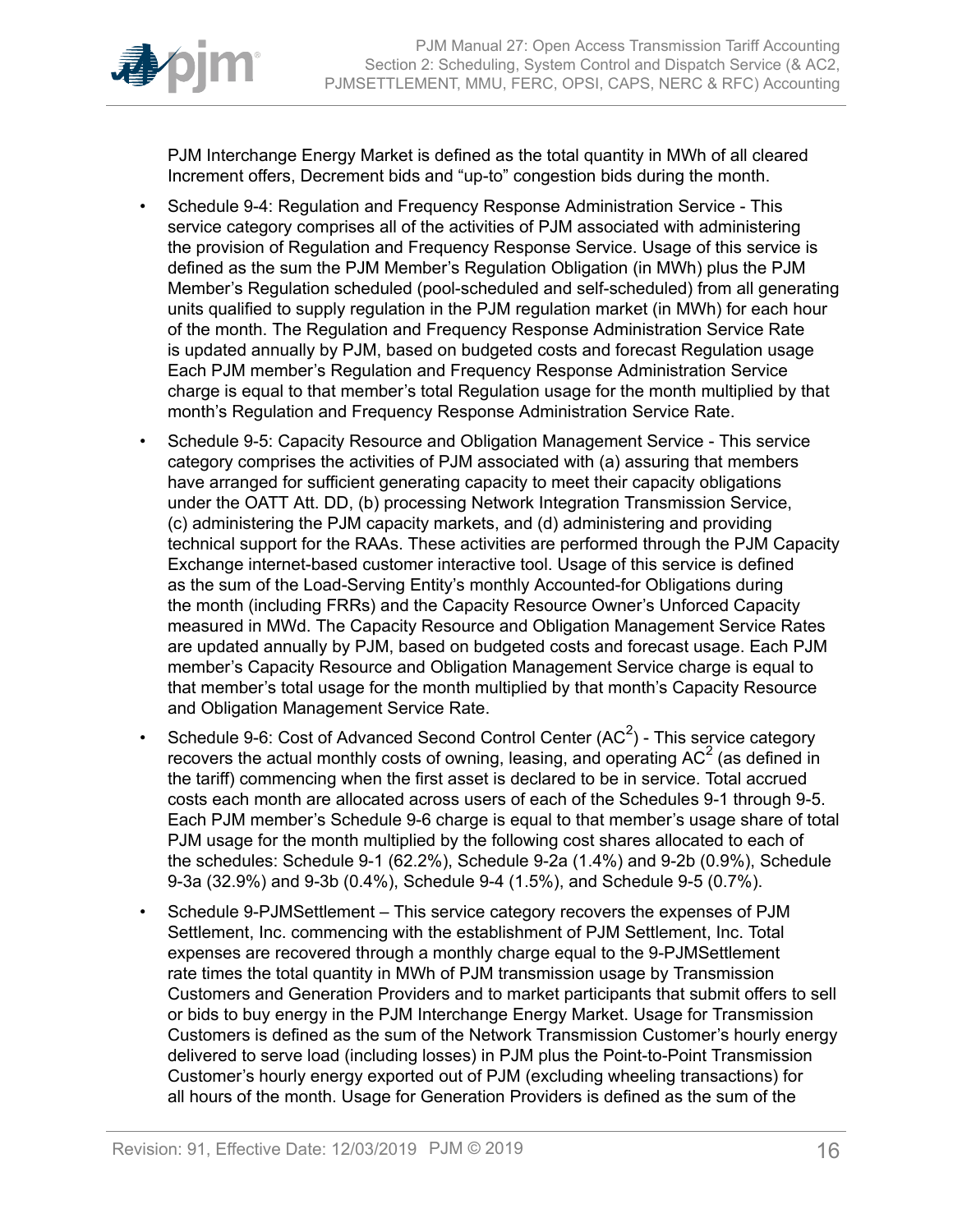

hourly energy input into the PJM Transmission System from generation facilities in PJM, plus the Network Transmission Customer's hourly energy imported into PJM, plus the Point-to-Point Transmission Customer's hourly energy imported into PJM (excluding wheeling transactions), plus the Market Seller's hourly energy delivered for import to the boundaries of PJM for sale to the PJM Spot Market for all hours of the month. Usage for market participants that submit offers to sell or bids to buy energy in the PJM Interchange Energy Market is defined as the total quantity in MWh of all cleared Increment offers, Decrement bids and "up-to" congestion bids during the month.

- Schedule 9-MMU: Market Monitoring Unit (MMU) Funding This service category recovers the expenses of the MMU (as defined in the tariff) commencing when the MMU separates from the PJM LLC. Total expenses are recovered through a monthly charge equal to the MMU Services Rate times the total quantity in MWh of PJM transmission usage by Transmission Customers and Generation Providers and to market participants that submit offers to sell or bids to buy energy in the PJM Interchange Energy Market. Usage for Transmission Customers is defined as the sum of the Network Transmission Customer's hourly energy delivered to serve load (including losses) in PJM plus the Point-to-Point Transmission Customer's hourly energy exported out of PJM (excluding wheeling transactions) for all hours of the month. Usage for Generation Providers is defined as the sum of the hourly energy input into the PJM Transmission System from generation facilities in PJM, plus the Network Transmission Customer's hourly energy imported into PJM, plus the Point-to-Point Transmission Customer's hourly energy imported into PJM (excluding wheeling transactions), plus the Market Seller's hourly energy delivered for import to the boundaries of PJM for sale to the PJM Spot Market for all hours of the month. Usage for market participants that submit offers to sell or bids to buy energy in the PJM Interchange Energy Market is defined as the total quantity in MWh of all cleared Increment offers, Decrement bids and "up-to" congestion bids during the month.
- Schedule 9-FERC: FERC Annual Charge Recovery PJM as a public utility and the Transmission Provider under the PJM Open Access Transmission Tariff is subject to annual charges assessed by FERC in accordance with Part 382 of FERC's regulations. FERC assesses its annual charge to PJM and other public utilities based on their total megawatt-hours of transmission of electric energy in interstate commerce. PJM will charge each user of this service each month a charge equal to the FERC Charge Recovery Rate times the total quantity in MWh of energy delivered during the month by the user as a transmission customer under the tariff for Point-to-Point (scheduled energy transactions) and Network Integration Transmission Service (load plus losses).
- Schedule 9-OPSI: Organization of PJM States, Inc. (OPSI) Funding PJM recovers its payments to OPSI through a monthly charge equal to the OPSI Funding Rate times the total quantity in MWh of energy delivered during the month by the user as a transmission customer under the tariff for Point-to-Point (scheduled energy transactions) and Network Integration Transmission Service (load plus losses).
- Schedule 9-CAPS: The Consumer Advocates of PJM States, Inc. (CAPS) Funding PJM recovers its payments to CAPS through a monthly charge to each customer using Network Integration and Point-to-Point Transmission Service under the Tariff equal to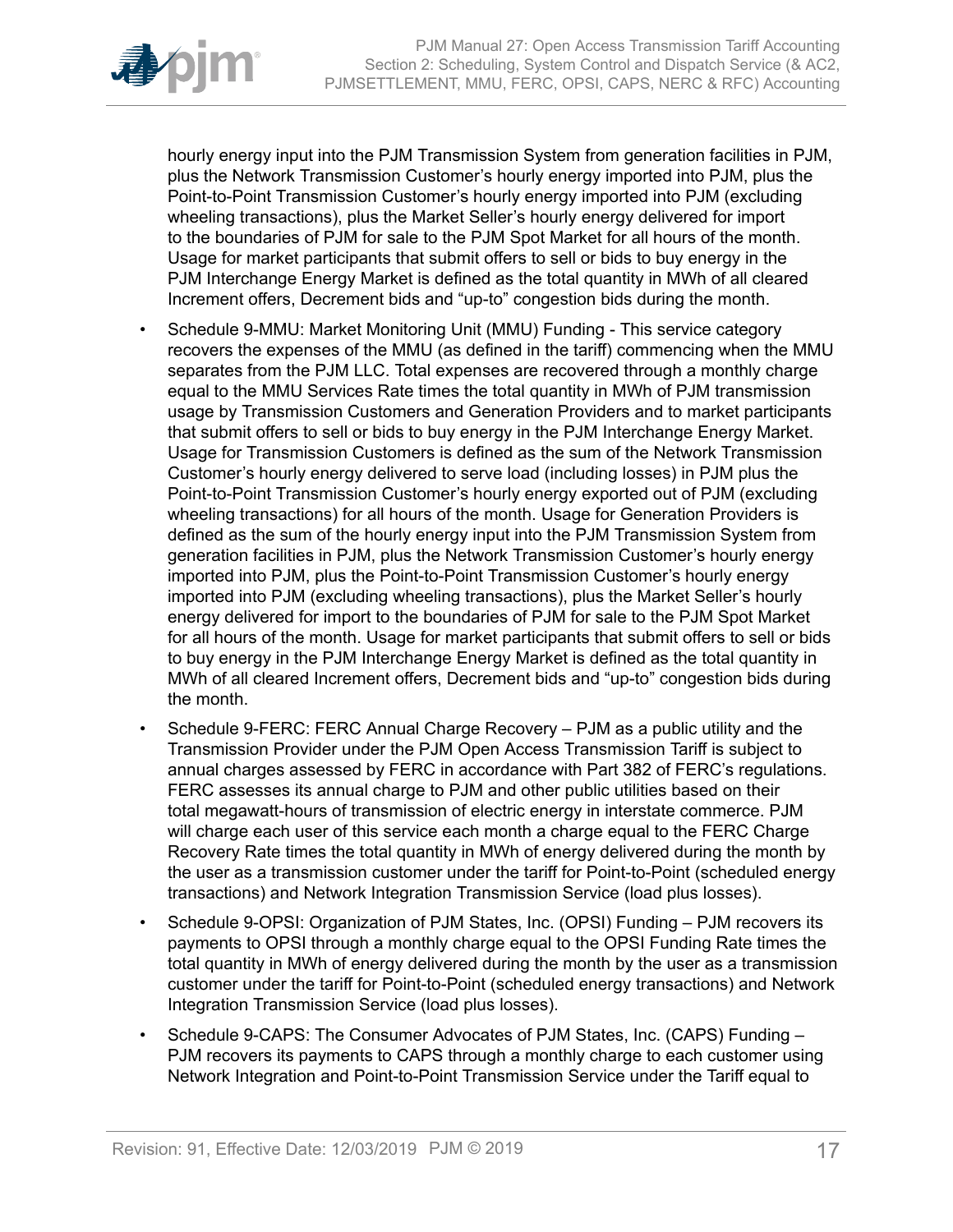

the CAPS Funding Rate times the total quantity in MWhs of energy delivered to load (including losses) in the PJM Region during the month.

- Schedule 10-NERC: North American Electric Reliability Corporation (NERC) Charge A monthly charge to recover a share of NERC's operating costs equals the NERC rate times the total quantity of MWh of energy delivered to load (including losses) excluding the Dominion, ATSI, and EKPC Zones during the month by the user under Network Integration Transmission Service. The exclusion applicable to the ATSI Zone shall expire on January 1, 2012. Any over or under collection of NERC's actual costs for a given calendar year will be trued up via a billing adjustment each December of that year.
- Schedule 10-RFC: Reliability First Corporation (RFC) Charge A monthly charge to recover RFC's operating costs equals the RFC rate times the total quantity of MWh of energy delivered to load (including losses) excluding the Dominion, ATSI, and EKPC Zones during the month by the user under Network Integration Transmission Service. The exclusion applicable to the ATSI Zone shall expire on January 1, 2012. Any over or under collection of RFC's actual costs for a given calendar year will be trued up via a billing adjustment each December of that year.

### <span id="page-17-0"></span>**2.3 TO Scheduling, System Control and Dispatch Service Charges**

This section describes the process of calculating the TO scheduling, system control, and dispatch service charge. Each Transmission Customer's charge is calculated by determining the Transmission Customer's hourly zone and non-zone transmission use and using these values to determine the Transmission Customer's monthly zone and non-zone transmission use. Zone transmission use is a Transmission Customer's Network or Point-to-Point load (including losses) within a PJM transmission zone. Non-zone transmission use is a Transmission Customer's nonzone Network load and its point-to-point energy transactions not directly serving load in PJM. The monthly values of all Transmission Customers are summed both by transmission zone and for the total PJM Region.

Transmission Customers with zone transmission use are charged by multiplying their transmission use for each zone by the applicable zonal rate in Schedule 1A of the Tariff. Transmission Customers with non-zone transmission use are charged by multiplying their nonzone transmission use by the pool-wide rate in Schedule 1A of the Tariff.

#### **PJM Actions**

- The PJM accounting process prepares a list of Transmission Customers.
- The PJM accounting staff collects each TO's zonal rate (\$/MWh).
- The PJM accounting staff collects the non-zonal rate (\$/MWh).
- The PJM accounting process retrieves the hourly list of point-to-point energy transactions for each Transmission Customer (MWh).
- The PJM accounting process calculates each Network Transmission Customer's monthly zone transmission use (MWh) by summing the Transmission Customer's entire hourly Network load (including losses) for each zone.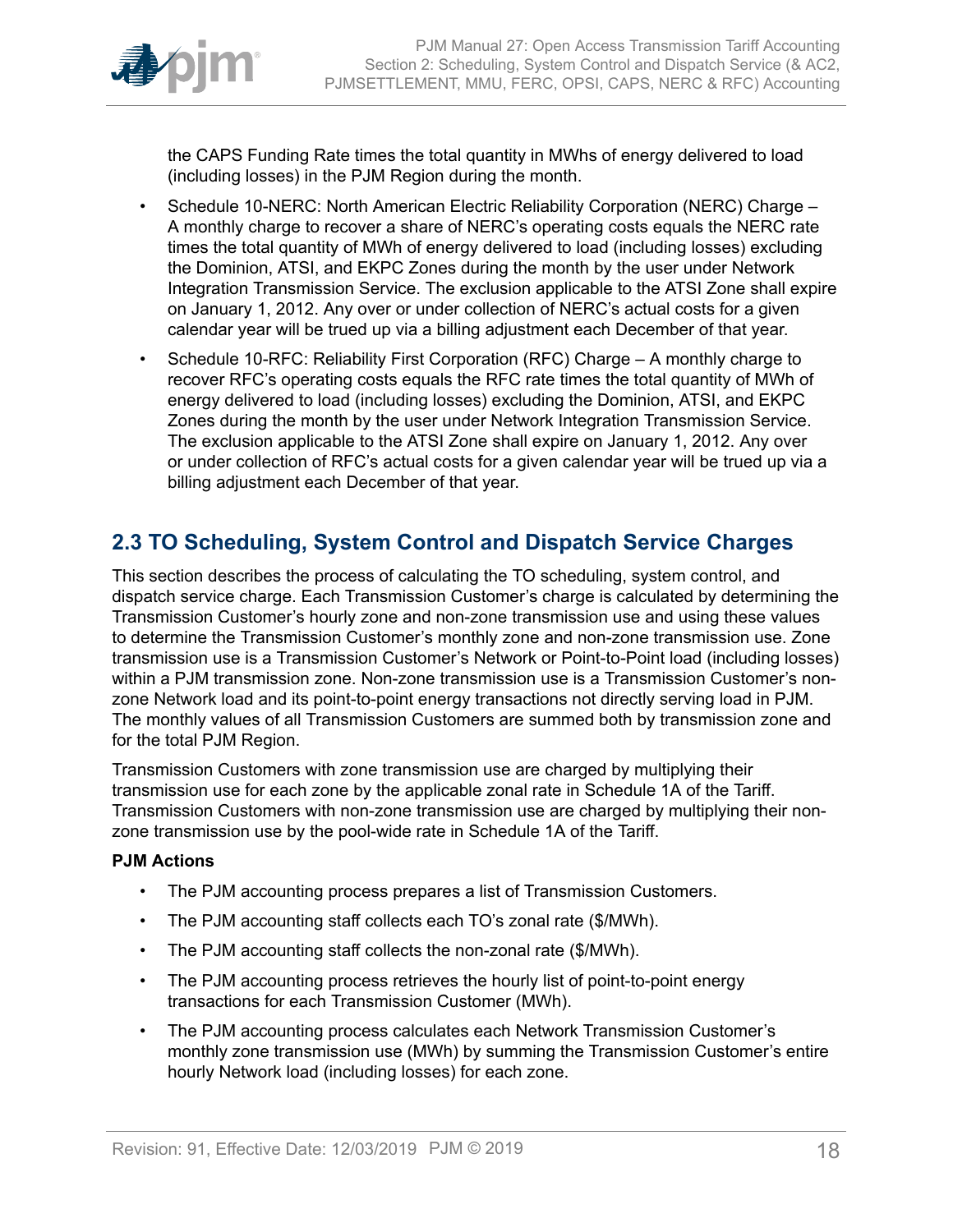

- The PJM accounting process calculates each Transmission Customer's monthly nonzone transmission use (MWh) by summing all of the Transmission Customer's hourly point-to-point energy transactions and non-zone Network load.
- The PJM accounting process calculates each Transmission Customer's TO monthly charge for use in each zone as follows:

TO Monthly Charge for Zone Use=Transmission Customer's Zone Transmission Use \* Zonal Rate

• The PJM accounting process calculates each Transmission Customer's TO monthly charge for non-zone use as follows:

TO Monthly Charge for Non-Zone Use=Non-Zone Rate \* Total Non-Zone Transmission Use

• The PJM accounting process calculates each Transmission Customer's total monthly TO scheduling, system control and dispatch service charge by summing its monthly charges for all zone and non-zone use.

### <span id="page-18-0"></span>**2.4 TO Scheduling, System Control and Dispatch Service Credits**

Each TO receives a monthly TO scheduling, system control, and dispatch service credit equal to charges collected from Transmission Customers serving load in that TOs zone plus the TOs share of the charges collected from Transmission Customers serving non-zone load (e.g., non-zone network and point-to-point transmission customers). The TOs share of the charges collected from Transmission Customers serving non-zone load is determined according to the share percentage filed in Schedule 1A of the PJM Open Access Transmission Tariff.

### <span id="page-18-1"></span>**2.5 Reconciliation for PJM and TO Scheduling, System Control and Dispatch Service (and AC2, MMU, FERC, OPSI, CAPS, NERC, and RFC) Charges**

PJM will calculate reconciled Schedules 9, 1A, and 10 charges for EDCs and Retail Load Aggregators (a.k.a. Electric Generation Suppliers) for past months' billings that were based on load ratio shares. The reconciliation kWh data must be supplied to PJM by the EDCs, and represents the difference between the scheduled Retail Load Responsibility InSchedules (in MWh) and the "actual" usage based on metered data. This hourly kWh data must be reported separately for each applicable InSchedule contract. PJM calculates the Scheduling, System Control and Dispatch Service charge reconciliations by multiplying the kWh data (not de-rated for transmission losses) by the applicable Schedule 9, 1A, and 10 billing determinants for that month.

The reconciliation of the PJM Scheduling, System Control and Dispatch Service charge uses two billing determinants: the Control Area Administration Service billing determinant and the Transmission Customers' Market Support Service billing determinant. The Control Area Administration Service billing determinant is equal to the Monthly Control Area Administration Service Rate that was calculated in accordance with Schedule 9-1 of the PJM Open Access Transmission Tariff for the month being reconciled. The Transmission Customers' Market Support Service billing determinant is equal to the Market Support Service Rate for Transmission Customers that was calculated in accordance with Schedule 9-3 of the PJM Open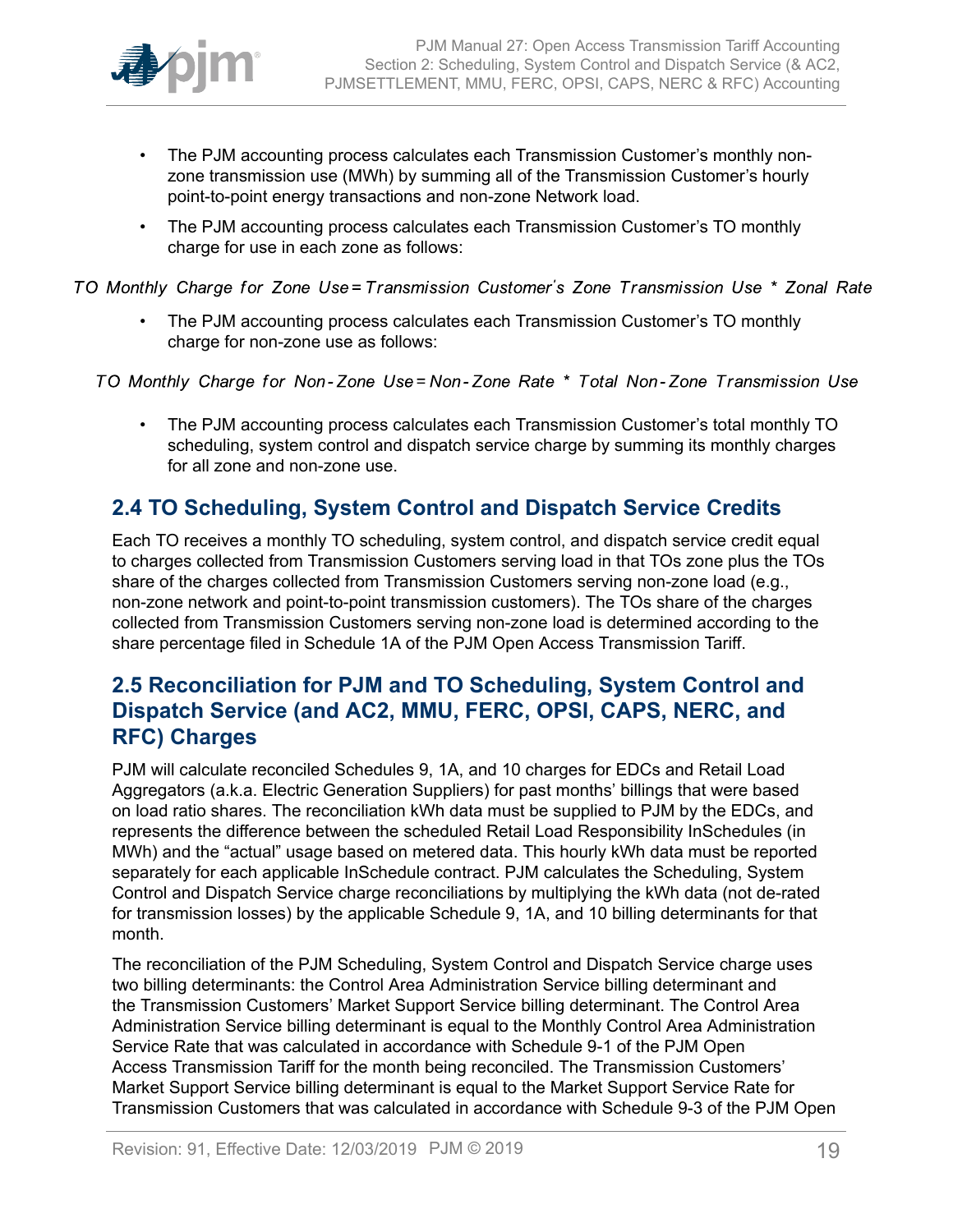

Access Transmission Tariff for the month being reconciled. Note that the reconciliation for PJM Scheduling, System Control and Dispatch Service charges for a month may be either a positive or a negative value. Schedule 9 refunds are also reconciled in the same manner as described above.

The monthly TO Scheduling, System Control and Dispatch Service billing determinant is the \$/ MWh rate for each zone as filed in Schedule 1A of the PJM Open Access Transmission Tariff. Note that the reconciliation for TO Scheduling, System Control and Dispatch Service charges for a month may be either a positive or a negative value.

The monthly Schedule 9-6, 9-MMU, 9-FERC, 9-OPSI, 9-CAPS, 10-NERC, and 10-RFC billing determinants are the applicable \$/MWh rates for those services. Note that the reconciliation charges for a month may be either a positive or a negative value.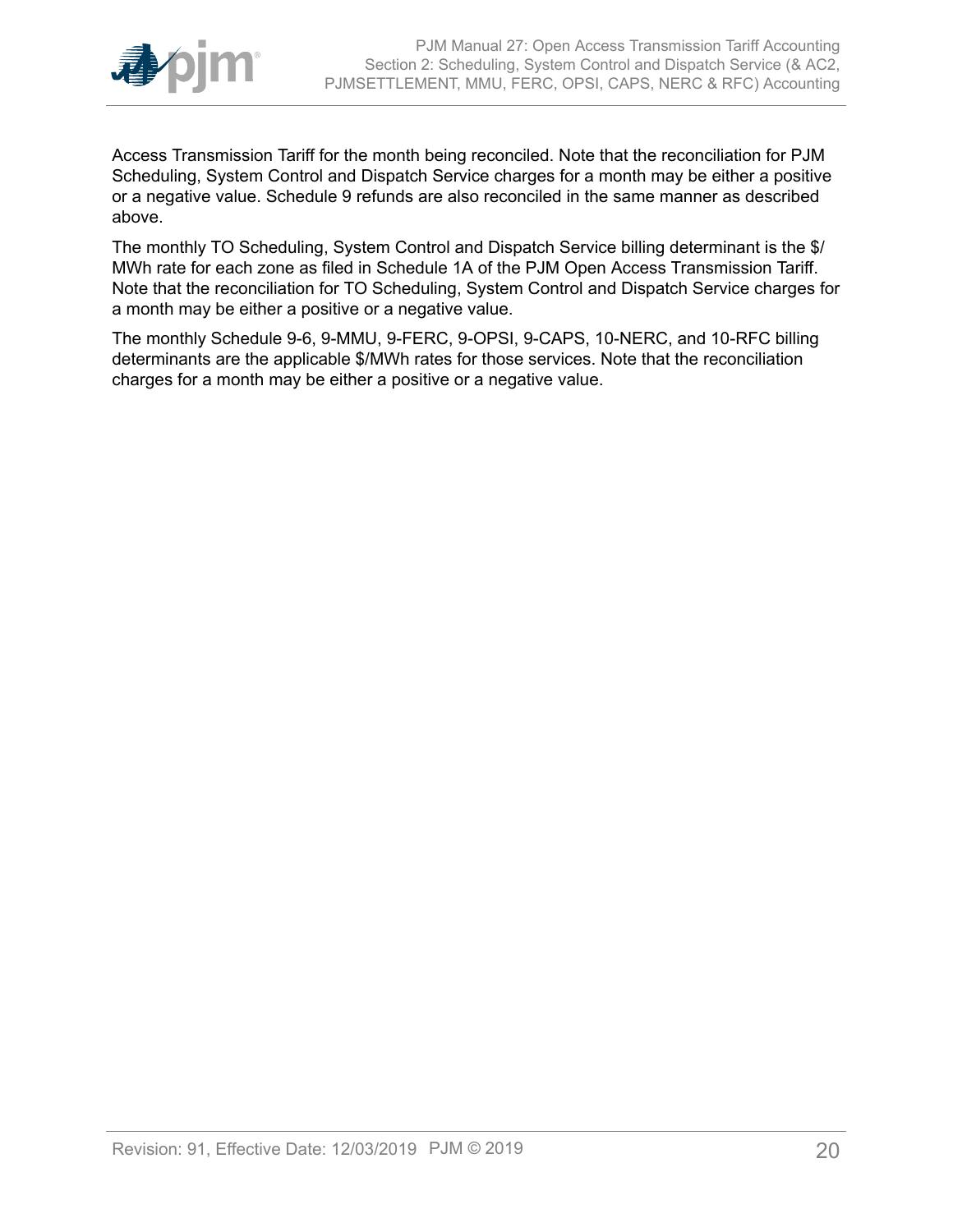

### <span id="page-20-0"></span>**Section 3: Reactive Supply and Voltage Control from Generation and Other Sources Service Accounting**

Welcome to the Reactive Supply and Voltage Control from Generation and Other Sources Service Accounting section of the *PJM Manual for Open Access Transmission Tariff Accounting.* In this section, you will find the following information:

- An overview of the reactive supply and voltage control from generation and other sources service accounting process (see "Reactive Supply and Voltage Control Service Accounting Overview").
- How credits for reactive supply and voltage control from generation and other sources service are calculated (see "Reactive Supply and Voltage Control Credits").
- How charges for reactive supply and voltage control from generation and other sources service are calculated for Network and Point-to-Point Transmission Customers (see "Reactive Supply and Voltage Control Charges").

### <span id="page-20-1"></span>**3.1 Reactive Supply and Voltage Control Service Accounting Overview**

To maintain transmission voltages within acceptable limits, generation and other resources in PJM are operated to produce or absorb reactive power. Reactive supply and voltage control from generation sources service must be provided for each transaction on the Transmission Provider's transmission facilities. The amount that must be supplied is determined based on the reactive power support that is necessary to maintain voltages within established limits. (See the *PJM Manual for [Transmission](http://www.pjm.com/~/media/documents/manuals/m03.ashx) Operations (M-3)* for more details.)

Reactive supply and voltage control from generation and other sources service is provided by the Transmission Provider. Transmission Customers must purchase this service from the Transmission Provider. The charges for this service are based on a formula rate that allocates generation owners' reactive revenue requirements to Network and Point-to-Point Transmission Customers based on their monthly transmission use on a megawatt basis. Customers serving zonal Network and Point-to-point load are allocated a ratio share of the total revenue requirements in the applicable zone(s). Customers serving non-zone load and Point-to-Point Transmission Customers not directly serving PJM load are allocated a ratio share of the total revenue requirements for PJM.

### <span id="page-20-2"></span>**3.2 Reactive Supply and Voltage Control Credits**

Each generation owner receives a monthly Reactive Supply and Voltage Control from Generation Sources Service credit equal to one-twelfth (1/12) of its annual reactive revenue requirement. The initial zonal revenue requirements based on existing settlement rates were approved by FERC on September 25, 2000 to be effective October 1, 2000 (Docket No. ER00-3327-000).

A zonal revenue requirement may be allocated or assigned to generation owners within that zone as agreed among those generation owners by informing the PJM Market Settlement Operations Department of any such agreement. Also, generation owners are free at any time to file for FERC approval of new reactive revenue requirements. The current zonal revenue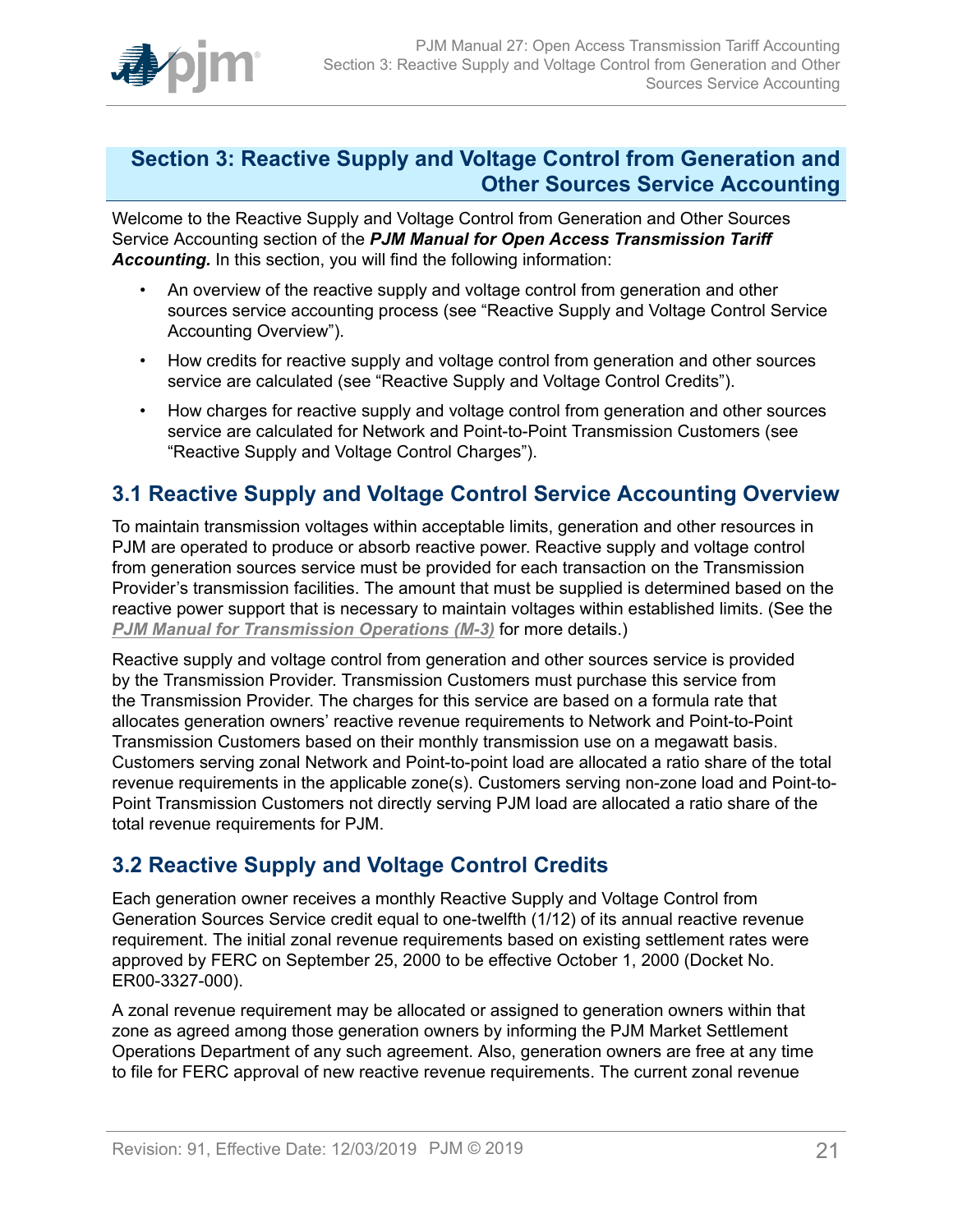

requirements are posted on the PJM website at [http://www.pjm.com/markets-and-operations/](http://www.pjm.com/markets-and-operations/billing-settlements-and-credit.aspx) [billing-settlements-and-credit.aspx.](http://www.pjm.com/markets-and-operations/billing-settlements-and-credit.aspx)

### <span id="page-21-0"></span>**3.3 Reactive Supply and Voltage Control Charges**

This section describes the process of calculating the Reactive Supply and Voltage Control from Generation Sources Service charges. Charges for reactive supply and voltage control service are calculated for zone (typically Network Customers) and for non-zone (typically Point-to-Point Transmission Customers and Network Transmission Customers in a zone with no reactive revenue requirement) load separately. The sum of all customers' monthly charges equal onetwelfth (1/12) of the total annual reactive revenue requirements that are credited to generation owners.

Each Transmission Customer's charge is calculated by determining the Transmission Customer's monthly zone and non-zone transmission use on a megawatt basis.

- Monthly zone transmission use is the sum of a Transmission Customer's Network daily peak load contributions to a PJM zone and daily average Point-to-Point energy reservations where the point of delivery is within a PJM zone.
- Monthly non-zone transmission use is the sum of a Transmission Customer's nonzone Network daily peak load contributions and daily average Point-to-Point energy reservations where the point of delivery is the border of PJM.

Transmission Customers with monthly non-zone transmission use are charged a share of the total PJM pool-wide reactive revenue requirement based on their portion of the total PJM monthly transmission use. Transmission Customers with monthly zone transmission use are charged a share of the applicable zonal reactive revenue requirements (less the total share of revenue requirements recovered from non-zone transmission use) based on their portion of monthly transmission use in that zone(s).

#### **PJM Actions**

- The PJM accounting process collects each generation owner's annual reactive revenue requirement for each zone. Monthly reactive revenue requirements equal 1/12 of the annual revenue requirements.
- The PJM accounting process retrieves the point-to-point energy reservations for each Transmission Customer.
- The PJM accounting process calculates each Transmission Customer's monthly nonzone transmission use (MW) by summing for all hours in the month all of their point-topoint energy reservations (adjusted for PJM curtailments) and dividing that value by 24, plus their daily network peak load contributions for zones that have no reactive revenue requirement.
- The PJM accounting process calculates each Transmission Customer's monthly zone transmission use (MW) by summing for all days in the month all of their daily network integration transmission service peak load contributions for each zone (see *Network Integration Transmission Service Accounting* section of the *PJM Manual for Open Access Transmission Tariff Accounting*).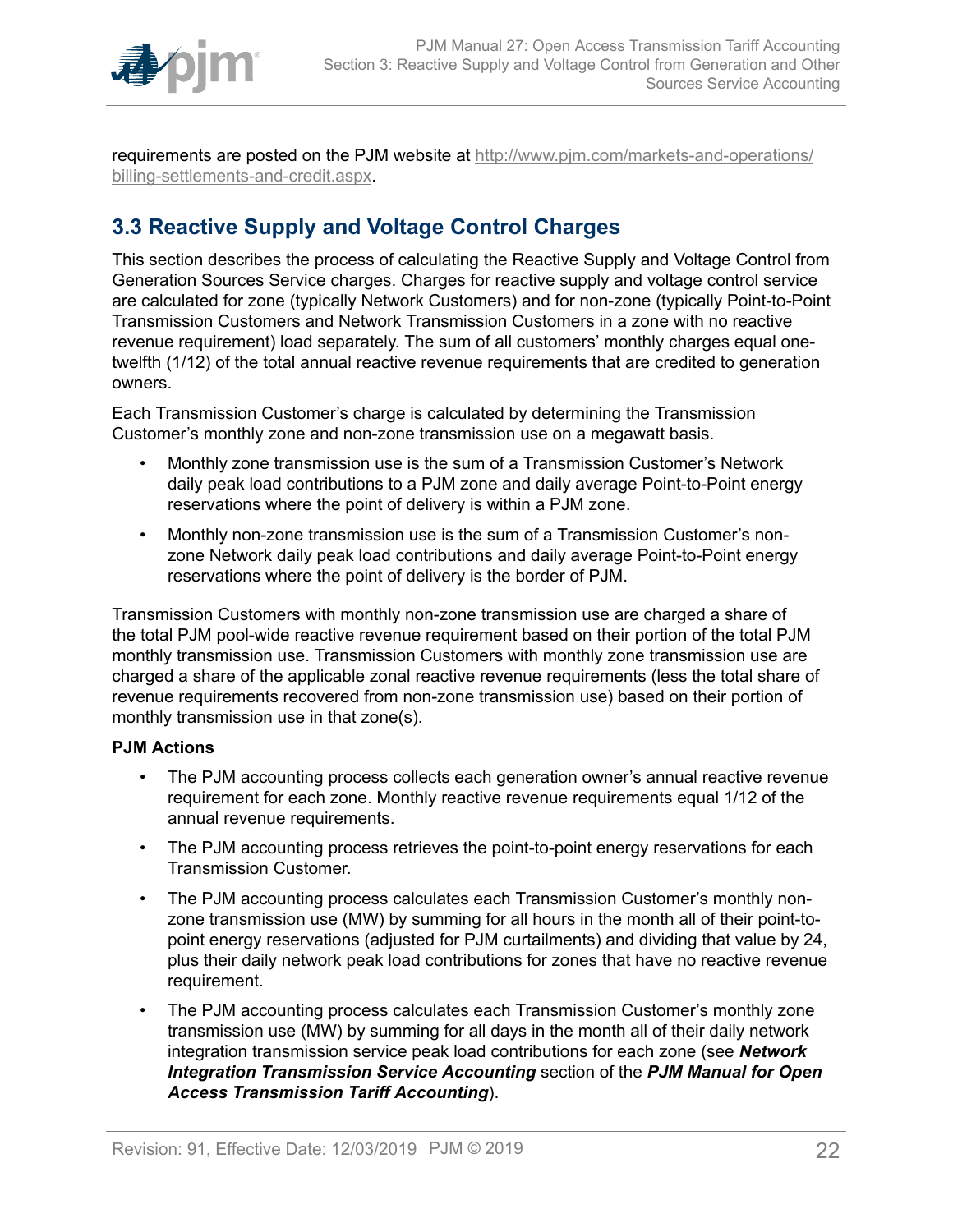

• The PJM accounting process calculates charge allocations for each Transmission Customer with monthly non-zone transmission use as follows:

Transmission Customer's Monthly Non-Zone Transmission Use Monthly Non-Zone Charge=( **PJM Total Transmission Use** × PJM Total Generation Owners' Monthly Reactive Revenue Requirements

• The PJM accounting process calculates an Adjustment Factor to be applied to all monthly zone charges as follows:

Total Monthly Zone Transmission Use for all PJM Zones<br>PJM Total Monthly Transmission Use Adjustment  $Factor =$ 

• The PJM accounting process calculates charge allocations for each Transmission Customer with monthly zone transmission use as follows:

Transmission Customer's Monthly Zone Transmission Use Monthly Zone Charge= $($ Total Monthly Zone Transmission Use in Zone x Total Generation Owners' Monthly Reactive Revenue Requirements in Zone × Adjustment Factor

• The PJM accounting process calculates each Transmission Customer's total monthly reactive support and voltage control service charge by summing its monthly charge allocations for all zone and non-zone transmission use.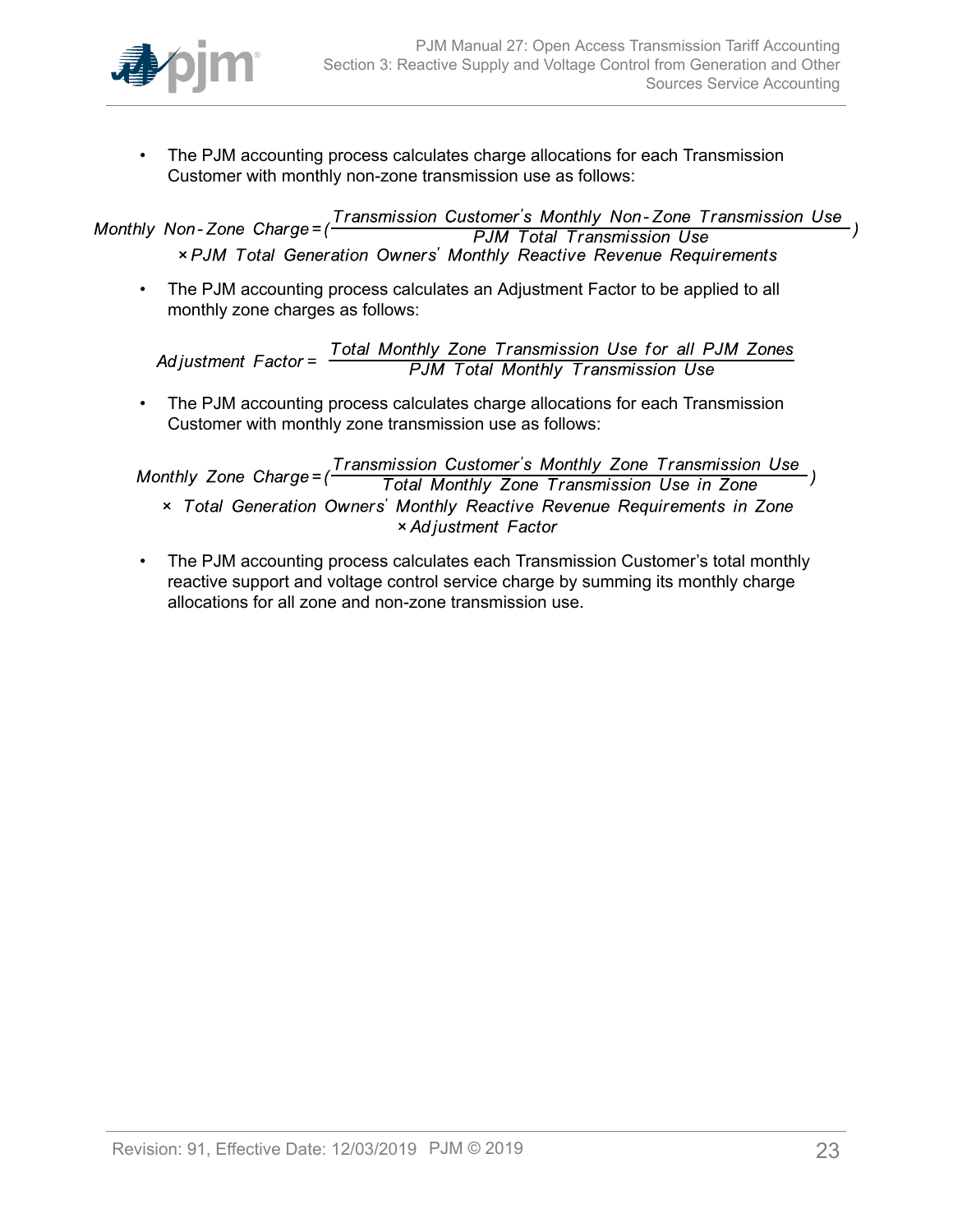

### <span id="page-23-0"></span>**Section 4: Energy Imbalance Service Accounting**

Welcome to the Energy Imbalance Service Accounting section of the **PJM Manual for Open Access Transmission Tariff Accounting**. In this section, you will find the following information:

• A description of the Energy Imbalance ancillary service accounting (see "Energy Imbalance Service Accounting Overview").

### <span id="page-23-1"></span>**4.1 Energy Imbalance Service Accounting Overview**

Energy Imbalance service is provided when a difference occurs between the scheduled and the actual delivery of energy over a single hour to a load that is located within PJM. PJM must offer this service when Transmission Service is used to serve load located with PJM. Currently PJM has none of these types of transmission customers.

Each Transmission Customer must purchase Energy Imbalance service through PJM. For each Network Customer and Point-to-Point Transmission Customers. Energy Imbalance service is considered PJM Interchange and is therefore accounted for as Spot Market energy using real-time five minute Locational Marginal Prices (LMP), as described in the *[PJM Manual for](http://www.pjm.com/~/media/documents/manuals/m28.ashx) [Operating Agreement Accounting \(M-28\).](http://www.pjm.com/~/media/documents/manuals/m28.ashx)*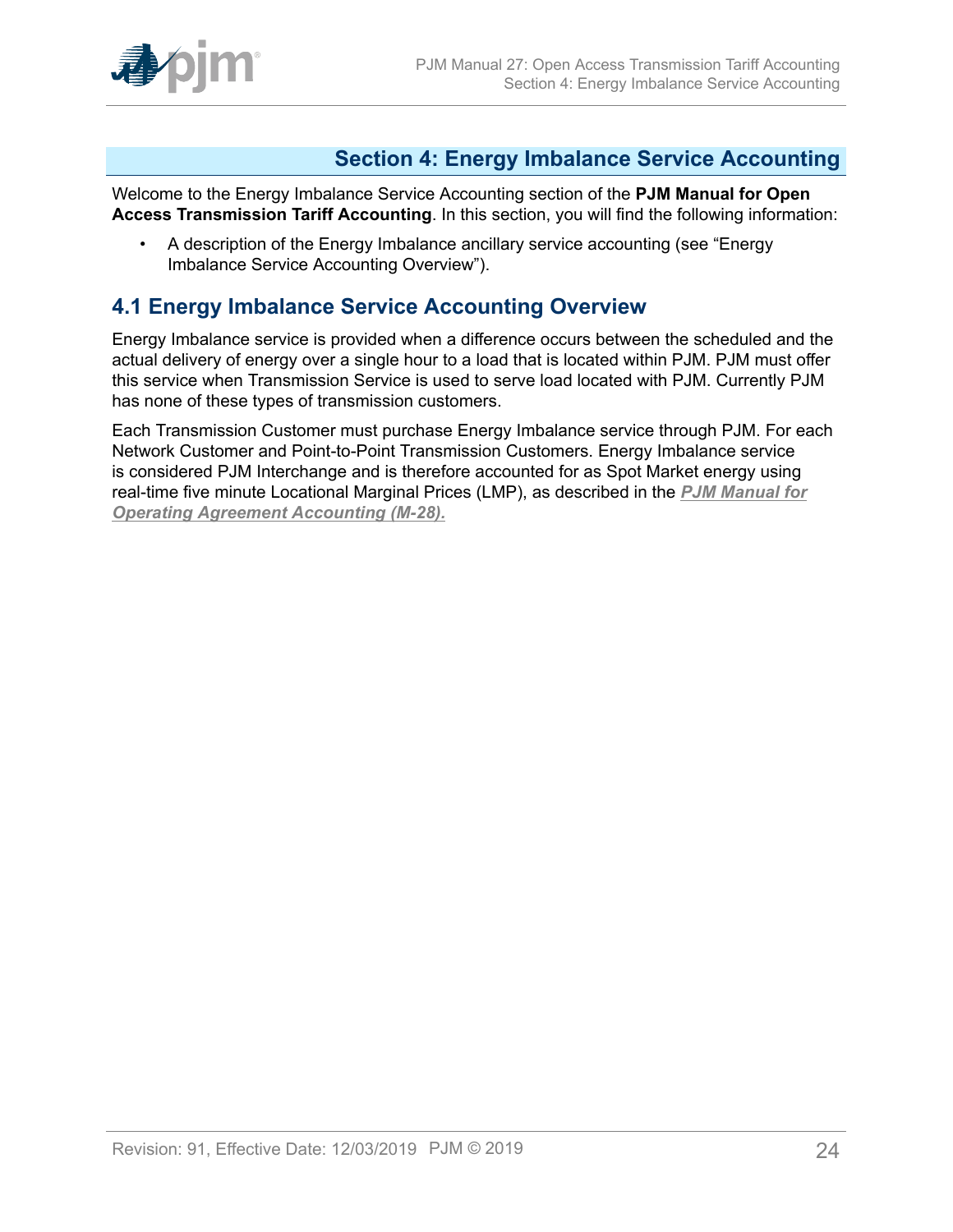

### <span id="page-24-0"></span>**Section 5: Network Integration Transmission Service Accounting**

Welcome to the *Network* Integration *Transmission Service Accounting* section of the *PJM Manual for Open Access Transmission Tariff Accounting*. In this section, you will find the following information:

- An overview of Network Integration Transmission Service Accounting (see "*Network Integration Transmission Service Accounting Overview*").
- How charges for Network Integration Transmission Service are calculated for Network Customers (see "*Network Integration Transmission Service Charges*").
- How credits for Network Integration Transmission Service are calculated TOs (see "*Network Integration Transmission Service Credits*").

### <span id="page-24-1"></span>**5.1 Network Integration Transmission Service Accounting Overview**

The PJM provides accounting services for Network Integration Transmission Service. Network Integration Service allows Network Customers to integrate, economically dispatch, and regulate their current and planned Network Resources to serve their Network Load that is located in PJM and any additional load that is properly designated by the Network Customers. Network Customers taking Network Integration Service must obtain or provide Ancillary Services.

Network Customers pay the Transmission Provider for the following costs:

- Monthly demand charge
- Direct assignment facilities charge
- Other supporting facilities charge
- Ancillary Services

Each Network Customer pays a monthly demand charge that is based on its daily Network Service Peak Load contribution (including losses) located with the Zone and the Network Integration Transmission Service rate for the Zone in which the Network Load is located.

The Network Service demand charges are then allocated to the appropriate TO based on its Annual Transmission Revenue Requirement. The Annual Transmission Revenue Requirement is the total annual cost to support capital and O&M expenses for the Transmission System for the purpose of Network Integration Transmission Service.

The current Network Integration Transmission Service Rate and the Annual Transmission Revenue Requirement for each Zone in PJM is posted on the PJM website under Markets & Operations/Market Settlements at [http://www.pjm.com/markets-and-operations/billing](http://www.pjm.com/markets-and-operations/billing-settlements-and-credit.aspx)[settlements-and-credit.aspx](http://www.pjm.com/markets-and-operations/billing-settlements-and-credit.aspx). The PJM Non-Zone network rate is \$14,714/MW/year.

### <span id="page-24-2"></span>**5.2 Network Integration Transmission Service Charges**

A daily demand charge for network transmission service is calculated by the PJM for each Network Customer, including TOs, for the Zone(s) in which the Network Load of the Network Customer is located. It is based on the Network Customer's daily network service peak load contribution (including losses), coincident with the zonal peak for the 12 months ending October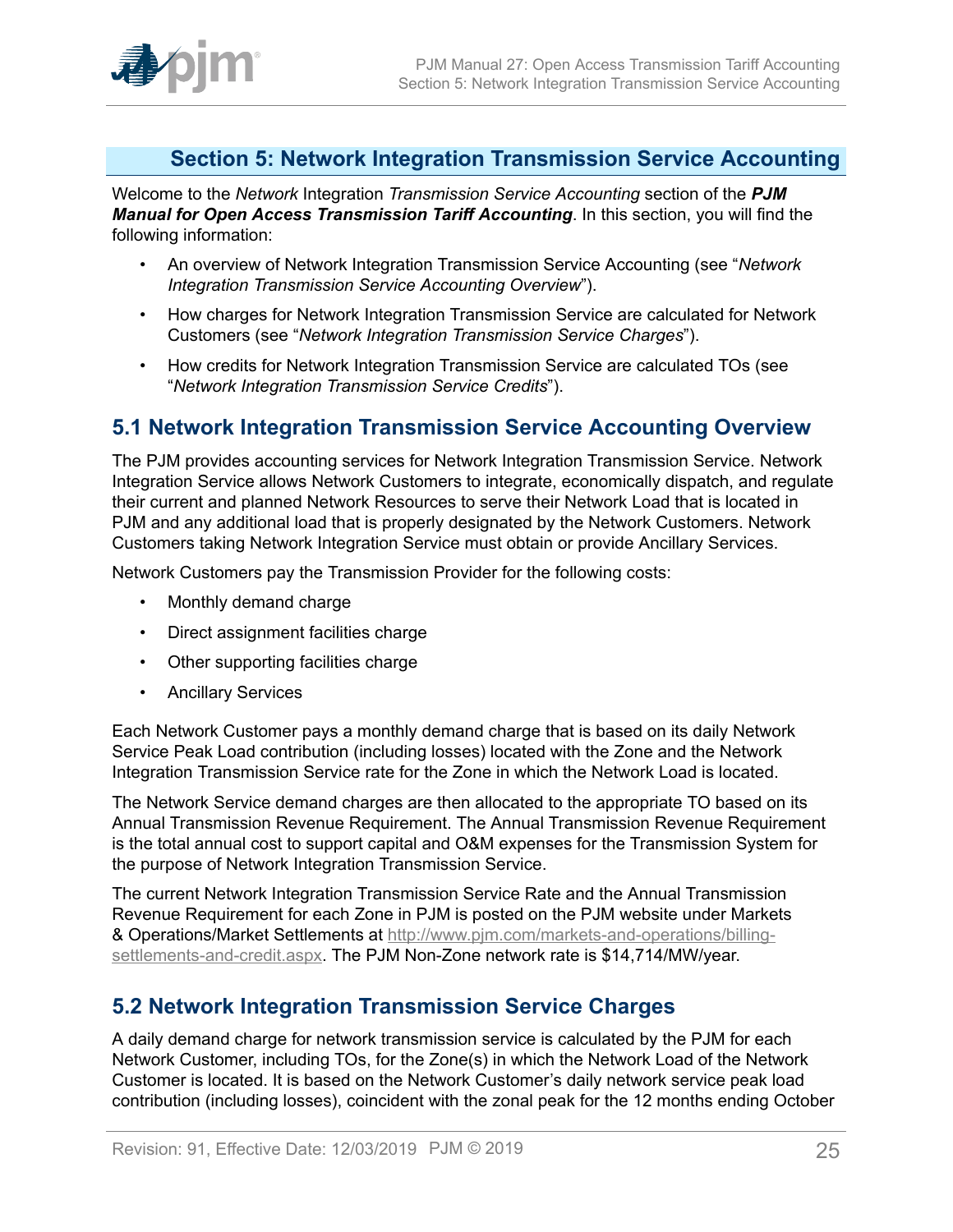

31 of the preceding year for each zone in which load is served. For non-zone network service, the customer pays the non-zone rate based on their load at the hour of the PJM regional peak for the 12 months ending October 31 of the preceding year. The preceding year's zonal peak load contributions are effective each January 1.

For Network Customers taking Network Integration Transmission Service under state required retail access programs, peak load contributions may change daily, and are expressed in tenths of a MW. These daily peak load contributions are submitted to PJM by the associated Electric Distribution Companies (EDCs) 36 hours prior to the day being billed, and may be corrected up to 12:00 PM Eastern Prevailing Time of the next business day following the Operating Day. These daily peak load contributions are then subtracted from the EDC's fixed peak load obligation to obtain the EDC's daily peak load contribution.

- The daily sum of all LSEs' Network Service Peak Load contributions including losses in a zone/area must equal the EDC's Network Service Peak Load allocation in the zone/area.
- A Network Service Peak Load Scaling Factor will be used to scale the uploaded LSE Network Service Peak Load values to the fixed Network Service Peak Load Allocation of the zone/area in the event that the Network Service Peak Load values uploaded by the EDC do not exactly sum to the Annual Network Service Peak Load Allocation for the zone/area.

# Daily Network Service Peak Load Scaling Factor =  $\frac{\text{Annual} \text{ zone Area Network Service Peak Load Allocation}}{\sum \text{ zone Area Network Service Peak Load Uploads}}$

Network customers who are TOs do not actually pay themselves for use of their own transmission facilities. Network demand charges are shown on TOs' invoices only to identify their cost responsibility, as ordered by FERC, and they are offset by an equal amount of network service credits.

#### **PJM Actions**

- The PJM accounting process prepares a list of Network Customers.
- The PJM accounting process retrieves the following information:
	- o Network Customer's daily peak load contribution (including losses) by zone
	- o Zonal network integration transmission service rates (\$/MW-year)
- The PJM accounting process calculates the daily demand charge for each Network Customer (\$) for each zone in which load is served as follows:

Sum of  $\left(\frac{Zonal\ Daily\ Peak\ Load\ Continution\ *\ Annual\ Zonal\ Network\ Integration\ Transmission\ Service\ Rate}{Number\ of\ days\ per\ year}$ 

- The PJM accounting process calculates the demand charge for each Network Customer (\$) by summing the daily charges.
- PJM calculates the negative charge offsets for the network customers in the Allegheny Power zone based on their peak load contribution and the applicable tariff rebate rate.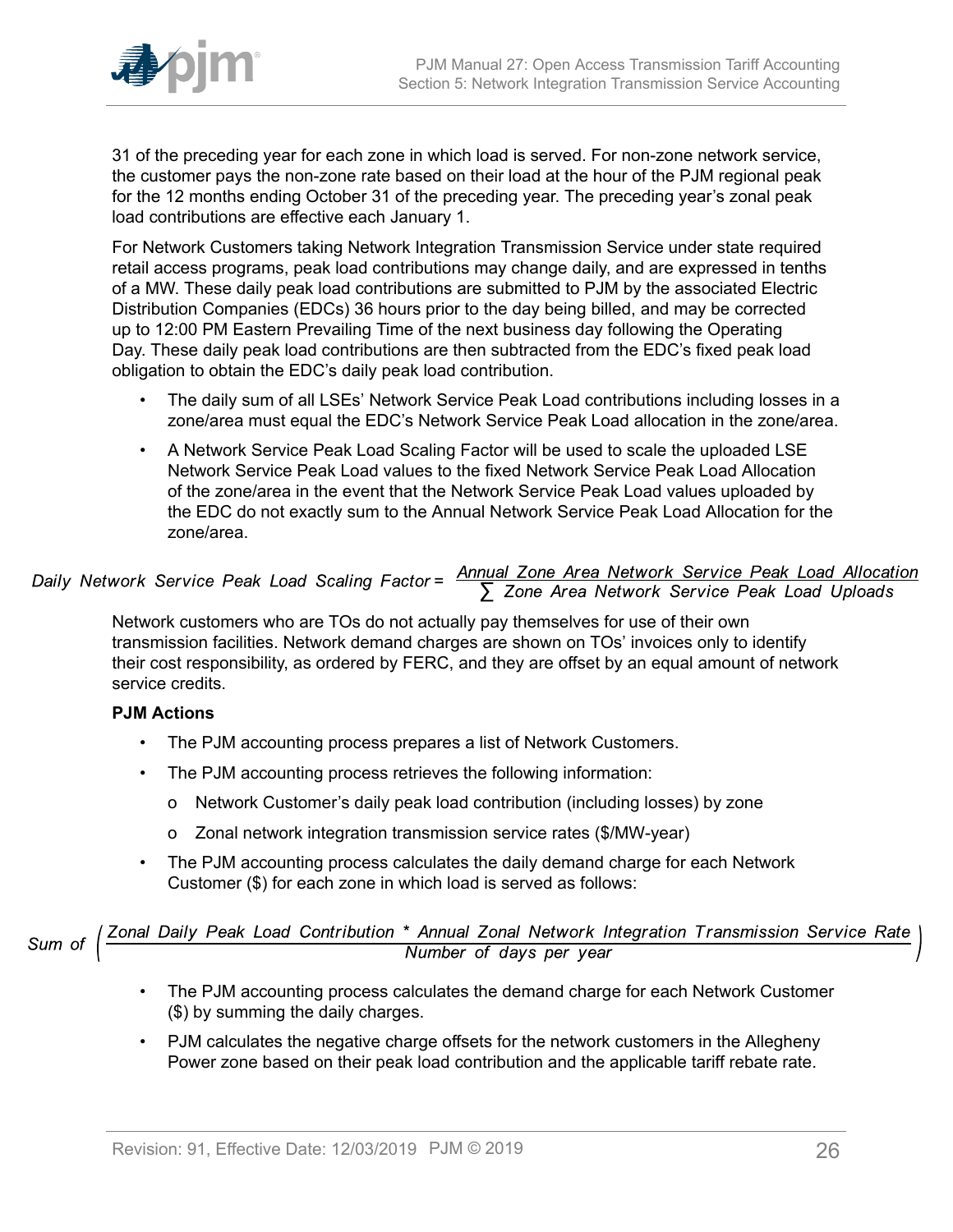

• PJM calculates the AEP RTO Startup Cost Recovery charges for the network and firm point-to-point transmission customers serving load in the AEP zone.

### <span id="page-26-0"></span>**5.3 Network Integration Transmission Service Credits**

The monthly transmission service demand charges for Network Customers are then allocated to the appropriate TO. This allocation appears as a credit on the PJM Open Access Tariff portion of the bill.

TOs do not actually pay themselves for use of their own transmission facilities Network demand credits on TOs' invoices may include their own demand charges which are only shown to identify their cost responsibility.

#### **PJM Actions**

- The PJM accounting process prepares a list of Network Customers and TOs for each zone.
- The PJM accounting process retrieves the following information for each zone:
	- o Annual Transmission Revenue Requirement for each TO (\$)
	- o Demand charge for each Network and Firm Point-to-point load-serving Customer (\$)
- The PJM accounting process calculates the total Zone charges (\$) for each Zone by summing the demand charges for each Network Customer within the Zone.
- The PJM accounting process calculates the Zone revenue requirement for each Zone by summing Transmission Revenue Requirements for all TOs within that Zone.
- The PJM accounting process calculates the TOs share of the Transmission Network Service charges (\$) as follows:

#### TO's Annual Transmission Revenue Requirement \* Total Zone Charges<br>Zone Revenue Requirement TO's Network Integration Service Credit=

Non-zone network revenues are allocated to PJM transmission owners based on transmission revenue requirement ratio shares, with the ComEd, AEP, and Dominion shares further allocated to their respective load-serving network and firm point-to-point customers based on demand charge ratios.

### <span id="page-26-1"></span>**5.4 Direct Assignment Facilities Charges**

If, based on a System Impact Study, the PJM determines that the Transmission System is not capable of providing Firm or Non-Firm Point-to-Point Transmission Service without:

- Degrading or impairing the reliability of service to Native Load Customers, Network Customers, and Transmission Customers taking Firm Point-to-Point Transmission Service or
- Interfering with PJM's ability to meet prior firm contractual commitments to others.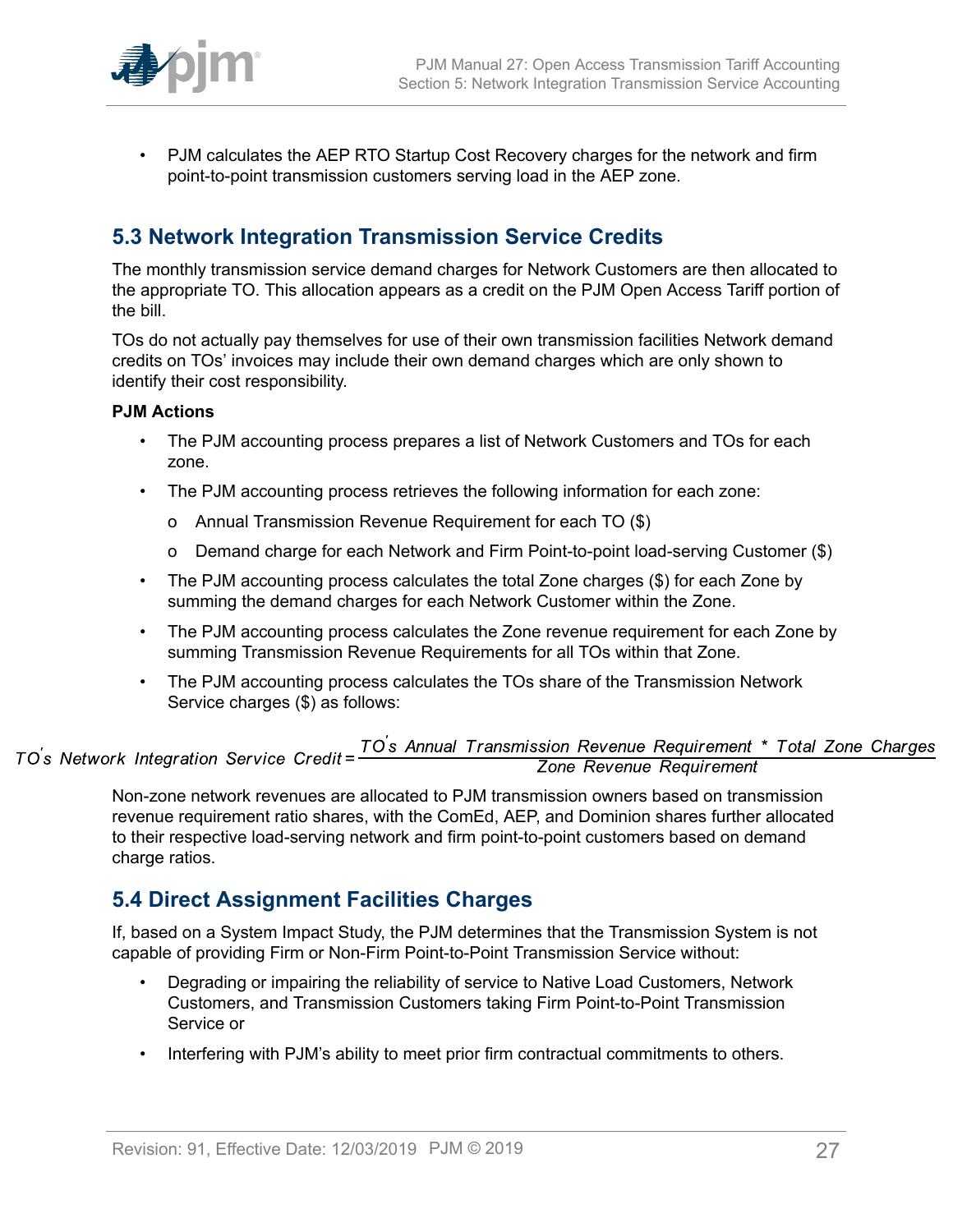

The TO is obligated to expand or upgrade the Transmission System. The Transmission Customer must agree to compensate the TO(s) for any necessary transmission facility additions, consistent with FERC policy.

The TO determines the costs and provides them to PJM. The PJM then bills the appropriate Transmission Customer. These charges may also apply to existing network customers based on specifications in their network service agreements.

### <span id="page-27-0"></span>**5.5 Other Supporting Facilities Charges**

The Transmission Customer shall also pay charges based on a case-by-case basis for facilities necessary to provide Transmission Service at voltages lower than those shown in Attachment H of the PJM Open Access Transmission Tariff for the applicable Zone(s).

The Transmission Customer provides these billing quantities to PJM via their Network Integration Transmission Service agreement. PJM bills the appropriate Transmission Customer and provides the revenues to the appropriate Transmission Owner.

### <span id="page-27-1"></span>**5.6 Business Rules for Nodal Pricing Settlement of Network Load**

The definition of eligibility for nodal settlement shall be:

- Any LSE taking network transmission service from PJM via Schedule F-1 of the PJM Tariff and serving retail load that is connected to a single identifiable bus or set of buses with hourly metering such that the customer's load can be clearly separated from other load on the bus or buses.
- Other than those eligible in the preceding bullet, PJM will address eligibility on a case by case basis based on whether a bus or buses can be identified, whether the load can be separated from other LSE load on the bus or buses, and that hourly metering is in place.

The effective date of moves to nodal price load settlement for ALL eligible loads is:

- The available date for moves to nodal price load settlement for all loads requesting such will be June 1 of each year to coincide with the PJM planning year.
- Requests for nodal price load settlement must be provided by the LSE of record for the given load to PJM and the zonal EDC including the proposed applicable bus distribution no later than January 15th or at least 30 days prior to the start of PJM's annual ARR/ FTR allocation process, whichever is later. By January 25th, or 10 days after the initial notice from LSE whichever is later, the zonal EDC must specify the appropriate node definition in PJM InSchedule for this load. The LSE must confirm the InSchedule(s) by February 1st, or 15 days after the initial notice whichever is later.

Requests from the LSE of record to move their load to nodal price settlement must be submitted in writing to the PJM Market Settlement Operations Department, and they must include the following information:

• Name of nodal priced load; name of the PJM billing account in which this load is to be represented; name of the zonal EDC; the peak load at the time of the PJM annual peak from the previous year; and, the load bus identifier(s) with associated distribution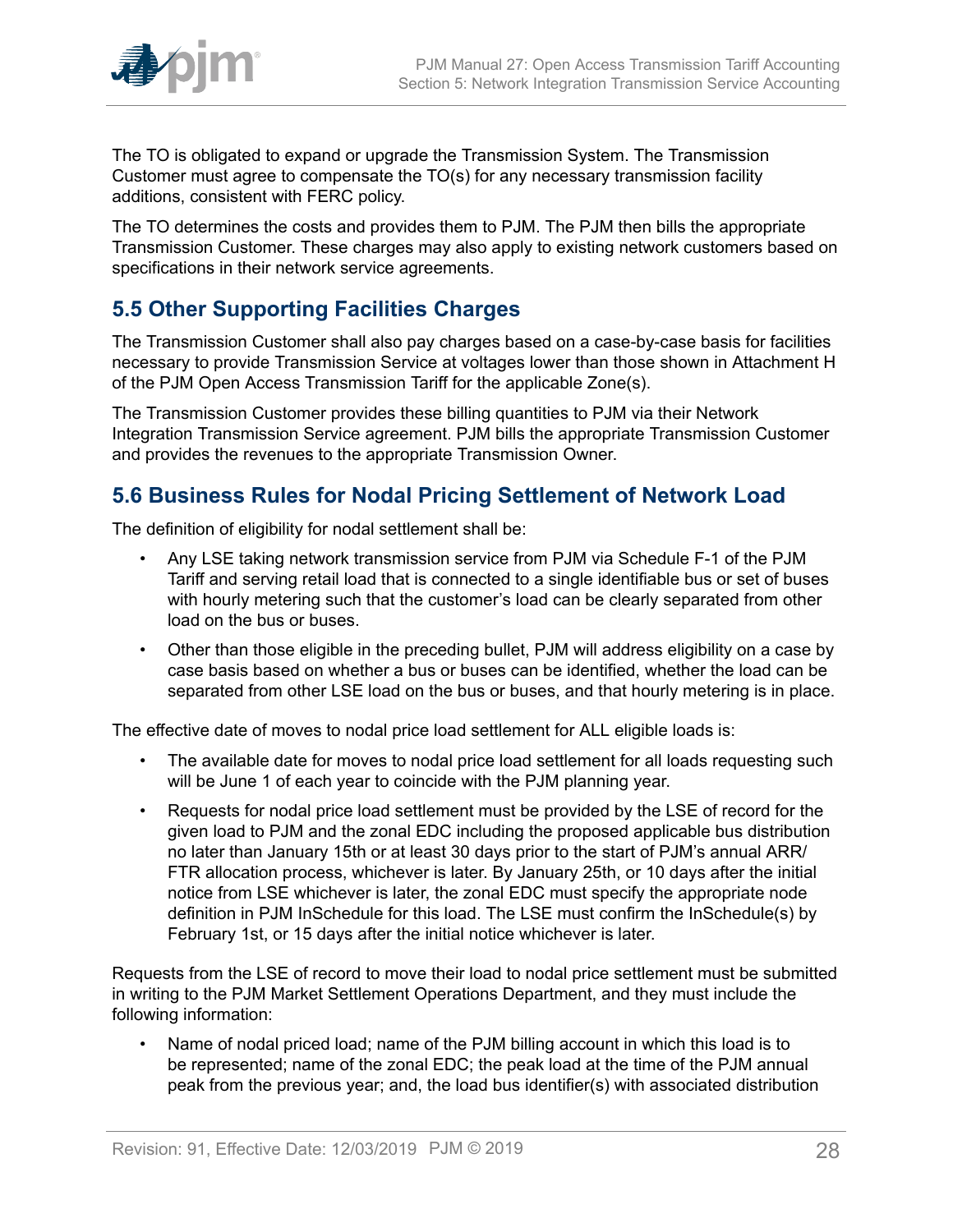

percentages (totaling exactly 100%) in order for PJM to create the aggregate node definition.

All ARRs or FTRs granted in the annual direct allocation process must be configured to a nodal sink point for load that takes or has requested nodal settlement. This does not apply to any purchased FTRs.

Any network load receiving nodal settlement will be permanently settled at that node or nodes unless the physical interconnection infrastructure changes to require mapping the load to a different bus or group of busses. This rule shall be in force unless and until FERC approves any submitted tariff language changes by which a move from nodal to zonal settlement can occur.

Demand response offered into all of PJM's load response programs will be settled at the applicable load settlement aggregate point for the load that is reduced (zone, residual zone, or node bus or buses).

### <span id="page-28-0"></span>**5.7 Business Rules for Changing Settlement Area Definitions of Network Load**

This section is only applicable to network load served under Attachment F of the PJM OATT.

- A change in the definition of an existing energy settlement area for purposes of setting energy settlement prices is defined as:
	- o Splitting an existing area into two or more areas
	- o Combining two or more existing areas into a single area
	- o Creating aggregates of groups of buses within an existing area
	- o Any other activity that changes the defined area for which energy prices are aggregated for settlement purposes.

#### **Exceptions**

- A. Implementing nodal settlement for an individual customer served under Schedule F-1 of the PJM OATT.
- B. Changes due to addition, replacement or retirement of transmission system components or metering facilities.

#### **Note:**

Rules in the PJM OATT require that each settlement area must be a subset of a single transmission zone.

• PJM's policy is that once a more specific settlement area is defined for load settlement, that settlement area must remain in use unless subject to exception "B" as stated above. When implementing exception "B," PJM will require the most specific bus definition available after any physical change to be used in place of the previously used definition.

#### **Notifications**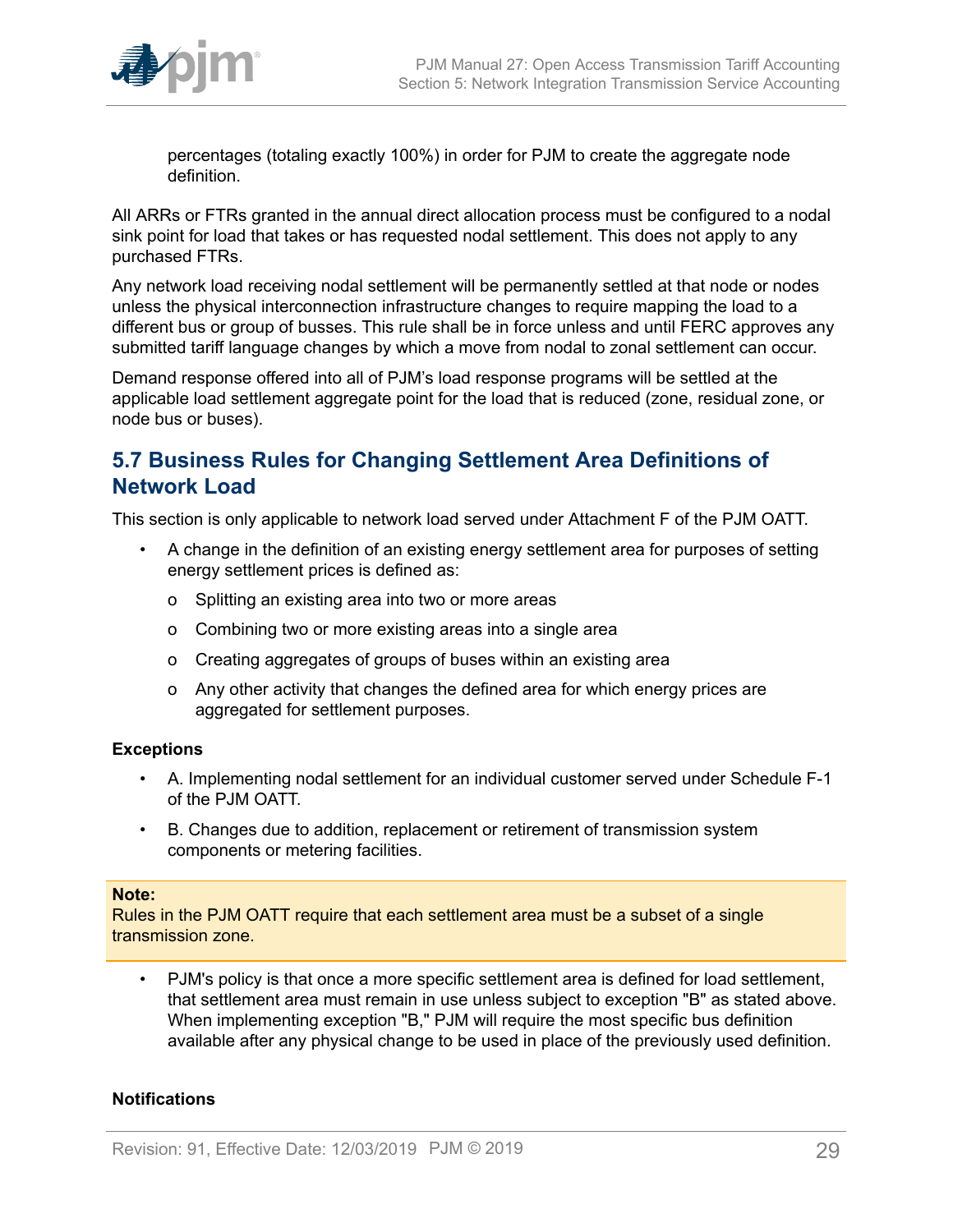

- At any time following the receipt of a request regarding a potential change to settlement area definitions, PJM may enter into informal discussions with member companies. PJM will make a confidential notification of any such discussions to the ex officio members representing regulatory authorities (as defined in Section 8.2.2 of the PJM Operating Agreement) and State offices of the Consumer Advocate (as defined in Section 8.2.3 of the PJM Operating Agreement) of the PJM Members Committee.
- Formal notification by a PJM Member of intent to change energy settlement area compositions will be given to PJM no later than October 1 of the year before the new area composition is to become effective. PJM shall promptly notify all other Members of planned changes in energy settlement area definitions through notices to members of the Members Committee, Electricity Markets Committee and Market Implementation Committee and to the ex officio members representing regulatory authorities (as defined in Section 8.2.2 of the PJM Operating Agreement) and State offices of the Consumer Advocate (as defined in Section 8.2.3 of the PJM Operating Agreement) of these three standing Committees.
- No later than December 1, the affected EDC and Network Customer will fully identify the composition of the new area. PJM will promptly transmit this information to members of the Members Committee, Markets and Reliability Committee and Market Implementation Committee and to the ex officio members representing regulatory authorities (as defined in Section 8.2.2 of the PJM Operating Agreement) and State offices of the Consumer Advocate (as defined in Section 8.2.3 of the PJM Operating Agreement) of these three standing Committees.
- The LSE nodal peak load at the time of the PJM annual peak from the previous year must be submitted by January  $15<sup>th</sup>$  or at least 30 days prior to the start of PJM's annual FTR/ARR allocation process, whichever is later.

#### **Technical requirements**

- All changes in the definition of PJM energy settlement areas will become effective on the first day of a planning period --- June 1 of each year.
- Changes to metering, data transmission, settlement or other systems may be required to be made by PJM, the EDC(s) in the affected transmission zone, other Network Customers and the PJM member(s) requesting the change in settlement area definitions. Each involved party must commit to making needed additions, changes or upgrades in time to meet the June 1 implementation date for the new settlement area definitions. Accordingly, each party must either certify that it can make all necessary infrastructure changes in time to meet the June 1 implementation date for the new settlement area definitions, or must identify activities that cannot be implemented in time. Such declaration must be made to PJM for distribution to all parties by December 1 of the year before the expected June 1 implementation date. Certifications shall not be unreasonably withheld.
- Implementation will be delayed one year to the following June 1 if all notifications and technical certifications have not been received according to the above business rules.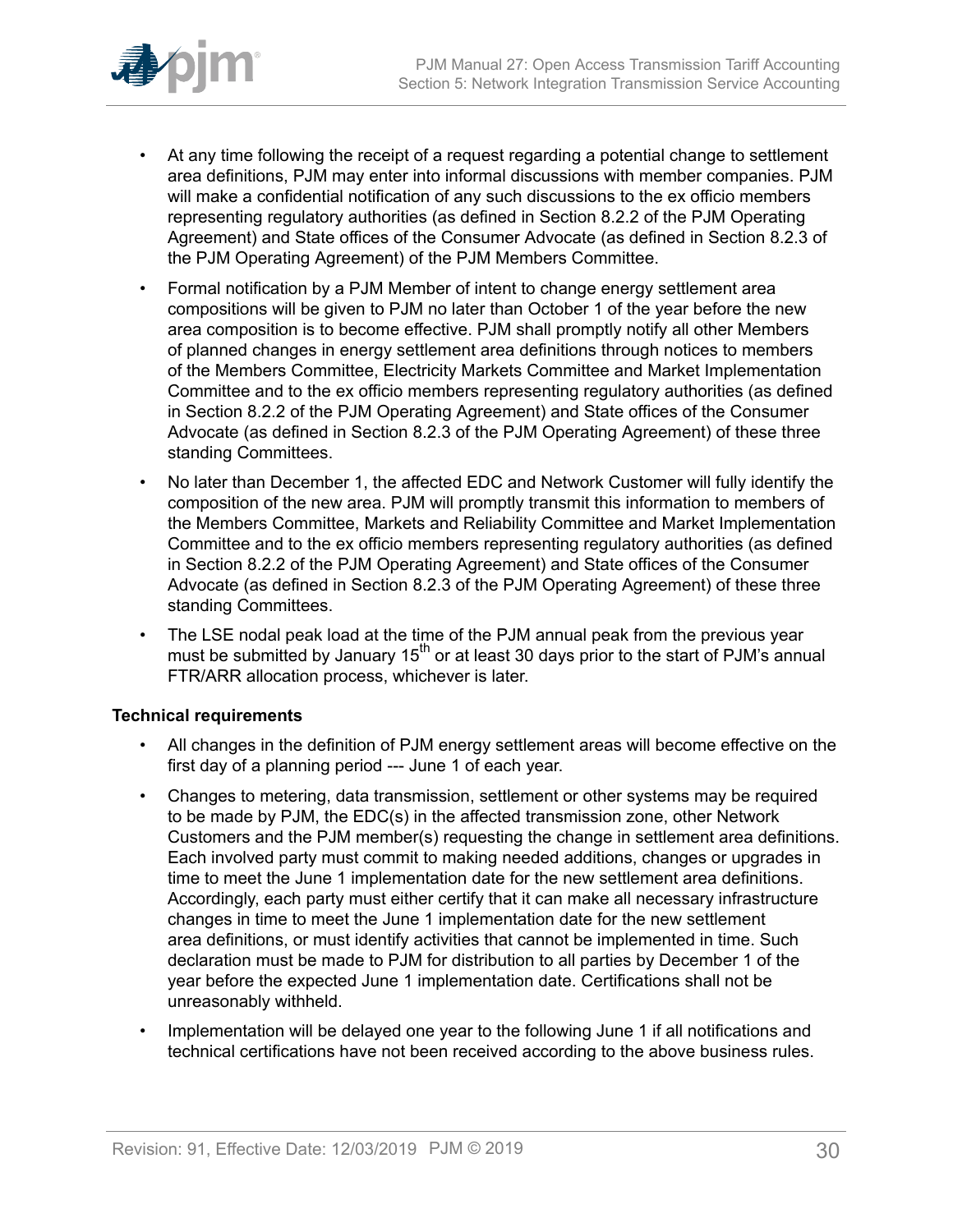### <span id="page-30-0"></span>**Section 6: Point-to-Point Transmission Service Accounting**

Welcome to the Point-to-Point Transmission Service Accounting section of the **PJM Manual for Open Access Transmission Tariff Accounting**. In this section, you will find the following information:

- An overview of Point-to-Point Transmission service accounting (see "Point-to-Point Transmission Service Accounting Overview").
- How service charges are calculated for Firm and Non-Firm Transmission Customers (see "Point-to-Point Transmission Service Charges").
- How service credits are calculated for Firm and Non-Firm Transmission Customers (see "Point-to-Point Transmission Service Credits").

### <span id="page-30-1"></span>**6.1 Point-to-Point Transmission Service Accounting Overview**

Transmission Providers provide Firm and Non-Firm Point-to-Point Transmission Service according to the terms in the PJM Open Access Transmission Tariff. Point-to-Point Transmission Service is necessary for transmission of capacity and energy from designated Point(s) of Receipt to designated Point(s) of Delivery.

The PJM accounting process calculates each Transmission Customer's Firm and Non-Firm Point-to-Point Transmission service charge. Weekly adjustments to Point-to-Point service charges are made so that the total daily demand charge in any week does not exceed the weekly rate. The collected Point-to-Point transmission charges are then allocated as credits.

#### <span id="page-30-2"></span>**6.1.1 Firm Point-to-Point Transmission Service**

- Each Firm Point-to-Point Transmission Customer is billed each month for its Reserved Capacity.
- Firm Point-to-Point Transmission Service requested with a Point of Delivery (POD) at a MISO interface is not charged.

Exhibit 1 presents the current demand charge border rates for Firm Point-to-Point Transmission Service.

<span id="page-30-3"></span>

| <b>Yearly Charge</b><br>(\$/KN) | <b>Monthly</b><br>Charge (\$/kW) | <b>Weekly</b><br>Charge (\$/kW) | Weekday<br>Charge (\$/kW) | Weekend/<br><b>NERC</b><br>Holiday(\$/kW) |
|---------------------------------|----------------------------------|---------------------------------|---------------------------|-------------------------------------------|
| 18.888                          | 1.574                            | 0.3632                          | 0.0726                    | 0.0519                                    |

#### *Exhibit 1: Firm Point-to-Point Transmission Service Rates*

The total daily demand charge in any week shall not exceed the rate specified in Exhibit 1 for weekly service times the highest amount of Reserved Capacity in any day during the week. A week is defined as Monday through Sunday.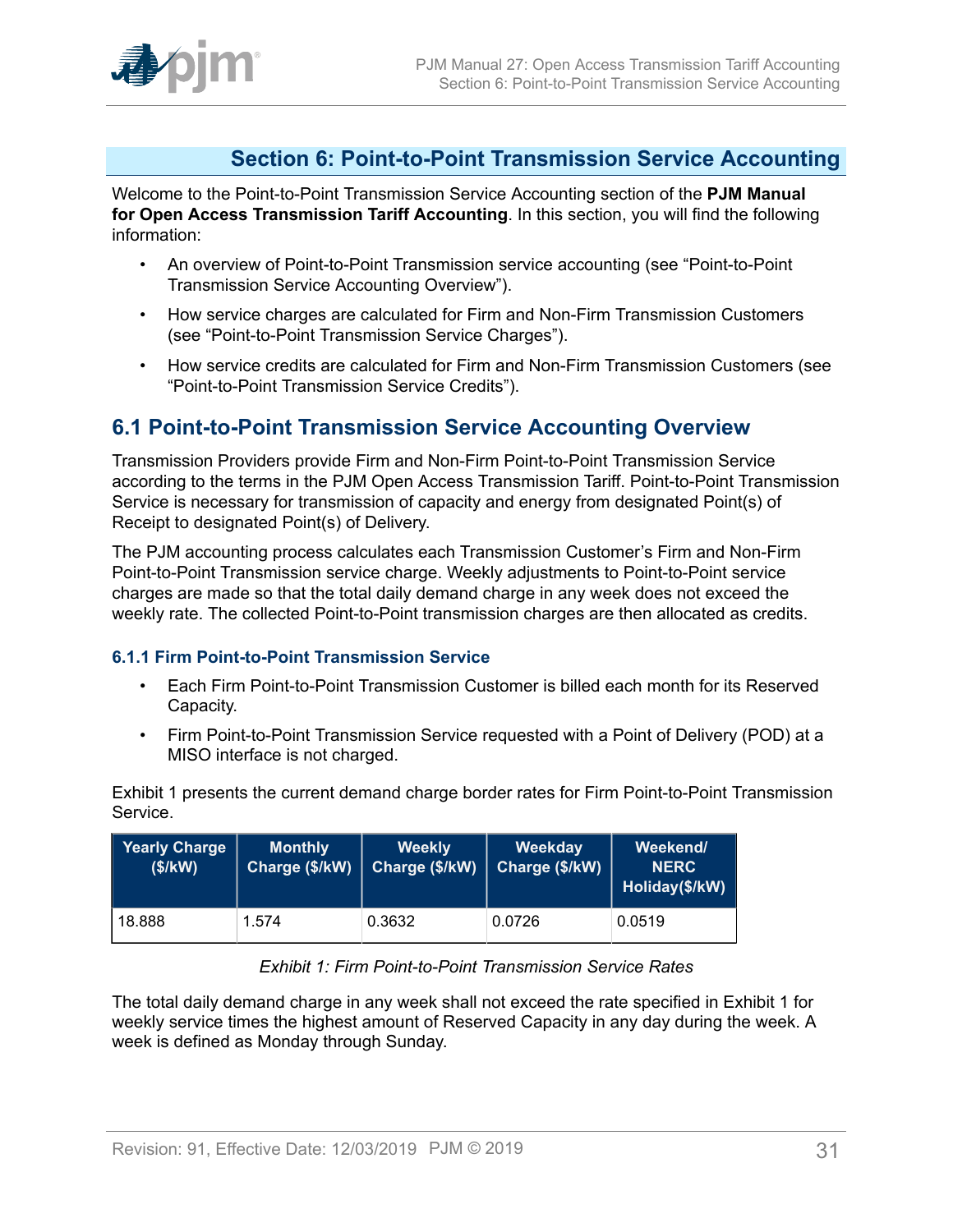

#### <span id="page-31-0"></span>**6.1.2 Non-Firm Point-to-Point Transmission Service**

Each Non-Firm Point-to-Point Transmission Customer is billed each month for its Reserved Capacity. Non-firm Point-to-Point Transmission Service requested with a Point of Delivery at a MISO interface is not charged. The current demand charge border rate is discounted to \$0.67/ MWh for all Reserved Capacity for Non-Firm Point-to-Point Transmission Service with a point of delivery equal to the PJM Border.

### <span id="page-31-1"></span>**6.2 Point-to-Point Transmission Service Charges**

The PJM accounting process calculates each Point-to-Point Transmission Customer's Transmission Service demand charge.

#### <span id="page-31-2"></span>**6.2.1 Firm Point-to-Point Transmission Service Charges**

Firm Point-to-Point demand charges are calculated for each Point-to-Point Transmission Customer taking firm service.

#### **PJM Actions**

- The PJM accounting process prepares a list of the Transmission Customers.
- The PJM accounting process retrieves the following information:
	- o List of Transmission Customer's Firm Point-to-Point Transmission Service contracts
	- o Charge rates for Firm Point-to-Point transactions
- The PJM accounting process calculates the transmission service charge (\$) for each transaction as follows:

Transmission Service Charge= Applicable Firm Point-to-Point Transaction Charge Rate \* Service Contract MW

• The PJM accounting process calculates each Transmission Customer's Firm Pointto-Point Transmission service charge for the month by summing the individual Transmission Service charges for each hour.

#### <span id="page-31-3"></span>**6.2.2 Adjustment to Firm Daily Point-to-Point Transmission Service Charges**

A Point-to-Point Transmission Customer's daily Firm Point-to-Point demand charge needs to be adjusted if the total demand charge in the week exceeds the weekly rate times the highest amount of Reserve Capacity in any day during that week. A week is defined as Monday through Sunday.

#### **PJM Actions**

- The PJM accounting process prepares a list of Transmission Customers.
- The PJM accounting process retrieves the following data:
	- o Weekly charge rate for Firm Point-to-Point transactions (\$/MW-wk)
	- o Each Firm Transmission Customer's maximum daily reserved transmission capacity (MWh)
	- o Each Transmission Customer's total demand charges (\$) for Daily Firm Point-to-Point reservations during the week.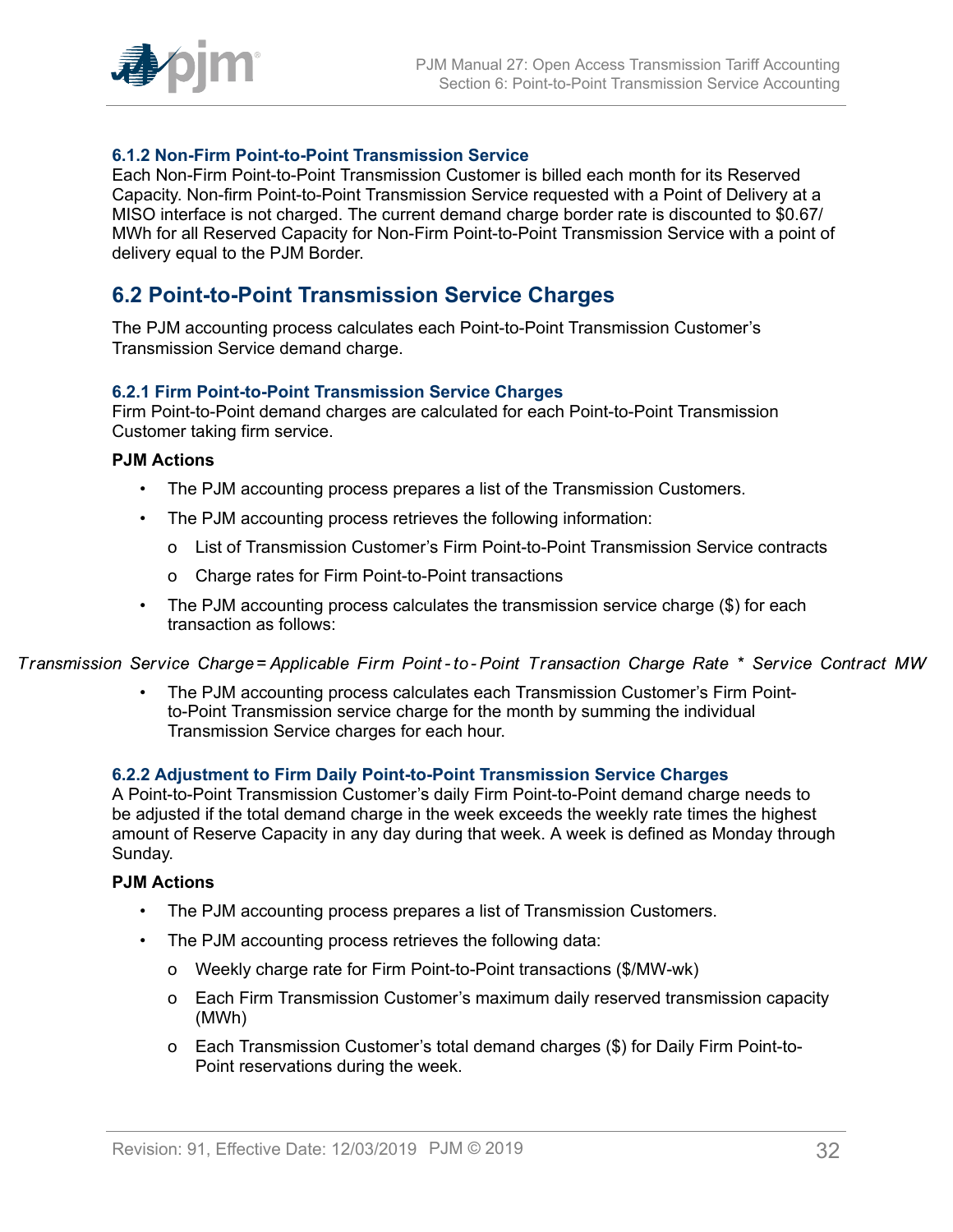

- The PJM accounting process calculates each Point-to-Point Transmission Customer's total daily demand charges by summing all daily Firm Point-to-Point transmission service charges during the week.
- The PJM accounting process sets the comparable weekly transmission capacity for each Transmission Customer to the maximum value of the customer's Firm daily reservations for any day during the week.
- The PJM accounting process calculates the comparable weekly demand charge for each Point-to-Point Transmission Customer (\$) as follows:

Comparable Weekly Demand Charge=Weekly Demand Charge \* Comparable Weekly Transmission Capacity

• If the Comparable Weekly Demand charge is less than the sum of the actual Daily demand charges for the week then:

Weekly Adjustment to Daily Charges=

Weekly Sum of Actual Daily Demand Charges - Comparable Weekly Demand Charge

• The Transmission Customer's total Firm Daily Demand charge for the month is reduced by the amount of the weekly adjustment to Daily charges, for any week that ended during that billing month.

#### <span id="page-32-0"></span>**6.2.3 Non-Firm Transmission Service Charges**

Non-Firm Point-to-Point service charges are calculated for each Non-Firm Point-to-Point Transmission Customer taking non-firm service. The charges are based on the discounted hourly demand charge for non-firm point-to-point transactions.

#### **PJM Actions**

- The PJM accounting process prepares a list of Point-to-Point Transmission Customers.
- The PJM accounting process retrieves the following information:
	- o List of Transmission Customer's Non-Firm Point-to-Point Transmission Service contracts
	- o Hourly demand charge rate for Non-Firm Point-to-Point transactions (\$/MWh)
	- o Hourly amount of each reservation curtailed by PJM (MW)
	- o Hourly congestion charges associated with each reservation
- The PJM accounting process calculates the non-firm demand charge for each hour for each reservation (\$) as follows:

Hourly Non-Firm Transmission Service Charge=

[Hourly Demand Charge Rate\* (MWs Reserved - MWs Curtailed) ] -

Hourly Congestion Charge (if congestion charge is > 0)

• If the result of this calculation is a negative value, Hourly Non-Firm Transmission Service Charge = \$0.00.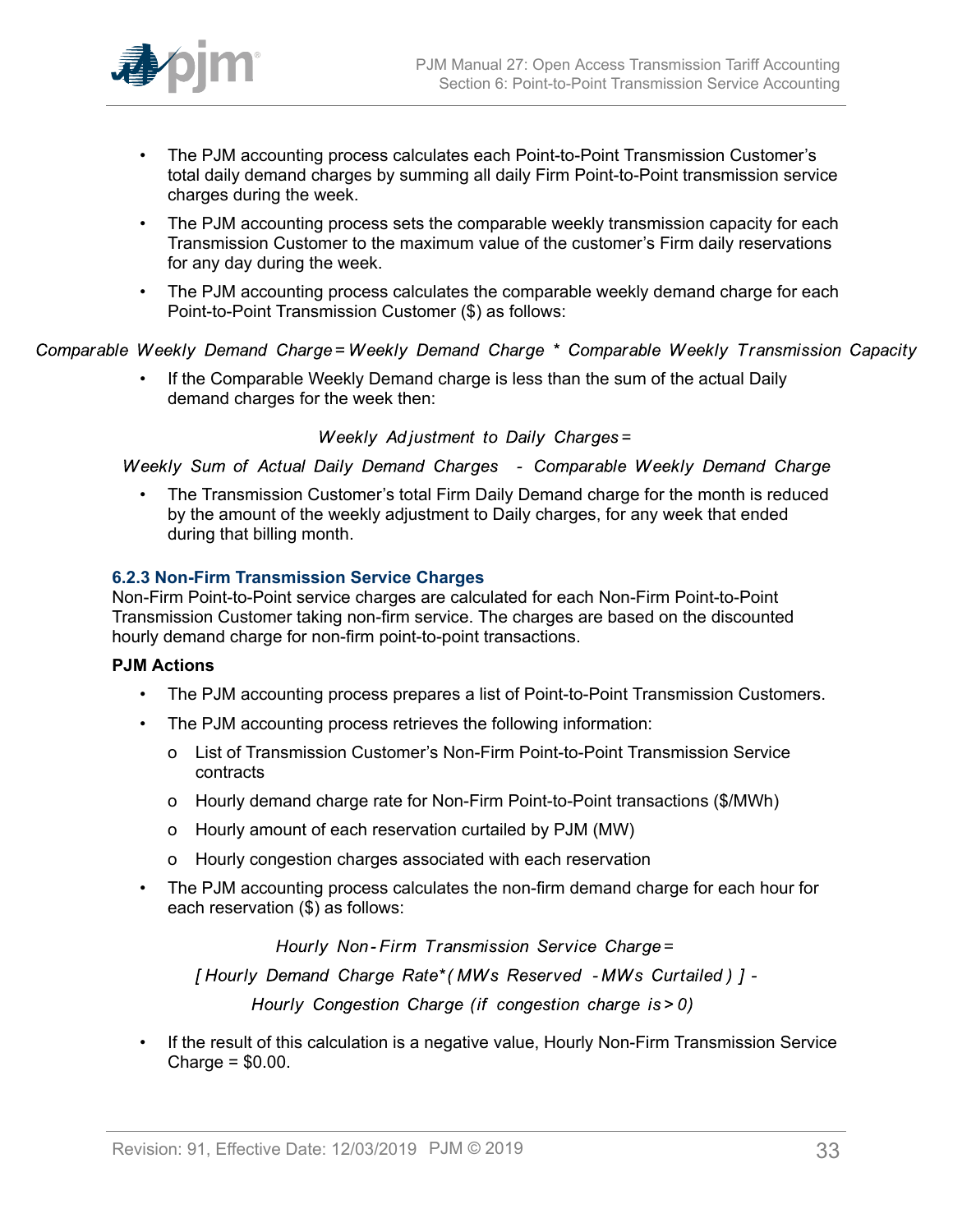

• The PJM accounting process calculates each Transmission Customer's Non-Firm Pointto-Point Transmission service charges by summing the individual hourly transmission service charges.

### <span id="page-33-0"></span>**6.3 Point-to-Point Transmission Service Credits**

The monthly demand charges for Point-to-Point Transmission Customers are then allocated as credits. This allocation appears as a credit on the PJM Open Access Transmission Tariff portion of the bill.

#### <span id="page-33-1"></span>**6.3.1 Firm Transmission Service Credits**

The monthly sum charges for Firm Point-to-Point Transmission Customers are allocated to PJM transmission owners based on transmission revenue requirement ratio shares, with the ComEd, AEP, and Dominion shares further allocated to their network and firm point-to-point load-serving customers based on demand charge ratios.

#### **PJM Actions**

- The PJM accounting process prepares a list of the Transmission Owners and a list of network customers in the ComEd, AEP, and Dominion zones.
- The PJM accounting process retrieves the following information:
	- o Each TOs Revenue Requirement based on Attachment H (\$)
	- o Each ComEd network customer's network service charges (\$)
	- o Each Dominion network customer's network service charges (\$)
	- o Each AEP network customer's network service charges and firm point-to-point charges for serving load in the AEP zone (\$)
	- o Each Transmission Customer's Firm Point-to-Point transmission service charge (\$)
- The PJM accounting process calculates the total PJM Transmission Revenue Requirement by summing the TO Transmission Revenue Requirements.
- The PJM accounting process calculates the total Firm Point-to-Point Transmission service charge by summing the Firm Point-to-Point transmission service customers' charges (\$).
- The PJM accounting process calculates the allocation of Firm Point-to-Point Transmission Service charges (\$) to PJM TOs based on transmission revenue requirement percentage shares.
- The PJM accounting process further allocates the respective Dominion and ComEd zone revenue share to all network customers in the Dominion and ComEd zones based on their network service peak load contributions for the month, and further allocates the AEP zone revenue share to all network and firm point-to-point customers in the AEP zone based on their network service peak load and firm point-to-point peak usage contributions for the month.

#### <span id="page-33-2"></span>**6.3.2 Non-Firm Transmission Service Credits**

Transmission revenues from Non-Firm Point-to-Point Transmission Service (other than revenues for congestion charges) are allocated to PJM Network Customers and PJM Firm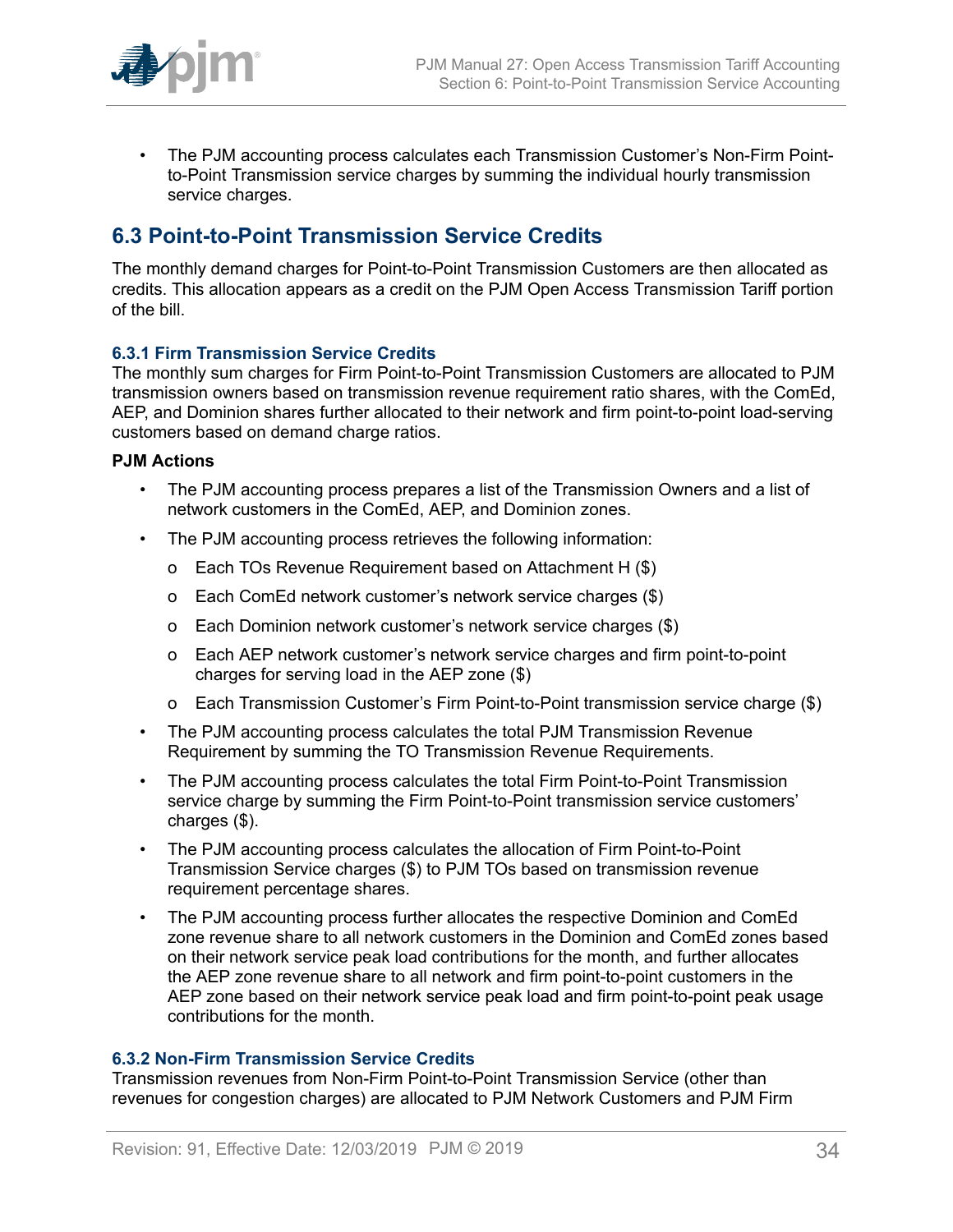

Point-to-point Customers based on monthly demand charge ratios in accordance with Section 27A of the PJM Open Access Transmission Tariff.

Transmission revenues from Non-Firm Point-to-Point Transmission Service (other than revenues for congestion charges) are allocated in accordance with Section 27A of the PJM Open Access Transmission Tariff.

#### **PJM Actions**

- The PJM accounting process prepares a list of the Transmission Owners.
- The PJM accounting process retrieves the following information:
	- o Each Transmission Customer's Non-firm Point-to-Point transmission service charge (\$)
	- o Each Transmission Customer's Firm Point-to-Point transmission service charge (\$)
	- o Each PJM network customer's demand charge (\$)
- The PJM accounting process calculates the total PJM Transmission Revenue Requirement by summing the TO Transmission Revenue Requirements.
- The PJM accounting process calculates the total Non-Firm Point-to-Point Transmission service charge by summing the Non-Firm Point-to-Point transmission service customers' charges (\$).
- The PJM accounting process calculates the allocation of Non-Firm Point-to-Point Transmission Service charges (\$) to all Firm Point-to-Point and Network transmission customers based on percentage shares of their Firm and Network demand charges.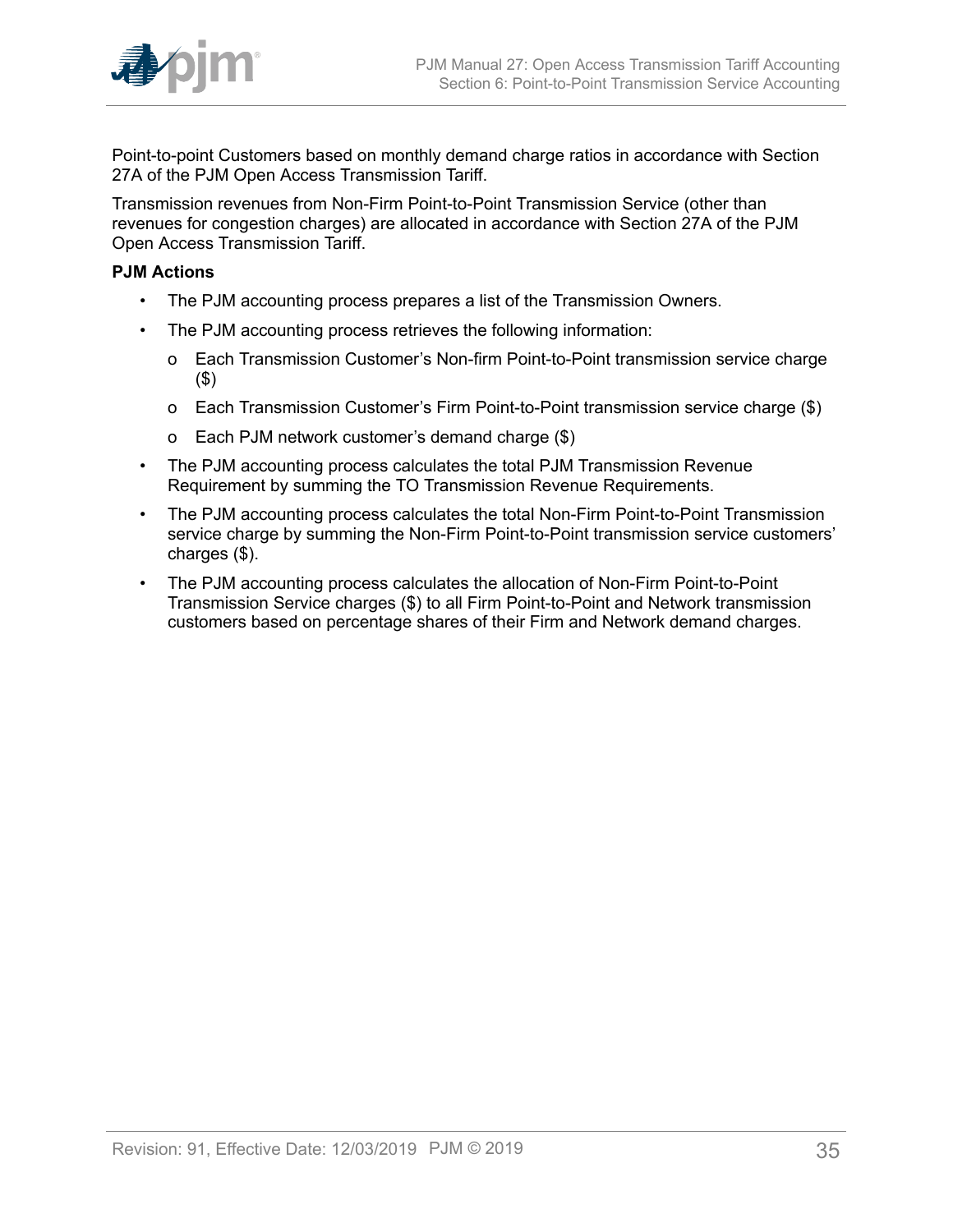

### <span id="page-35-0"></span>**Section 7: Black Start Service Accounting**

Welcome to the *Black Start Service Accounting* section of the *PJM Manual for Open Access Transmission Tariff Accounting*. In this section, you will find the following information:

- An overview of the black start service accounting process (see "Black Start Service Accounting Overview").
- How credits for black start service are calculated (see "Black Start Service Credits").
- How charges for black start service are calculated for Network and Point-to-Point Transmission Customers (see "Black Start Service Charges").

### <span id="page-35-1"></span>**7.1 Black Start Service Accounting Overview**

To ensure the reliable restoration following a shutdown of the PJM Transmission System, black start service is necessary to facilitate the goal of complete system restoration. Black Start Service is the capability of generating units to start without an outside electrical supply or the demonstrated ability of a generating unit with a high operating factor to automatically remain operating at reduced levels when disconnected from the grid. Black Start Service enables the Transmission Provider in collaboration with Transmission Owners to designate specific generators (Black Start Units) whose location and capabilities are required to re-energize the transmission system following a system-wide blackout (see the *[PJM Manual for Balancing](http://www.pjm.com/~/media/documents/manuals/m12.ashx) [Operations \(M-12\)](http://www.pjm.com/~/media/documents/manuals/m12.ashx)*for more details and eligibility).

Black Start Service is provided by the Transmission Provider, and all Transmission Customers must purchase this service from the Transmission Provider, pursuant to the PJM Open Access Transmission Tariff Schedule 6A. The charges for this service are based on a formula rate that allocates generation owners' black start revenue requirements and applicable Day-ahead and Balancing Operating Reserve Credits to Network and Point-to-Point Transmission Customers based on their monthly transmission use on a megawatt basis. Customers serving zonal Network and Point-to-point load are allocated a ratio share of the total revenue requirements and applicable Day-ahead and Balancing Operating Reserve Credits in the applicable zone(s). Customers serving non-zone load (including Point-to-Point Transmission Customers not serving PJM load) are allocated a ratio share of the total revenue requirements and applicable Dayahead and Balancing Operating Reserve Credits for PJM. Effective December 1, 2012, the applicable Day-ahead and Balancing Operating Reserve Credits are those credits associated with the scheduling of units for Black Start service or testing of Black Start units.

### <span id="page-35-2"></span>**7.2 Black Start Service Credits**

Each generation owner of Black Start Units that meet the PJM and NERC criteria, receives a monthly Black Start Service credit equal to one-twelfth (1/12) of its annual black start revenue requirement. Revenue requirements for Black Start Service may include the following, where applicable: NERC CIP Capital Costs, fixed black start unit costs, variable black start costs, training expenses, fuel storage costs for liquefied natural gas, propane or oil and an incentive factor. Revenue requirements for units with the ability to disconnect from the grid automatically and remain operating at reduced levels (ALR) may only recover training costs, NERC compliance costs, and an incentive factor. For more information on Black start unit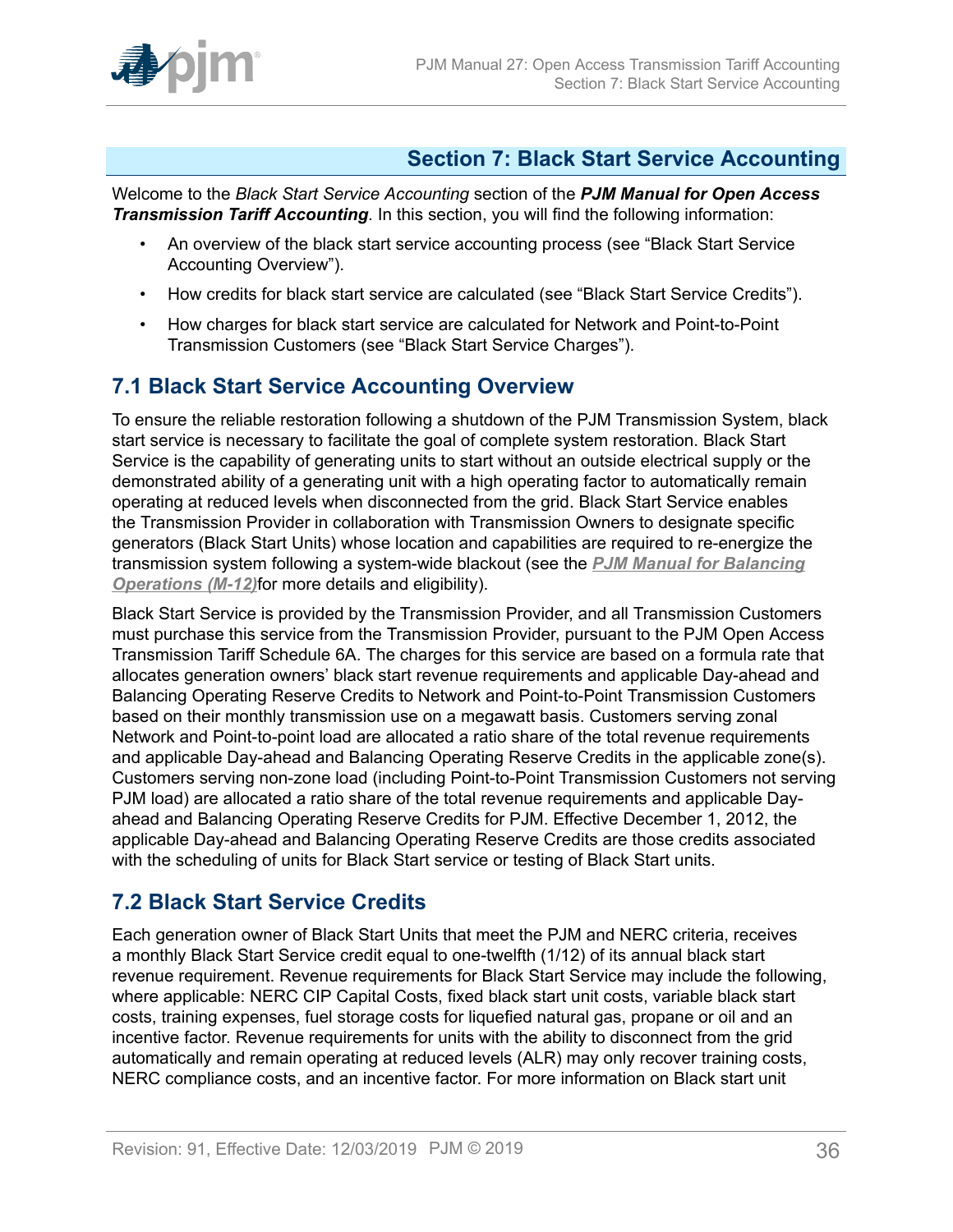

revenue requirements, please see **Schedule 6A, PJM's Open Access Transmission Tariff (OATT).**

A new Black Start Unit owner's monthly credits will be held by PJM in a non-interest bearing account until PJM's acceptance of the owner's annual revenue requirement pursuant to section 17 of the Open Access Transmission Tariff Schedule 6A. New Black Start Unit owners will begin to receive monthly credits, including any monthly credits held by PJM, back to its in-service date and any required estimated annual revenue requirement true up in the monthly bill after PJM's acceptance of the new Black Start Unit owner's annual revenue requirement.

Monthly black start service revenues are forfeited for: units that fail a black start test and do not successfully pass a test within a ten day grace period immediately following a failed test; and, for units without a successful black start test on record with PJM within the last thirteen months.

Revenue requirements for joint-owned black start units are allocated to the owners based on their ownership shares. Zonal revenue requirements equal the total revenue requirements of all black start units nominated as critical by the Transmission Provider in that zone regardless of zonal location and the share of annual revenue requirements of black start units designated as critical across multiple zones (cross-zonal coordination).

The current zonal revenue requirements are posted on the PJM website under Markets & Operations/Billing, Settlements & Credit.

### <span id="page-36-0"></span>**7.3 Black Start Service Charges**

This section describes the process of calculating the Black Start Service charges. Charges for black start service are calculated for zone (Network Customers and customers serving load with Point-to-Point Transmission Service) and for non-zone (Non-Zone Network Customers and Point-to-Point Transmission Customers) load separately. The sum of all customers' monthly charges equal one-twelfth (1/12) of the total annual black start revenue requirements that are credited to generation owners of black start units as well as a share of the applicable Dayahead and Balancing Operating Reserve Credits that are credited to generation owners of black start units for the month. Effective December 1, 2012, the applicable Day-ahead and Balancing Operating Reserve Credits are those credits associated with the scheduling of units for Black Start service or testing of Black Start units.

Total annual black start revenue requirements will include estimated annual revenue requirements for new Black Start Units from the date the units enter Black Start Service to the last day of the month preceding PJM's acceptance of the unit's annual revenue requirement. The estimated annual revenue requirement will be based on the Black Start Unit owner's best estimate at the time the unit enters Black Start Service. Any estimated annual revenue requirement true up will be included in the monthly bill after PJM accepts the new Black Start unit's annual revenue requirement.

Each Transmission Customer's charge is calculated by determining the Transmission Customer's monthly zone and non-zone transmission use on a megawatt basis.

• Monthly zone transmission use is the sum of a Transmission Customer's Network daily peak load contributions to a PJM zone and daily average Point-to-Point energy reservations where the point of delivery is within a PJM zone.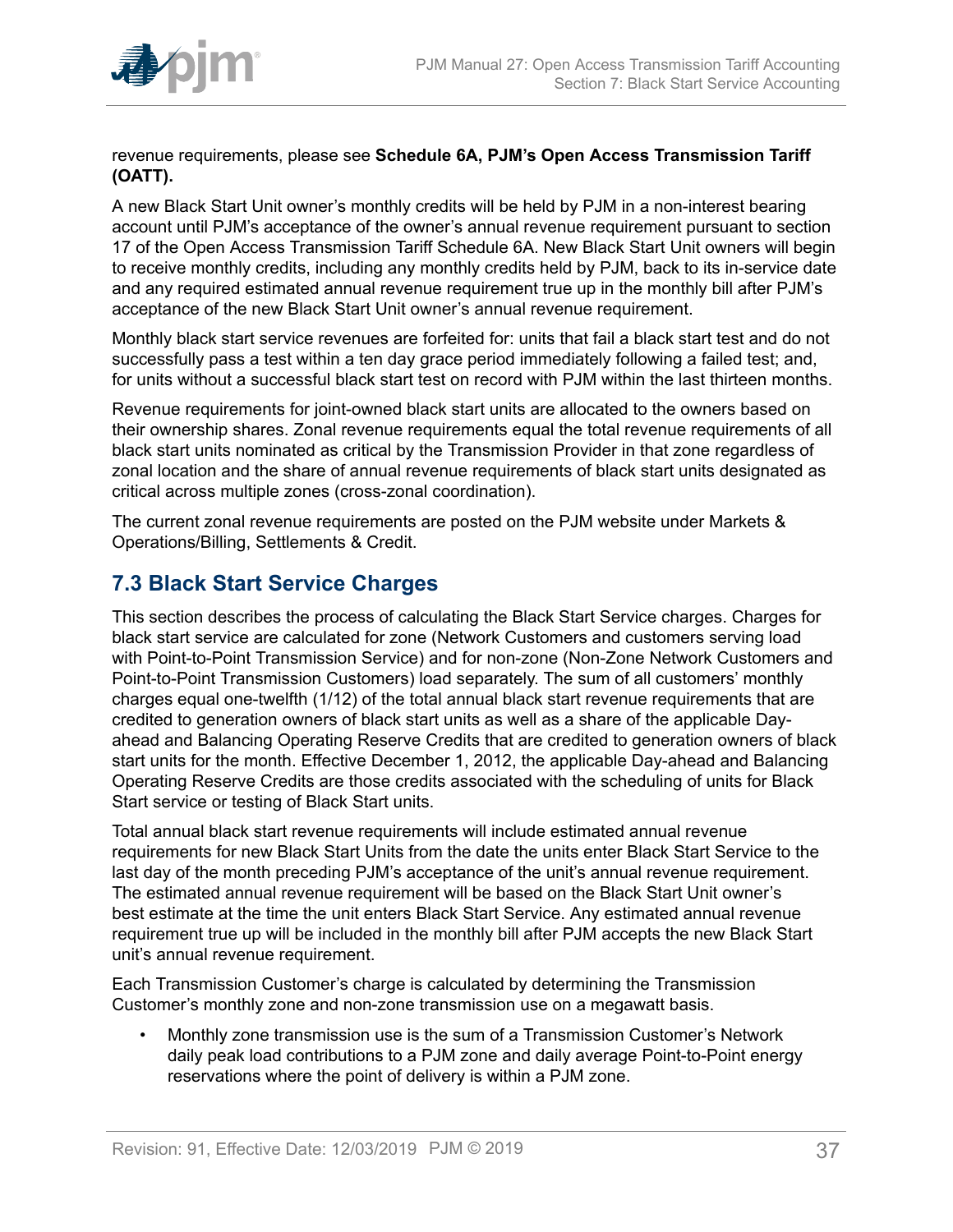

• Monthly non-zone transmission use is the sum of a Transmission Customer's nonzone Network daily peak load contributions and daily average Point-to-Point energy reservations where the point of delivery is the border of PJM.

Transmission Customers with monthly non-zone transmission use are charged a share of the total PJM pool-wide black start revenue requirement and applicable Day-ahead and Balancing Operating Reserve Credits based on their portion of the total PJM monthly transmission use. Transmission Customers with monthly zone transmission use are charged a share of the applicable zonal black start revenue requirements and applicable Day-ahead and Balancing Operating Reserve Credits (less the total share of revenue requirements recovered from nonzone transmission use) based on their portion of monthly transmission use in that zone(s).

#### **PJM Actions**

- The PJM accounting process collects each generation owner's annual black start revenue requirement for each zone. Monthly black start revenue requirements equal 1/12 of the annual revenue requirements. Annual revenue requirements for black start units that are shared and designated to serve multiple zones will be allocated by Transmission Owner designated critical load percentage to determine the amount applicable for each zone.
- The PJM accounting process collects each generation owner's day-ahead operating reserve credits and balancing operating reserve credits that are associated with the scheduling of units for black start service or black start testing for each zone. Additional details on testing of units for Black Start service can be found in PJM's Manual 12, Balancing Operations. The PJM accounting process retrieves the point-to-point energy reservations for each Transmission Customer.
- The PJM accounting process calculates each Transmission Customer's monthly nonzone transmission use (MW) by summing for all hours in the month all of their point-topoint energy reservations (adjusted for PJM curtailments) and dividing that value by 24.
- The PJM accounting process calculates each Transmission Customer's monthly zone transmission use (MW) by summing for all days in the month all of their daily network integration transmission service peak load contributions for each zone (see *Network Integration Transmission Service Accounting* section of the *PJM Manual for Open Access Transmission Tariff Accounting*).
- The PJM accounting process calculates charge allocations for each Transmission Customer with monthly non-zone transmission use as follows:

Monthly Non-Zone Charge= $\left(\frac{Transmission\ Customer's\ Monthly\ Non-Zone\ Transmission\ Use}{PJM\ Total\ Transmission\ Use}\right)$ 

x (PJM Total Generation Owners' Monthly Black Start Revenue Requirements

- + PJM Total Monthly Day-ahead and Balancing Operating Reserves Credits associated with Black Start)
	- The PJM accounting process calculates an Adjustment Factor to be applied to all monthly zone charges as follows: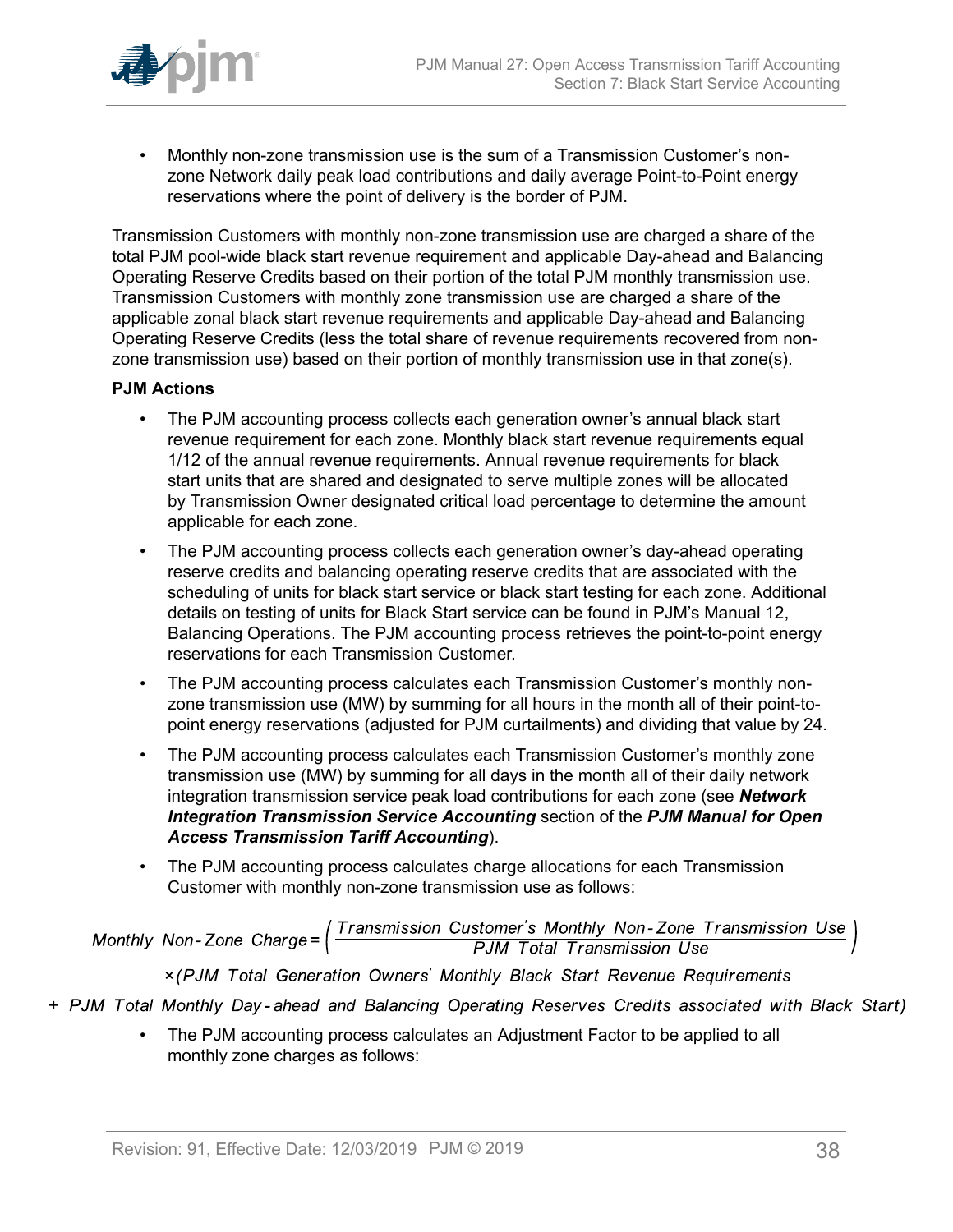

Total Monthly Zone Transmission Use for all PJM Zones<br>PJM Total Monthly Transmission Use Ad iustment  $Factor =$ 

• The PJM accounting process calculates charge allocations for each Transmission Customer with monthly zone transmission use as follows:

Monthly Zone Charge=  $\left(\frac{Transmission\ Customer's\ Monthly\ zone\ Transmission\ Use}{Total\ Monthly\ Zone\ Transmission\ Use\ in\ Zone}\right)$ 

x (Total Generation Owners' Monthly Black Start Revenue Requirements in Zone

+ Total Generation Owners' Monthly Day-ahead and Balancing Operating Reserves Credits associated with

Black Start in Zone) × Adjustment Factor

• The PJM accounting process calculates each Transmission Customer's total monthly black start service charge by summing its monthly charge allocations for all zone and non-zone transmission use.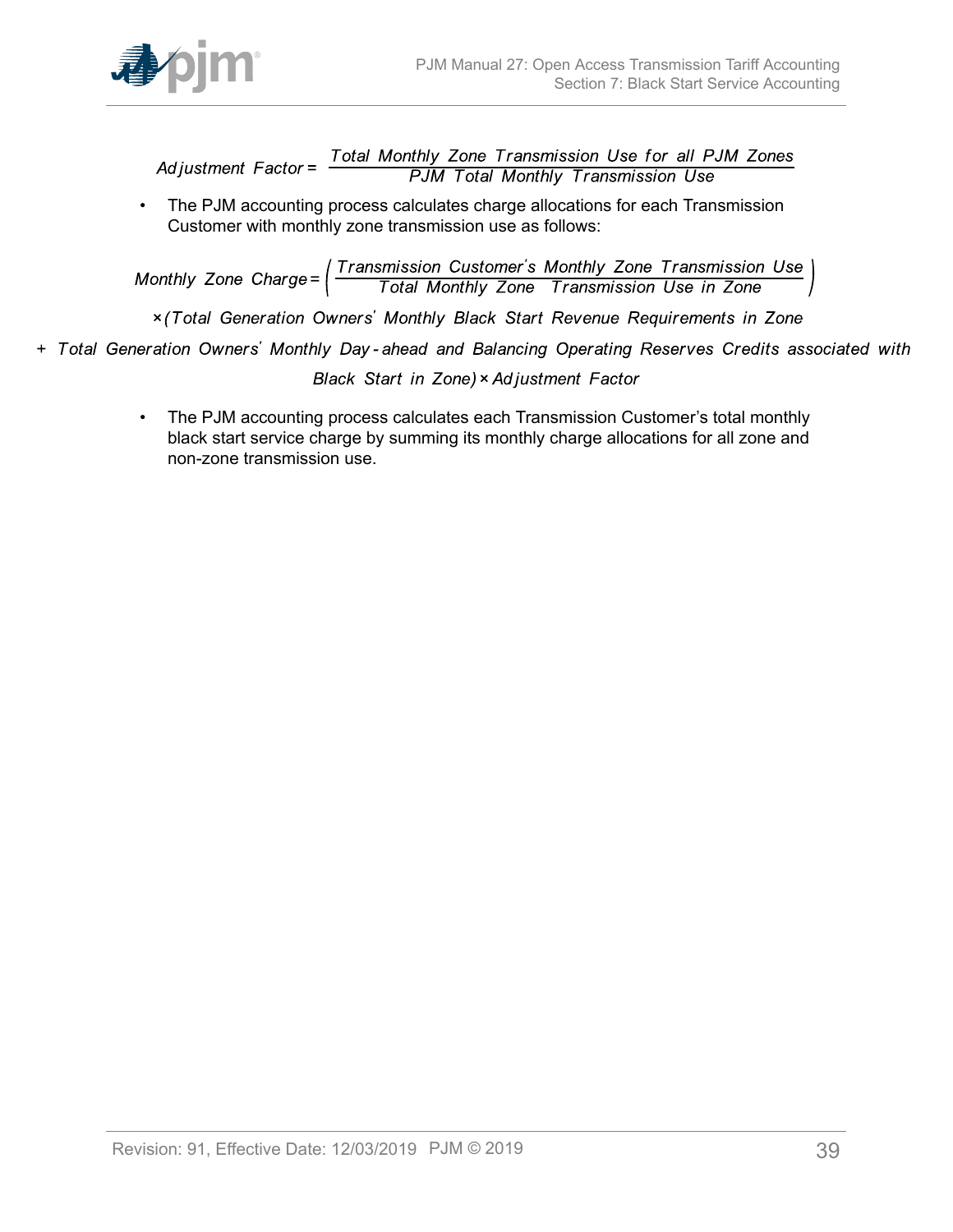

### <span id="page-39-0"></span>**Section 8: Energy Storage Resource Charging Energy**

Welcome to the Energy Storage Resource Charging Energy section of the PJM Manual for Manual for Open Access Transmission Tariff Accounting. In this section, you will find the following information:

• A description of the accounting procedures for Energy Storage Resource Charging Energy.

### <span id="page-39-1"></span>**8.1 Overview of Energy Storage Resource Charging Energy**

An Energy Storage Resource is a resource capable of receiving electric energy from the grid and storing it for later injection to the grid that participates in the PJM Energy, Capacity and/ or Ancillary Services markets as a Market Participant. Examples of Energy Storage Resource technologies include but are not limited to pumped storage hydroelectric plants, batteries, and flywheels. Charging energy that is purchased for storing in an Energy Storage Resource for later resale is always billed at the applicable Locational Marginal Price. However, different categories of charging energy accrue different sets of charges according to use. These categories are summarized as follows (formal definitions are in the PJM Tariff):

- "Direct Charging Energy" shall mean the energy that an Energy Storage Resource purchases from the PJM Interchange Energy Market and (i) later resells to the PJM Interchange Energy Market; or (ii) is lost to conversion inefficiencies, provided that such inefficiencies are an unavoidable component of the conversion, storage, and discharge process that is used to resell energy back to the PJM Interchange Energy Market. Note that Direct Charging Energy is purchased by Energy Storage Resource Model Participants and is divided into two subcategories:
	- o "Dispatched Charging Energy" shall mean Direct Charging Energy that an Energy Storage Resource Model Participant receives from the electric grid pursuant to PJM dispatch while providing a service in the PJM markets.
	- o "Non-Dispatched Charging Energy" shall mean all Direct Charging Energy that an Energy Storage Resource Model Participant receives from the electric grid that is not otherwise Dispatched Charging Energy. An example of Non-Dispatched Charging Energy is charging energy at an ESR that is self-scheduled and not dispatchable.
- "Load Serving Charging Energy" shall mean energy that is purchased from the PJM Interchange Energy Market and stored in an Energy Storage Resource for later resale to end-use load. Note that only Load Serving Entities may purchase Load Serving Charging Energy. Load Serving Charging Energy is comparable to ordinary load.

Non-Dispatched Charging Energy must pay applicable transmission charges as a Network Service User. By contrast, Dispatched Charging Energy does not pay such charges. Charging energy qualifies as Dispatched Charging Energy when the Energy Storage Resource follows PJM dispatch within 10% of the desired output and meets one of the following conditions:

• Provides Energy Imbalance Service under Schedule 4 of the PJM Tariff. Energy Storage Resource Model Participants shall be considered to be providing Energy Imbalance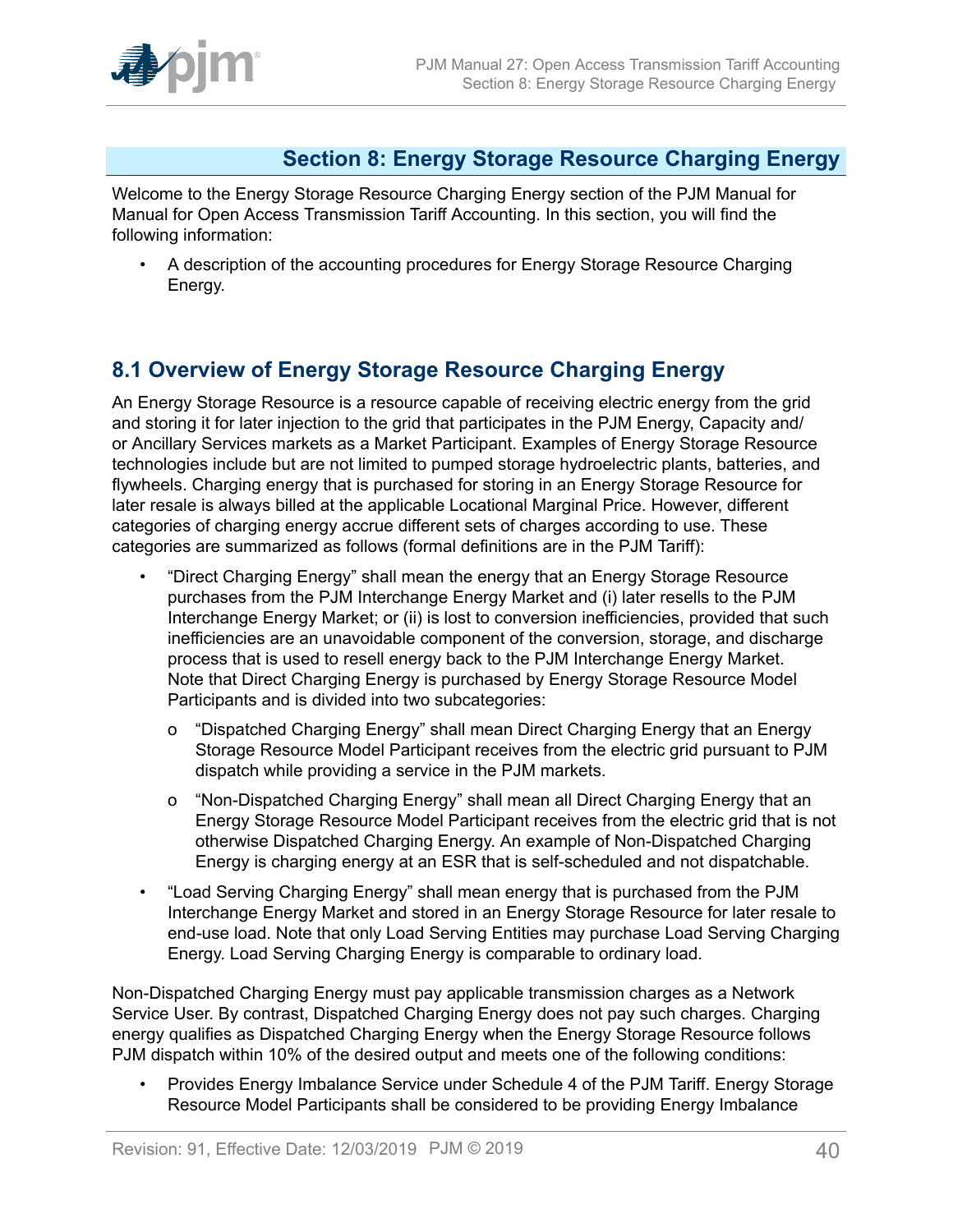

Service when they are dispatchable by PJM in real time. An Energy Storage Resource shall be considered dispatchable when the fixed generation flag is set to "no" and the dispatchable range exceeds 10% of the absolute value of the relevant economic limit.

- Assigned to Regulation, Tier II Synchronous Reserves, or Reactive Service;
- Being manually dispatched for reliability

### <span id="page-40-0"></span>**8.2 Charges for Direct Charging Energy**

As described above, Direct Charging Energy purchases by Energy Storage Resource Model Participants fall into two categories: Dispatched Charging Energy and Non-Dispatched Charging Energy. Dispatched Charging Energy does not pay transmission charges; however Non-Dispatched Charging Energy does pay transmission charges, and must arrange for Network Transmission Service. Non-Dispatched Charging Energy uses the transmission system, and an Energy Storage Resource Model Participant purchasing Non-Dispatched Charging Energy is a Network Service User. As a result, certain Transmission Customer charges apply to Non-Dispatched Charging Energy that do not apply to generation output. However, the PJM Tariff states that Direct Charging Energy (which includes Non-Dispatched Charging Energy) is exempt from other Transmission Customer charges. Further, because Direct Charging Energy (including Non-Dispatched Charging Energy) is not end-use load, charges that are applicable to Load Serving Entities and to end-use load are not applicable to Direct Charging Energy. Therefore, Non-Dispatched Charging Energy is eligible for allocation of the following non-LMP charges and credits:

- Schedule 1A Transmission Owner Scheduling, System Control and Dispatch Service
- Schedule 9-3, 9-FERC, 9-OPSI, 9-CAPS, 9-FINCON, 9-MMU, and 9-PJM Settlement
- Schedule 10-NERC and 10-RFC
- Network Integration Transmission Service
- Network Transmission Service Offset
- Network Integration Transmission Service (ATSI Low Voltage)
- MTEP Project Cost Recovery
- Transmission Enhancement
- Other Supporting Facilities
- Non-Firm Point-to-Point Transmission Service
- RTO Start-up Cost Recovery
- Black Start Service
- Unscheduled Transmission Service
- Reactive Supply and Voltage Control from Generation and Other Sources Service

An Energy Storage Resource shall be considered charging when the Revenue Data for Settlements for a Real Time Settlement Interval corresponds to a withdrawal. The determination of Non-Dispatched Charging Energy vs. Dispatched Charging Energy shall be made for each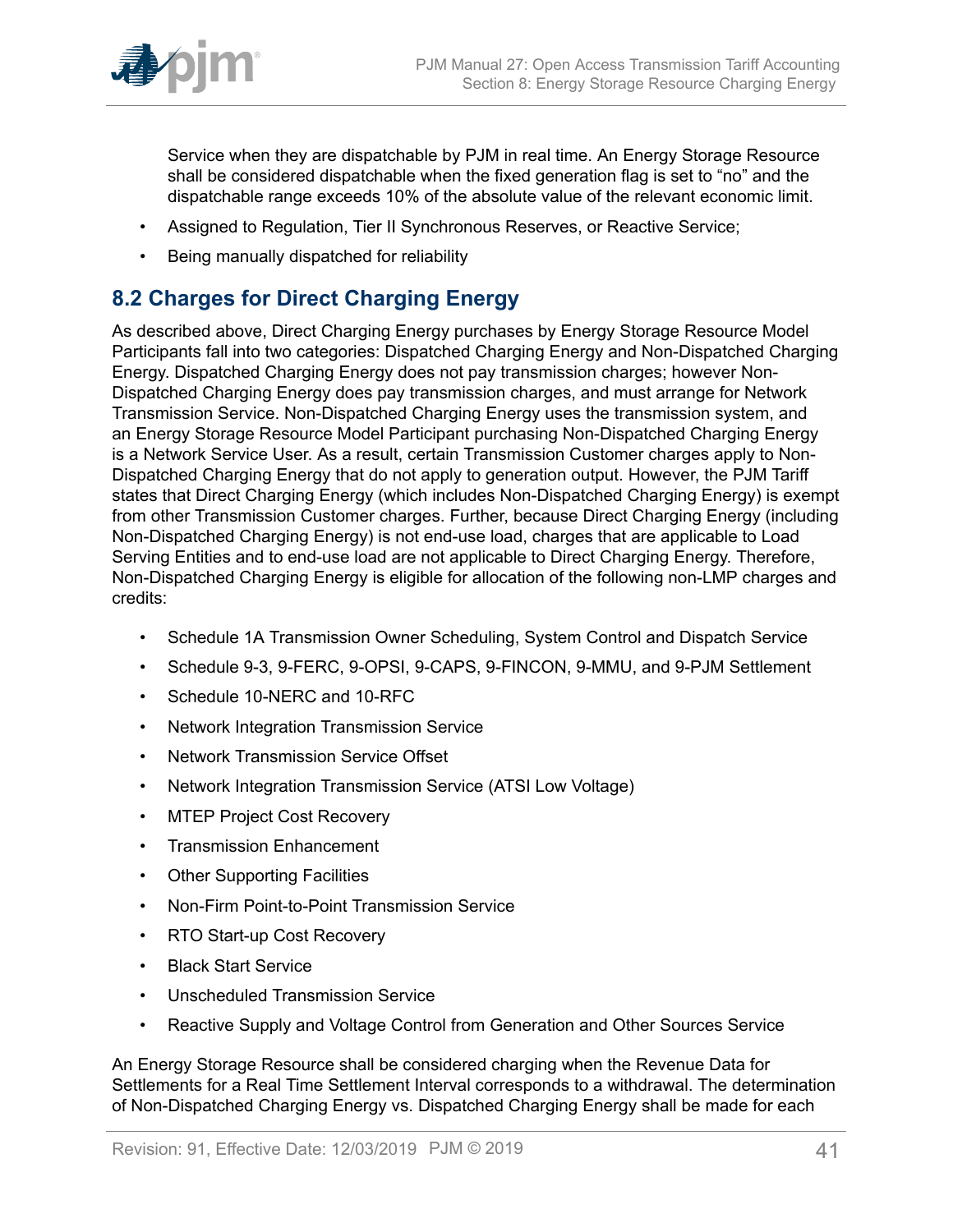

Real Time Settlement Interval. Hourly Non-Dispatched Charging Energy is the sum of Revenue Data for Settlements for the Real Time Settlement Intervals which are determined to be Non-Dispatched Charging Energy over the hour divided by 12.

The PJM Tariff exempts Direct Charging Energy (which includes Non-Dispatched Charging Energy) from the following Transmission Customer charges:

- Schedule 9-1 Control Area Administration
- Allocations of Operating Reserve costs to scheduled day-ahead load and to real-time load pursuant to Tariff Attachment K Appendix Section 3.2.3 – Operating Reserves;
- Allocations of Reactive Service costs pursuant to Tariff Attachment K Appendix Section 3.2.3B – Reactive Services;
- Allocations of Synchronous Condensing costs pursuant to Tariff Attachment K Appendix Section 3.2.3C – Synchronous Condensing for Post-Contingency Operation;
- 500 kV Meter Errors
- Meter Correction Between Control Areas
- Inadvertent Interchange
- Allocation of Balancing Congestion Charges
- Distribution of Total Transmission Loss Charges
- Allocation of Auction Revenue Rights

The following non-LMP charges that apply to Load Serving Entities are not applicable to Direct Charging Energy (which includes Non-Dispatched Charging Energy):

- Synchronized Reserves
- Regulation
- Capacity Market charges
- Economic Demand Response charges in Day-ahead and Real-Time; and
- Emergency Demand Response charges

FERC directed that Dispatched Charging Energy shall be exempt from paying transmission charges, and therefore charges that are applicable to Transmission Customer use of the transmission system are not applicable to Dispatched Charging Energy. Dispatched Charging Energy therefore pays the same non-LMP charges as generation output, namely:

• Schedule 9-3, 9-MMU, 9-PJM Settlements

### <span id="page-41-0"></span>**8.3 Charges for Load Serving Charging Energy**

Load Serving Charging Energy is PJM load that is purchased from PJM by a Load Serving Entity and stored in an Energy Storage Resource for later end-use consumption. Load Serving Charging Energy is purchased at the aggregate nodal LMP that is applicable to the corresponding Load Serving Entity load. Load Serving Charging Energy is eligible for the same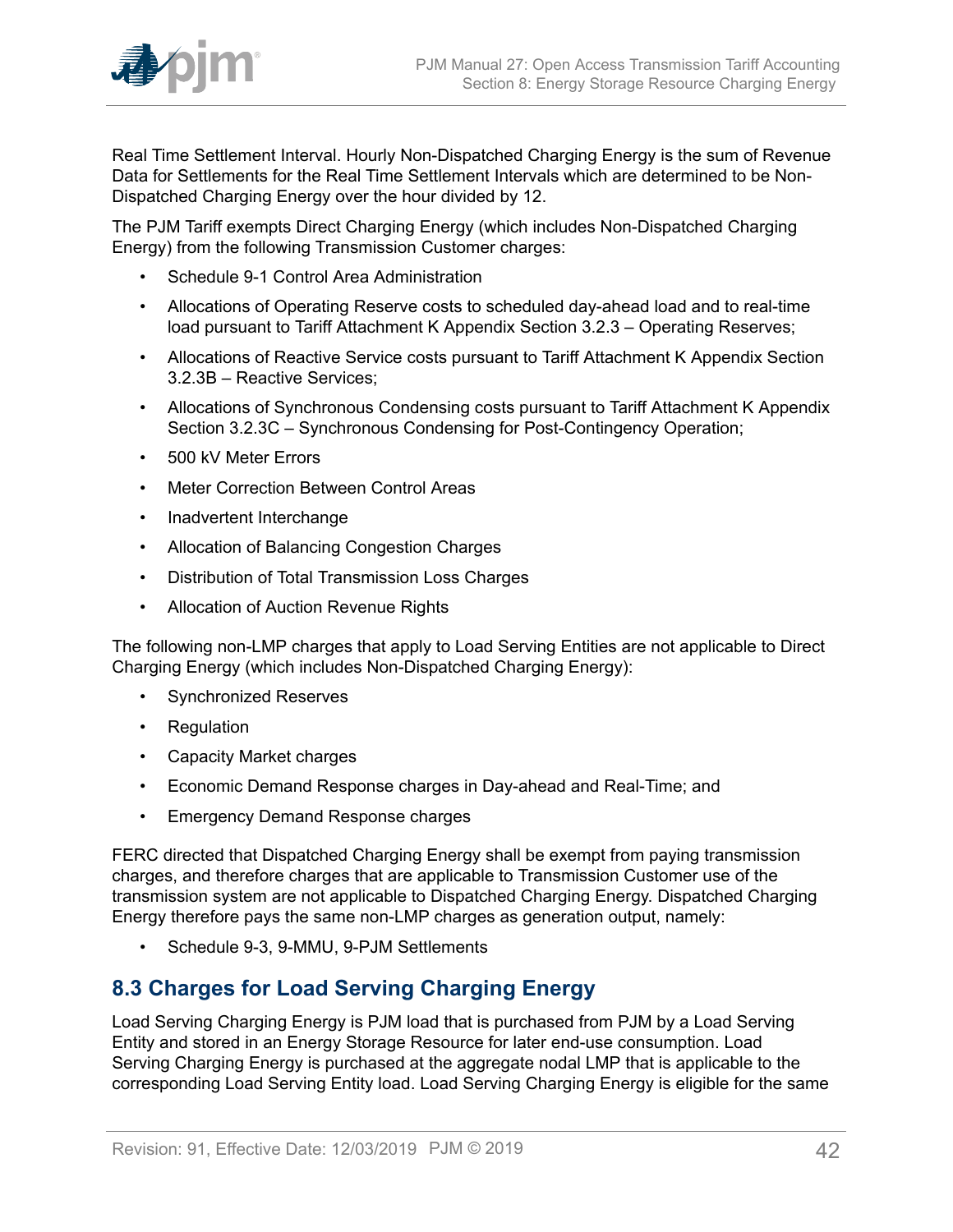

charges as ordinary load, including all Load Serving Entity charges, end-use load charges, and Transmission Customer charges.

### <span id="page-42-0"></span>**8.4 Calculating Charges for Non-Dispatched Charging Energy**

PJM will report to Electric Distribution Companies all hourly Energy Storage Resource Model Participant purchases of Non-Dispatched Charging Energy in order to facilitate calculation of Network Service Peak Loads corresponding to those purchases. Non-Dispatched Charging Energy is not end-use load, and therefore the Electric Distribution Company shall not allocate any Peak Load Contribution value to any purchases of Non-Dispatched Charging Energy.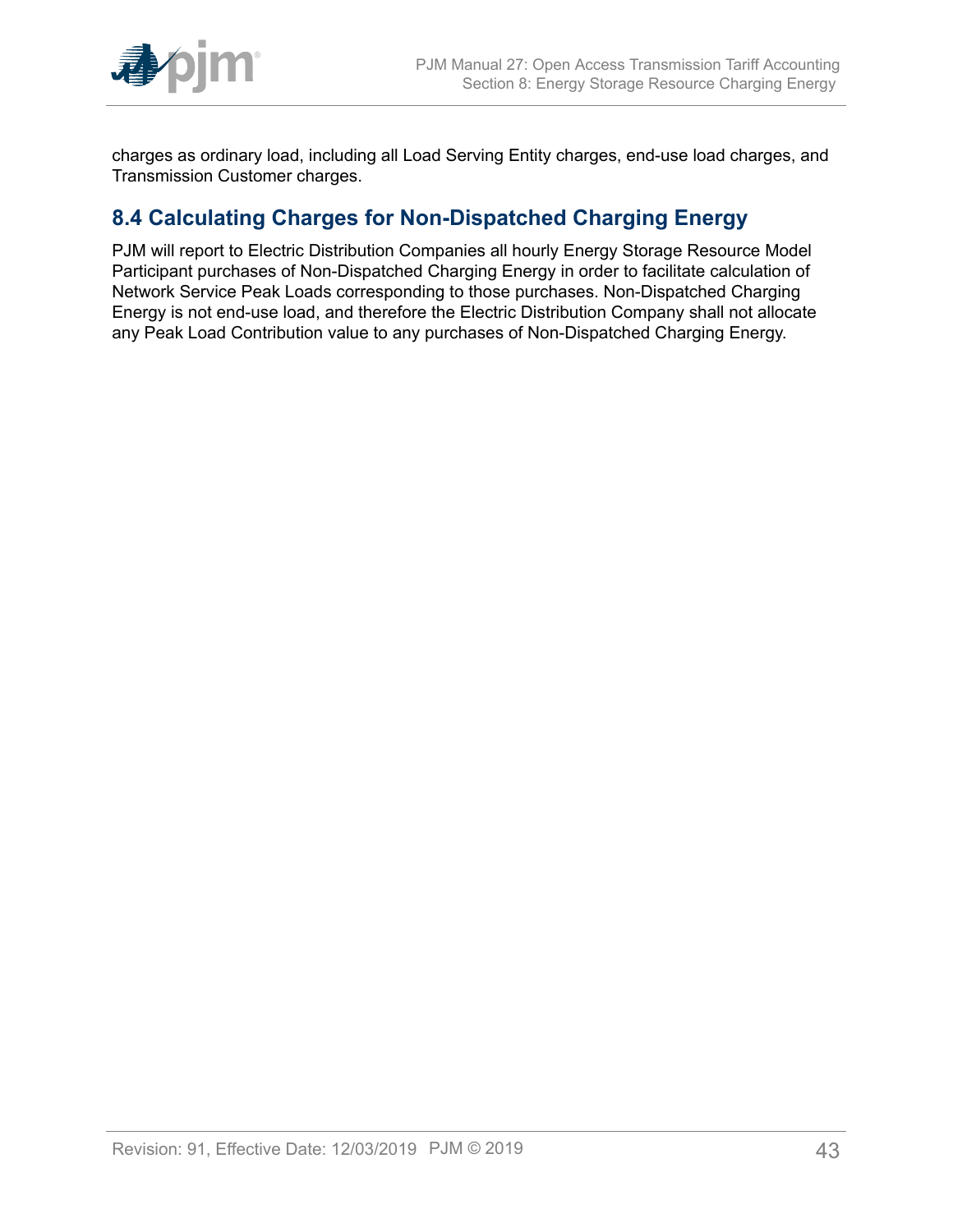

### <span id="page-43-0"></span>**Section 9: Billing**

Welcome to the *Billing* section of the *PJM Manual for Open Access Transmission Tariff Accounting*. In this section, you will find the following information:

• A summary of the billing process for the PJM Open Access Transmission Tariff (see "Billing Process Overview").

### <span id="page-43-1"></span>**9.1 Billing Process Overview**

A single billing statement is issued monthly by the PJM to each PJM customer account. The bill details all charges and credits under the PJM Operating Agreement and the PJM Open Access Transmission Tariff for the month, as they apply to that customer account. The billing statement presents a net amount due from or due to the customer. Weekly billing statements are also issued for certain line items. The **[PJM Manual for Billing \(M-29\)](http://www.pjm.com/~/media/documents/manuals/m29.ashx)** describes the billing process in detail.

The PJM Open Access Transmission Tariff related billing statement line items that are described in this manual are as follows:

- PJM Scheduling, System Control and Dispatch Service (charges, and load reconciliation charges)
- TO Scheduling, System Control and Dispatch Service (charges/credits, and load reconciliation charges)
- Reactive Supply and Voltage Control from Generation and Other Sources Service (charges/credits)
- Energy Imbalance Service (charges/credits)
- Network Integration Transmission Service (charges/credits)
- Network Integration Transmission Service Offset (charges/credits)
- Direct Assignment Facilities (charges/credits)
- Other Supporting Facilities (charges/credits)
- Firm Point-to-Point Transmission Service (charges/credits)
- Non-Firm Point-to-Point Transmission Service (charges/credits)
- Black Start Service (charges/credits)
- Expansion Cost Recovery (charges/credits)
- RTO Start-up Cost Recovery (charges/credits)
- Generation Deactivation (charges/credits)
- PJM Settlement, Inc. (charges)
- MMU (charges, and load reconciliation charges)
- FERC (charges, and load reconciliation charges)
- OPSI (charges, and load reconciliation charges)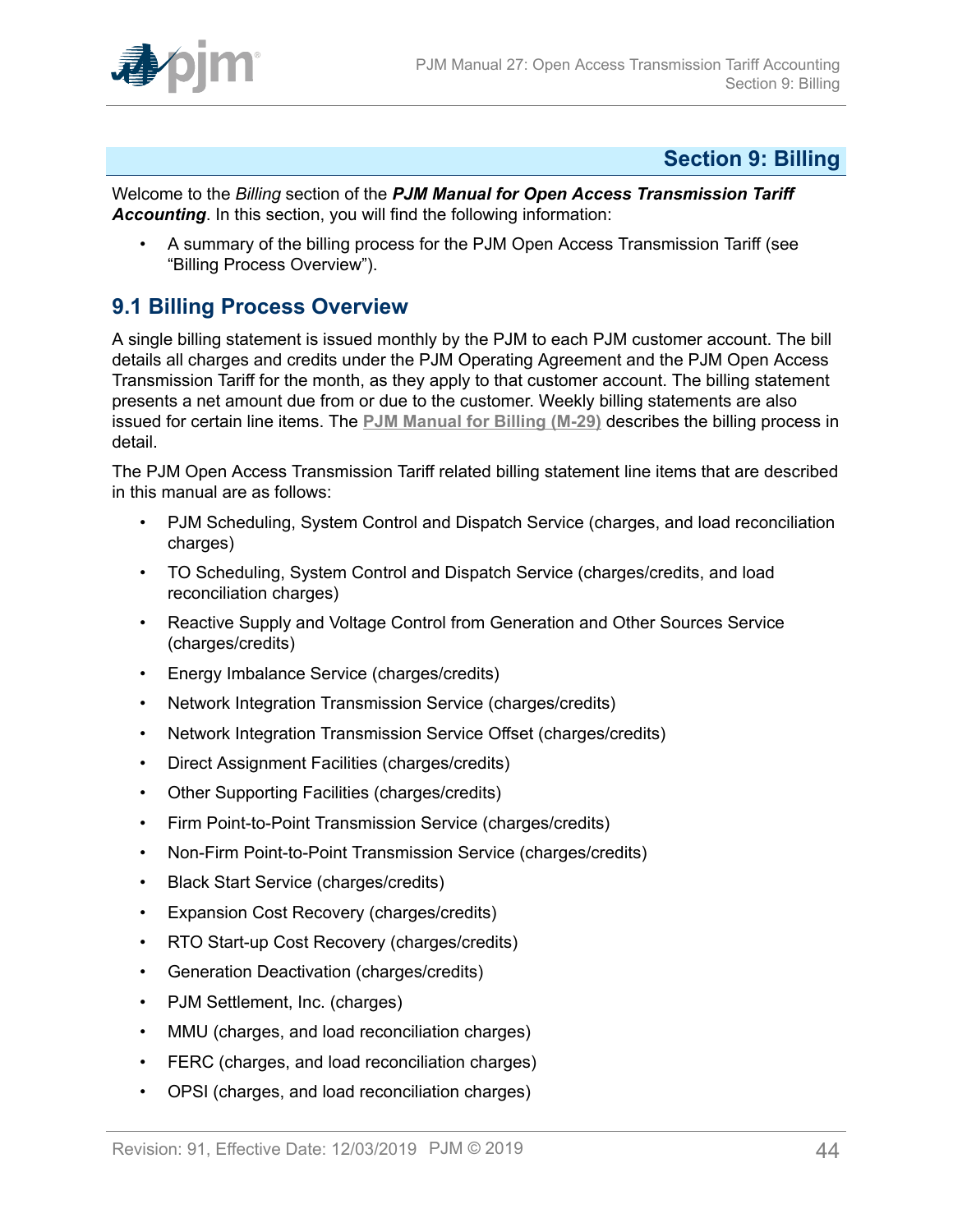

- CAPS (charges, and load reconciliation charges)
- NERC (charges, and load reconciliation charges)
- RFC (charges, and load reconciliation charges)
- RPM Auction (charges/credits)
- Locational Reliability (charges)
- Interruptible Load for Reliability (charges)
- Capacity Transfer Rights (credits)
- Incremental Capacity Transfer Rights (credits)
- Non-Unit Specific Capacity Transaction (charges/credits)
- Generation Resource Rating Test Failure (charges/credits)
- Capacity Resource Deficiency (charges/credits)
- Peak Season Maintenance Compliance Penalty (charges/credits)
- Peak-Hour Period Availability (charges/credits)
- Demand Resource and ILR Compliance Penalty (charges/credits)
- Qualifying Transmission Upgrade Compliance Penalty (charges/credits)
- Load Management Test Failure (charges/credits)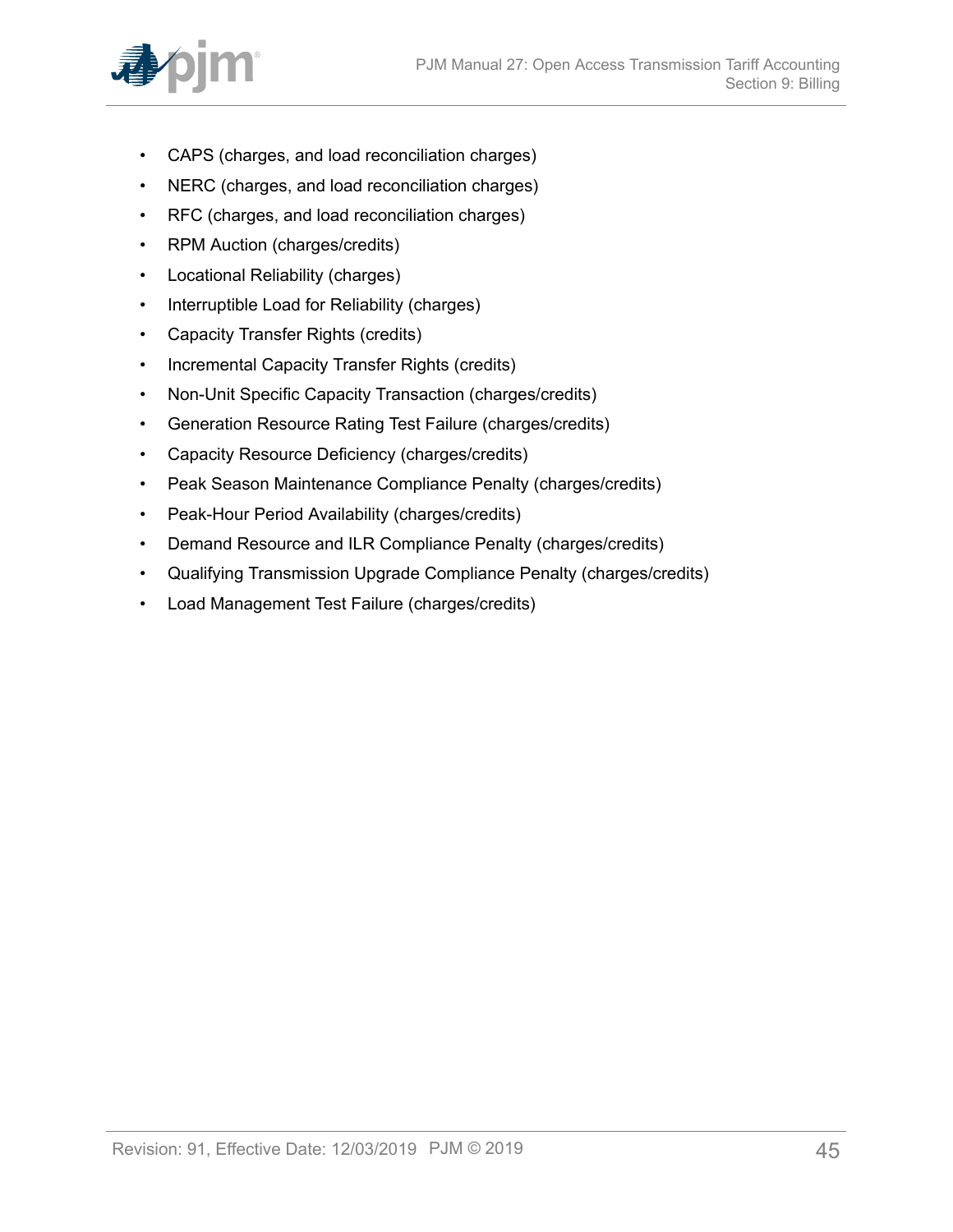

### <span id="page-45-0"></span>**Revision History**

#### **Revision 90 (12/06/2018):**

- Biennial Cover to Cover Review
	- o Section 2.2
		- − Replace "eRPM" with "Capacity Exchange"
	- o Section 5.2
		- − Remove specific TOs as being network customers
		- − Remove ComEd from RTO Startup Recovery Charges
	- o Section 5.3
		- − Remove specific TOs as being network customers
	- o Section 6.3
		- − Provided clarification on AEP and Dominion point-to-point transmission service credits
	- o Section 8
		- − Marked Expansion Cost Recovery Accounting Overview as deleted since these charges and credits are no longer applicable.

#### **Revision 89 (04/01/2018):**

• Updated Section 4 for Five Minute Settlements (FERC Order 825) to replace references to "hourly" with "five minute".

#### **Revision 88 (11/16/2017):**

In Section 7, Black Start Service Accounting, added a description of how charges and credits are handled for a new Black Start unit.

#### **Revision 87 (2/1/2017):**

- Section 5.3 Network Integration Transmission Service Credits:
	- o Removed MetEd and Penelec from TO list and added MAIT to reflect new consolidated MAIT TO entity as approved by 1/26/2017 FERC Order (ER17-214-001).

#### **Revision 86 (01/26/2017):**

- Cover to Cover Periodic Review
- Added language in Section 5.2 to allow for Network Service Peak Load values submitted by Electric Distribution Companies to be scaled if the values do not sum to the Annual Network Service Peak Load for the zone.
- Updated Sections 2 and 9 to include language on funding and charges for Consumer Advocates of PJM (CAPS)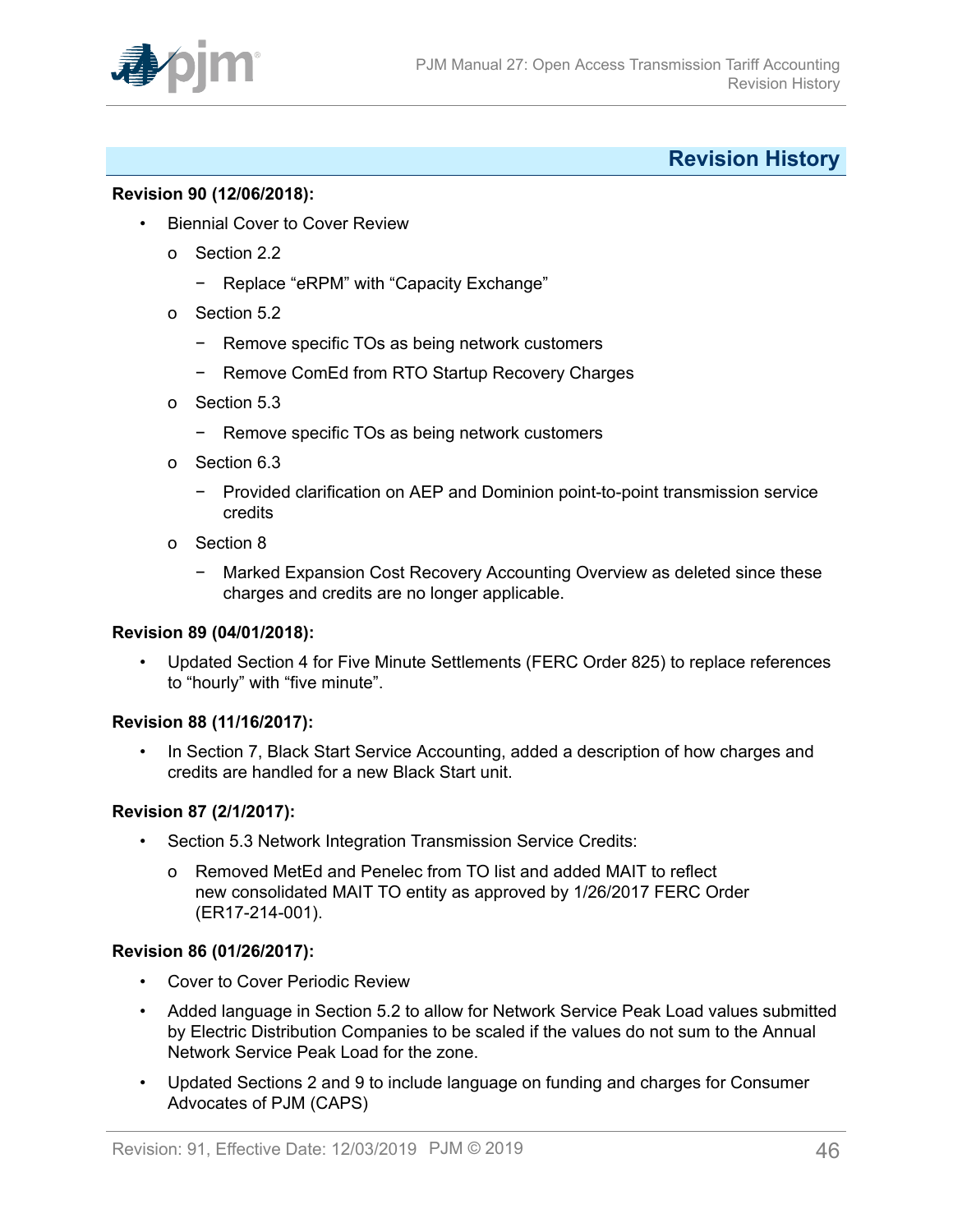

- Updated the web link in Section 7 for the Black Start Revenue Requirements posting on pjm.com.
- Removed references to Manual 35 as this manual was retired on November 17, 2016.

#### **Revision 85 (07/15/2015):**

• In Section 5.2, remove a reference to a specific number of days in a year in the equation to calculate a customer's daily demand charge for network transmission service.

#### **Revision 84 (01/01/2015):**

• Remove references to ATSI Low Voltage Network Integration Service Charges. Effective 1/1/2015, ATSI no longer requires dual voltage billing.

#### **Revision 83 (01/01/2015):**

• Revise submission timing for peak load contributions in Section 5.2 per Docket ER15-134.

#### **Revision 82 (12/01/2014):**

• Revise applicable Black Start revenue requirements in Section 7 per Docket ER14-2883.

#### **Revision 81 (09/09/2013):**

• Conforming changes in Section 7, Black Start Service Accounting, for cost allocations to support the provision of cross-zonal black start support per Docket ER13-1911.

#### **Revision 80 (06/01/2013):**

- Conforming changes in Sections 3, 8, 9, and 11 to incorporate rules for Residual Zone Pricing as approved by FERC in Docket(s) ER13-347. Residual metered load pricing is effective 6/1/2015.
- Changes to incorporate EKPC integration effective 06/01/2013. Section 2.2: Update to Schedule 10 charges, Section 5.3: Added EKPC to list of zones who do not pay themselves for use of their own transmission facilities, Section 8.1 and 8.1.1: Added EKPC to zones exempt from Expansion Cost Recovery Charges

#### **Revision 79 (12/01/2012):**

- Black Start Service Charges Changes to Section 7 outlining the allocation of Operating Reserve Credits for the scheduling of units for Black Start service and testing of Black Start units.
- References to the eSchedules application were updated to InSchedule to reflect the recent upgrade and renaming of this PJM application

#### **Revision 78 (05/22/2012)**

• Section 7.2 Black Start Service Credits, updated section to comply with current version of Schedule 6A of the Tariff. The effective date for the language was November 1, 2011. The change was endorsed May 22, 2012.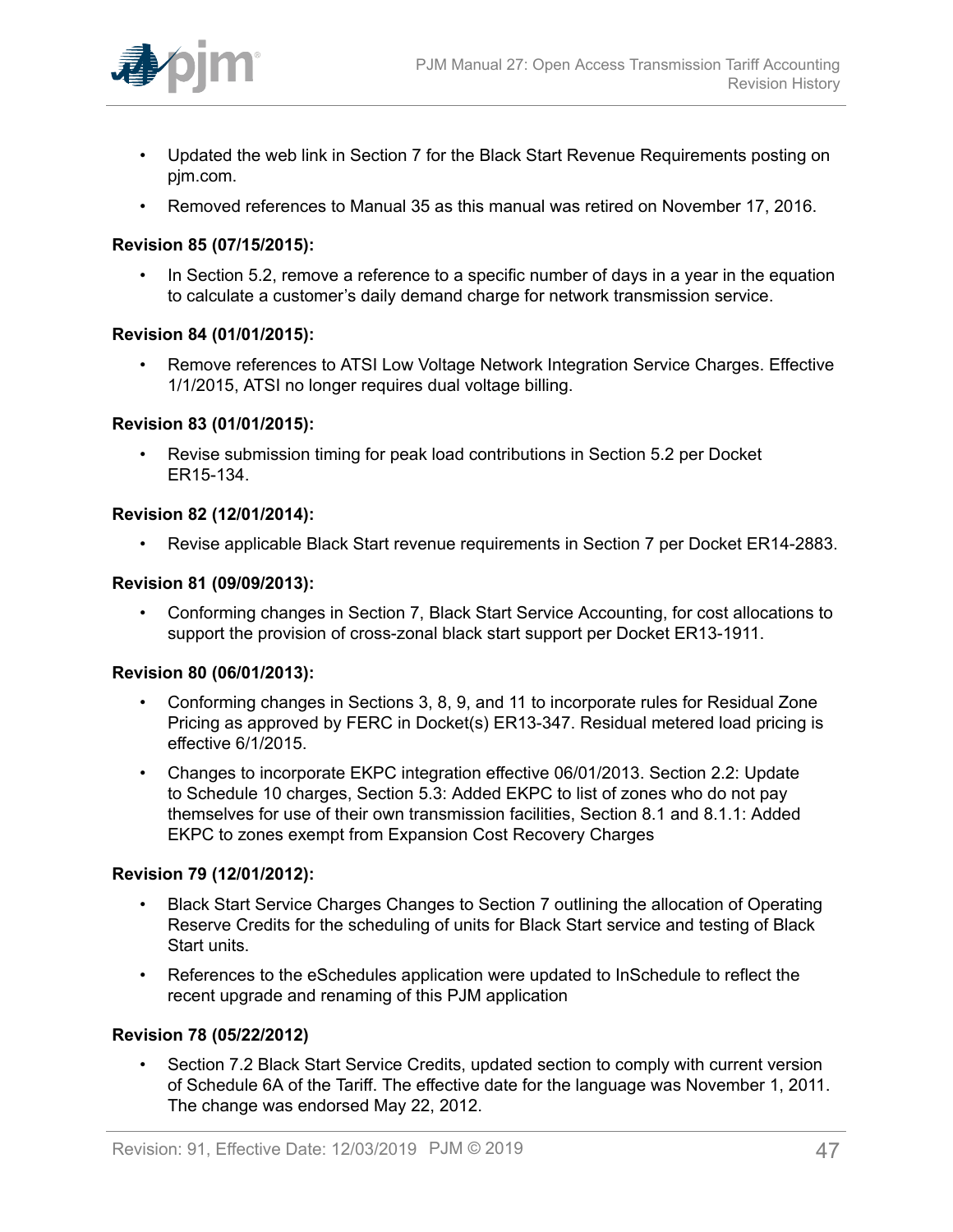

#### **Revision 77 (01/01/2012)**

• Updates to reflect the integration of the DEOK zone

#### **Revision 76 (09/15/2011)**

• Section 4.1 Energy Imbalance Service Accounting Overview: Updated section to comply with current version of Schedule 4 of the Tariff.

#### **Revision 75 (06/01/2011)**

• Updates to reflect the integration of the ATSI zone and creation of PJM Settlement, Inc.

#### **Revision 74 (03/17/2010)**

• Replaced the Expansion Cost Recovery rates with a link to the PJM Guide to Billing on the pjm.com website and added the new RPM billing line items called Load Management Test Failure Charge/Credit.

#### **Revision 73 (06/01/2009)**

• Removed the Network Transmission Service rate/revenue requirement table and the Black Start revenue requirement table to avoid periodic manual updates and instead reference the applicable PJM.com website addresses.

#### **Revision 72 (3/1/2009)**

• Revised transmission revenue requirement and rate for the AEP zone (Exhibit 1).

#### **Revision 71 (1/01/2009)**

- Revised transmission revenue requirements and rates for PSEG and Dominion zones (Exhibit 1).
- Revised black start revenue requirements table (Exhibit 3).
- Clarified how Schedule 9 refunds apply to all quarters of the year (Section 2).
- Added descriptions of several new load reconciliation items recently implemented.

#### **Revision 70 (11/01/2008)**

- Revised transmission revenue requirements and rates for PSEG and PPL (Exhibit 1).
- Revised black start revenue requirements table (Exhibit 3).

#### **Revision 69 (08/01/2008)**

- Revised black start revenue requirements table (Exhibit 3).
- Added description for the collection of Schedule 9-MMU monthly costs to Section 2 that start in August 2008.

#### **Revision 68 (06/01/2008)**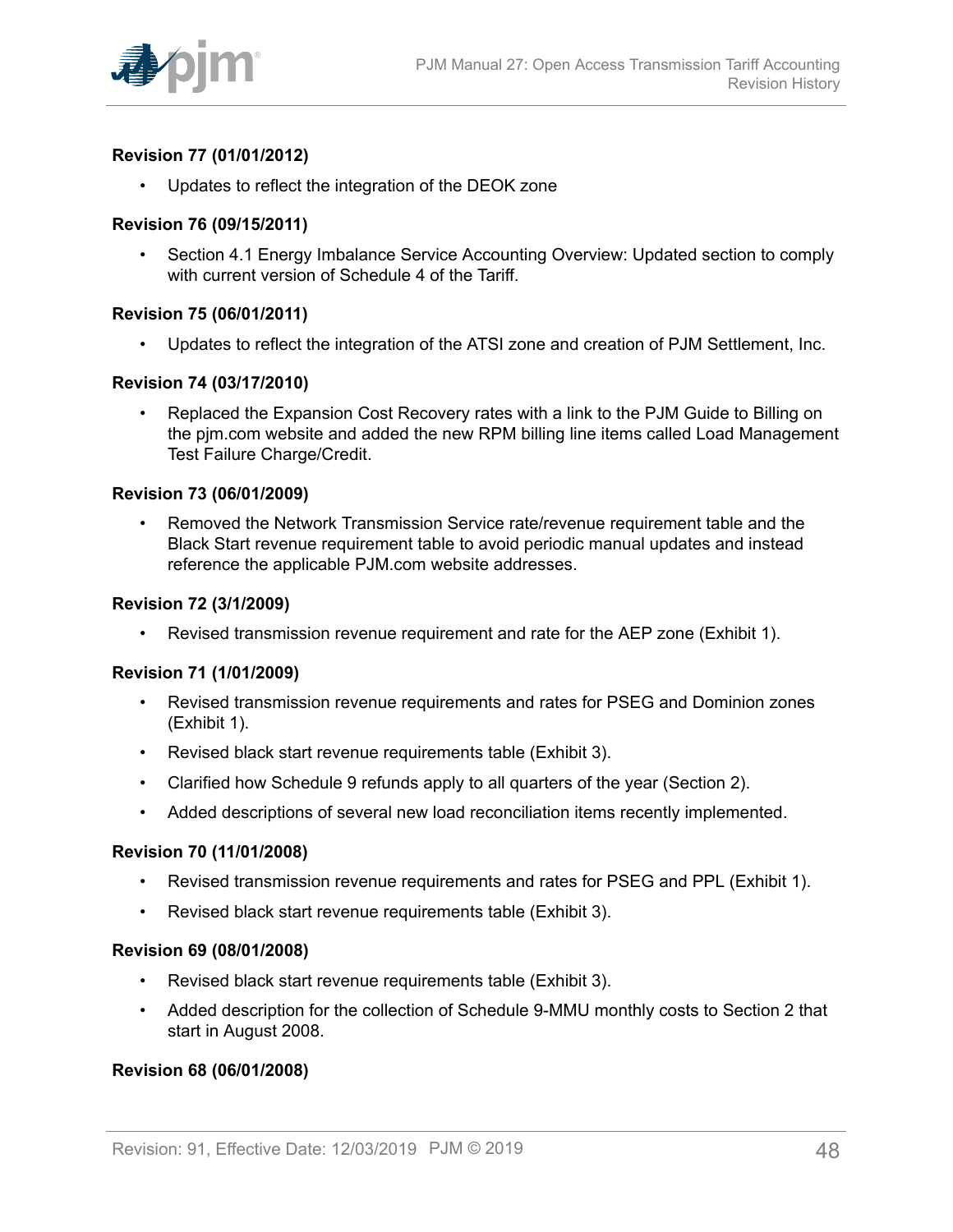

- Revised Dominion network transmission revenue requirements and rates in Exhibit 1 to reflect their formula rate approved by FERC retroactively to 1/1/2008, and added the TrAILCo revenue requirement.
- Revised Network Transmission Service Credits and Firm Point-to-Point Transmission Service Credits sections to reflect the fact that the Dominion zonal share of these credits are further allocated to Dominion's network customers effective 1/1/2008.
- Revised black start revenue requirements table (Exhibit 3).
- Added description for the collection of Schedule 9-6 AC<sup>2</sup> monthly costs to Section 2 that start in June 2008.

#### **Revision 67 (06/01/2008)**

• Revised network transmission revenue requirements and rates table (Exhibit 1) to reflect revised formula rates.

#### **Revision 66 (5/1/2008)**

• Revised black start revenue requirements table (Exhibit 3).

#### **Revision 65 (4/1/2008)**

- Revised transmission revenue requirements for ComEd (Exhibit 1).
- Revised black start revenue requirements table (Exhibit 3).

#### **Revision 64 (2/1/2008)**

- Removed reactive revenue requirements table (Exhibit 1) per FERC order ER08-339.
- Revised black start revenue requirements table (Exhibit 3).

#### **Revision 63 (1/01/2008)**

- Revised black start revenue requirements table (Exhibit 1).
- Added ODEC as a Delmarva zonal transmission owner in Exhibit 2.
- Revised Expansion Cost Recovery Charge rates for 2008.

#### **Revision 62 (1/01/2008)**

- Revised reactive revenue requirements table (Exhibit 1).
- Revised black start revenue requirements table (Exhibit 4).

#### **Revision 61 (9/01/2007)**

- Revised reactive revenue requirements table (Exhibit 1).
- Revised black start revenue requirements table (Exhibit 4).

#### **Revision 60 (07/01/2007)**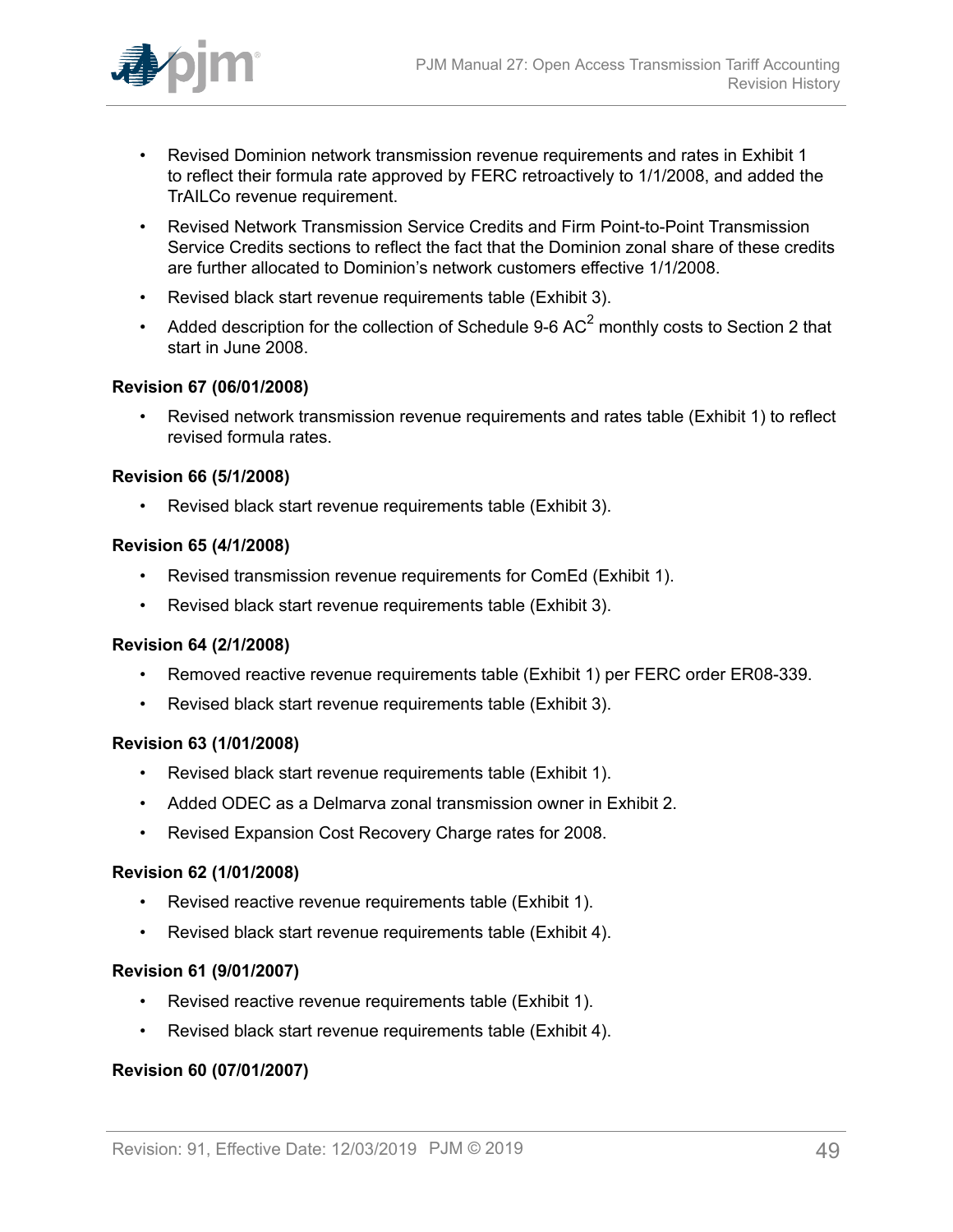

- Revisions were made to reflect the implementation of Marginal Losses and for general clean-up.
- Revised reactive revenue requirements table (Exhibit 1).
- Revised black start revenue requirements table (Exhibit 4).
- Revised Section 2 to reflect Schedule 9 refunds.

#### **Revision 59 (06/01/2007)**

• Revisions moved to revision 60

#### **Revision 58 (01/01/2007)**

- Revised black start revenue requirements table (Exhibit 4).
- Revised rates in Expansion Cost Recovery Charges (Section 8).
- Revised Duquesne's network service rate and revenue requirement (Exhibit 2).
- Revised Section 2 to include new Schedules 10-NERC and 10 RFC
- Introduction trimmed to eliminate redundant information.
- List of PJM Manuals exhibit removed, with directions given to PJM Web site where all the manuals can be found.
- Revision History permanently moved to the end of the manual

#### **Revision 57 (10/01/2006)**

- Revised reactive revenue requirements table (Exhibit 2).
- Revised network transmission revenue requirements table (Exhibit 3).
- Revised black start revenue requirements table (Exhibit 5).

#### **Revision 56 (09/01/2006)**

- Revised reactive revenue requirements table (Exhibit 2).
- Revised black start revenue requirements table (Exhibit 5).

#### **Revision 55 (8/1/06)**

• Revise reactive revenue requirements table (Exhibit 2), revise network transmission revenue requirements table (Exhibit 3), and revise black start revenue requirements table (Exhibit 5).

#### **Revision 54 (6/1/06)**

• Revise reactive revenue requirements table (Exhibit 2), revise network transmission revenue requirements table (Exhibit 3), revise black start revenue requirements table (Exhibit 5), revise PJM Scheduling, System Control and Dispatch Service Accounting section to reflect PJM's stated rate implementation, and revise Expansion Cost Recovery Accounting section to reflect retroactive FERC order.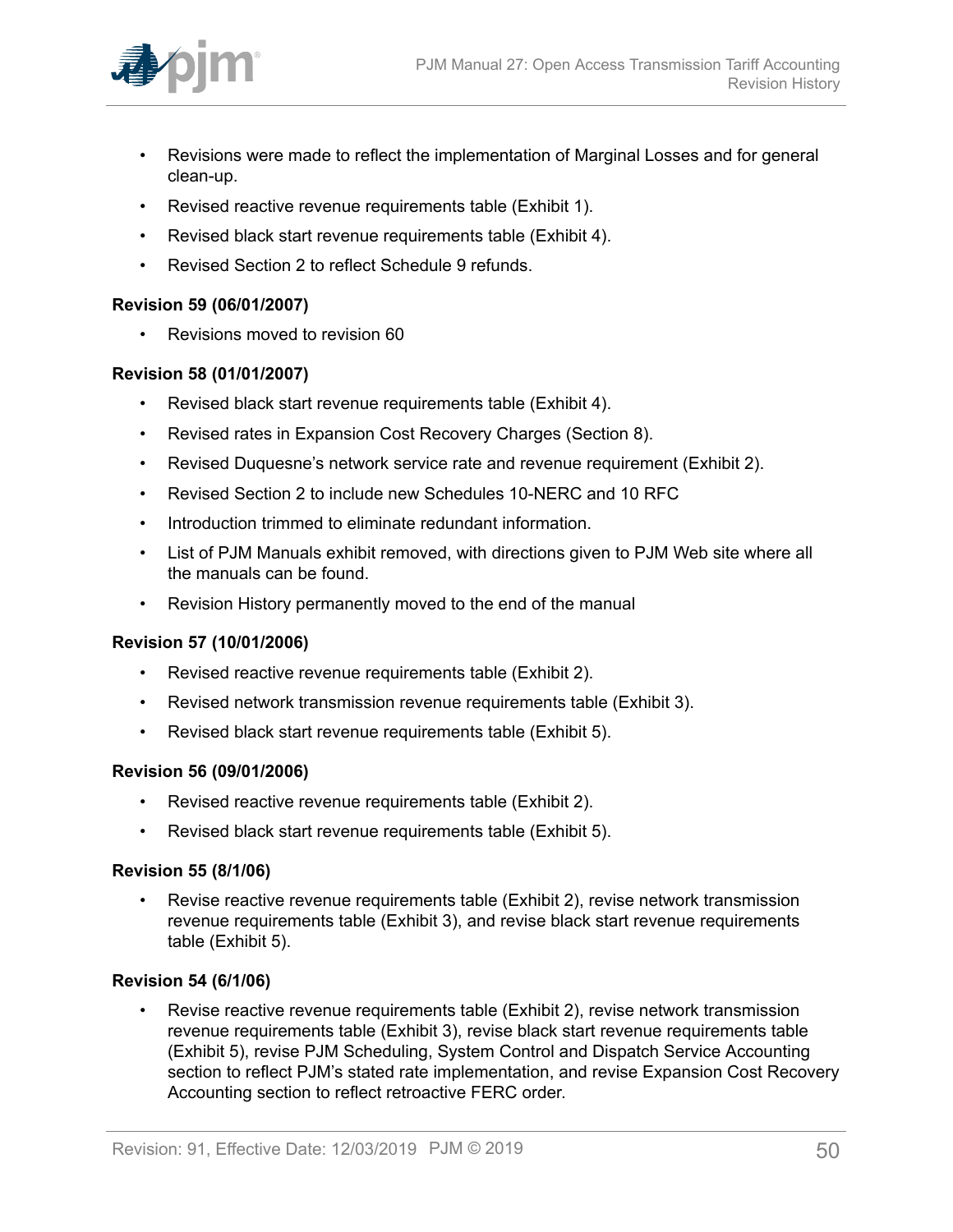

#### **Revision 53 (4/1/06)**

- Revise network transmission revenue requirements table (Exhibit 3), revise black start revenue requirements table (Exhibit 5), remove SECA references since the original SECA period has terminated (Section 8: Seams Elimination Cost Assignment Accounting), and remove MAAC charge references since this charge has terminated (Section 7: Mid-Atlantic Area Council Charge Accounting). Since Sections 7 and 8 were deleted, Sections 9 through 11 were renumbered accordingly.
- Revisions were made on the following pages: 29, 35, 36 and 40-45.

#### **Revision 52 (3/1/06)**

- Revise reactive revenue requirements table.
- Revisions were made on the following page: 23.

#### **Revision 51 (2/1/06)**

- Add new subsection to Network Service Accounting for business rules regarding the changing of settlement area definitions.
- Revisions were made on the following pages: 33 and 34.

#### **Revision 50 (1/1/06)**

- Revise reactive and black start revenue requirements tables.
- Revisions were made on the following pages: 23 and 44.

#### **Revision 49 (1/1/06)**

- Revise reactive and black start revenue requirements tables, add Schedule 9-OPSI billing description, and add new subsection to Network Service Accounting for nodal pricing business rules.
- Revisions were made on the following pages: 16, 19, 23, 30, 32, 33 and 44.

#### **Revision 48 (11/1/05)**

• Revise reactive and black start revenue requirements tables; AEP Network Service rate, revenue requirement, and pass-through credit allocations; and, Schedule 13 (Expansion Cost Recovery) billing description.

#### **Revision 47 (7/1/05)**

• Revise reactive and black start revenue requirements table, revise AECO, BGE, DPL, and PEPCO Network Service rates and revenue requirements, and add Schedule 13 (Expansion Cost Recovery) billing description.

#### **Revision 46 (5/1/05)**

• Revise reactive and black start revenue requirements table, clarify SECA settlements, and make changes to include Dominion.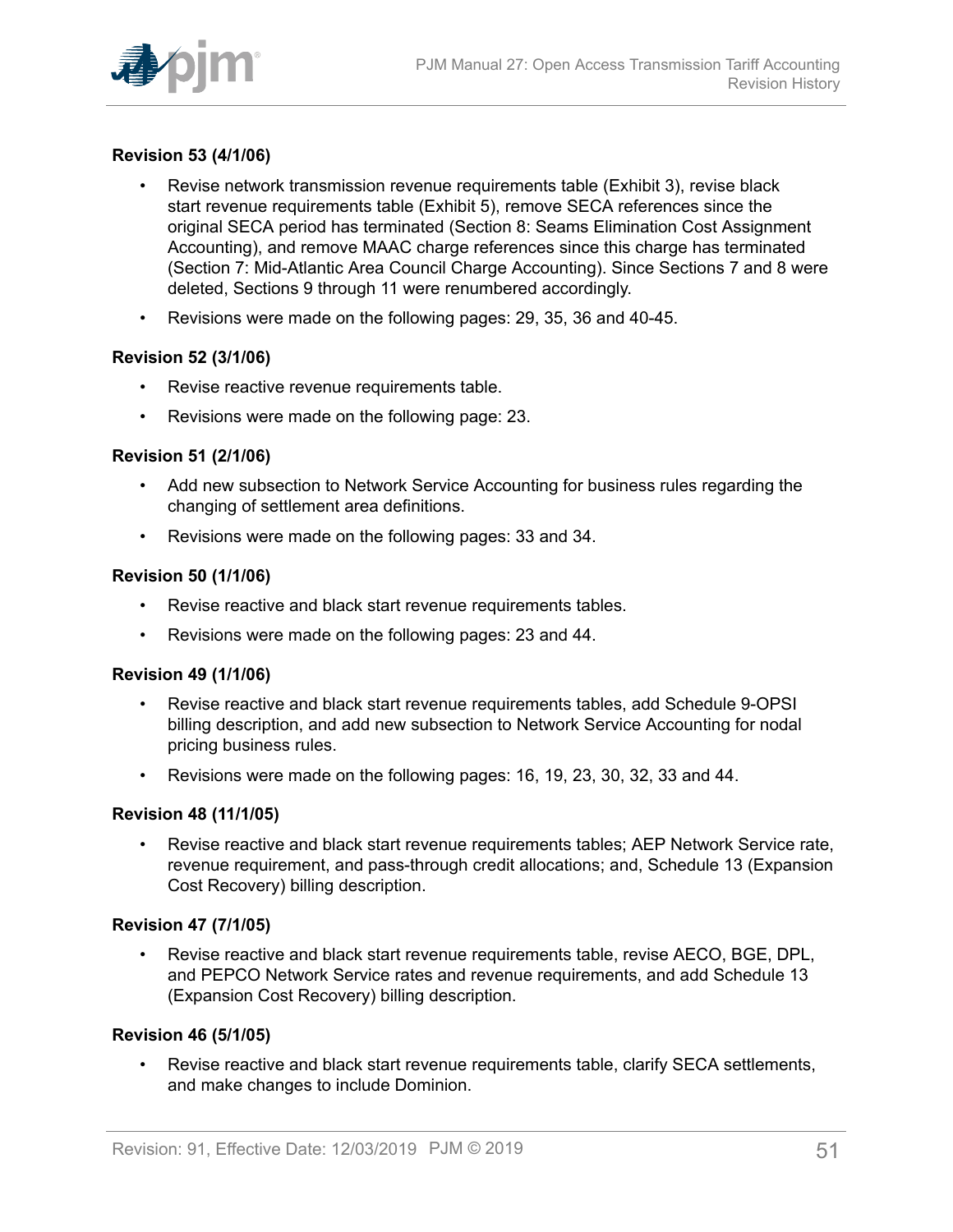

#### **Revision 45 (2/16/05)**

• Revise reactive revenue requirements table.

#### **Revision 44 (1/1/05)**

• Revise reactive and black start revenue requirements tables.

#### **Revision 43 (1/1/05)**

• Revise reactive and black start revenue requirements tables and the AEP network integration transmission service rate. Add Duquesne's network integration transmission service revenue requirement and rate. Remove AP revenue neutrality and transitional market expansion charge sections.

#### **Revision 42 (12/22/04)**

• Revise to reflect FERC Regional Through and Out Rate (RTOR) elimination between PJM and MISO and the new SECA billing.

#### **Revision 41 (11/01/04)**

• Revise reactive and black start revenue requirements tables.

#### **Revision 40 (10/01/04)**

- Revise to reflect the AEP/Dayton market integration.
- Updated Exhibit 1: List of PJM Manuals to reflect new manuals

#### **Revision 39 (07/31/04)**

• Revised reactive revenue requirements listed in Exhibit 2 of Section 3: Reactive Supply & Voltage Control from Generation Sources Service Accounting.

#### **Revision 38 (06/30/04)**

• Revised reactive revenue requirements listed in Exhibit 2 of Section 3: Reactive Supply & Voltage Control from Generation Sources Service Accounting.

#### **Revision 37 (06/01/04)**

• Revised annual black start revenue requirements listed in Exhibit 5 of Section 11: Black Start Service Accounting.

#### **Revision 36 (05/01/04)**

- Globally changed all references from "*PJM Control Area*" to "*PJM Region*"
- Revised Section 2: Scheduling, System Control & Dispatch Service Accounting to incorporate the changes to PJM Service Category; Capacity Resource and Obligation Management Service (Schedule 9-5).
- Revised annual reactive revenue requirements listed in Exhibit 2 of Section 3: Reactive Supply & Voltage Control from Generation Sources Service Accounting.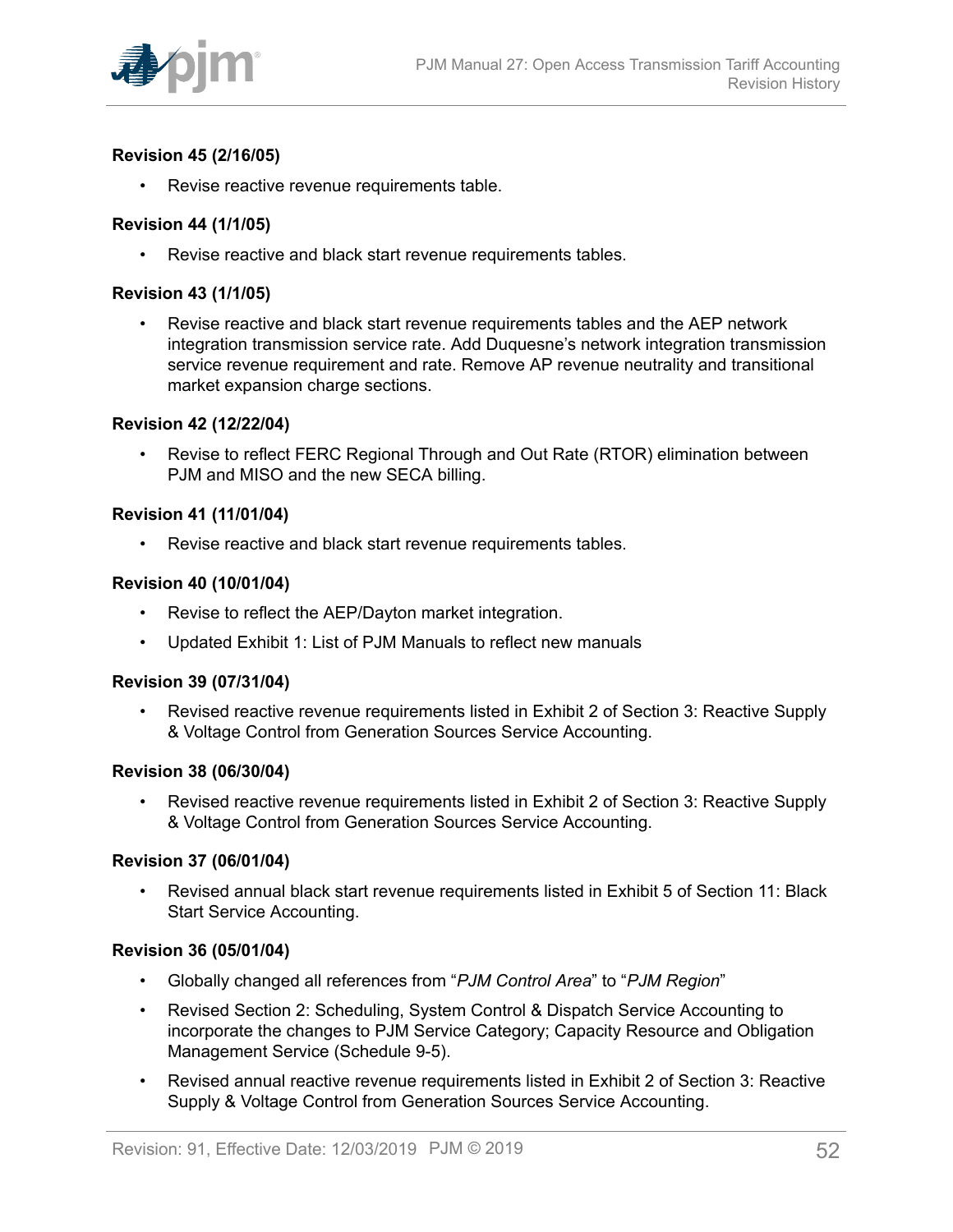

- Revised annual transmission owner revenue requirements listed in Exhibit 3 of Section 5: Network Integration Transmission Service Accounting.
- Revised firm point-to-point transmission service rates listed in Exhibit 4 of Section 6: Point-to-Point Transmission Service Accounting.
- Revised Section 6: Point-to-Point Transmission Service Accounting to incorporate the changes to the Point-to-Point Transmission Service credit allocations.
- Revised Section 9: Transitional Market Expansion Accounting to incorporate the change that these charges do not apply to energy either delivered to load or input into the Transmission System in the PJM zone comprised of Commonwealth Edison.
- Added Section 10: Expansion Integration Accounting and re-numbered other sections accordingly.
- Updated PJM List of Manuals to reflect new manuals

#### **Revision 35 (05/01/04)**

• Revised Section 2: Scheduling, System Control & Dispatch Service Accounting to incorporate the changes to PJM Service Categories; FTR Administration (Schedule 9-2) and Market Support Services (Schedule 9-3).

#### **Revision 34 (04/01/04)**

• Revised annual reactive revenue requirements listed in Exhibit 2 of Section 3: Reactive Supply & Voltage Control from Generation Sources Service Accounting.

#### **Revision 33 (01/01/04)**

- Revised annual reactive revenue requirements listed in Exhibit 2 of Section 3: Reactive Supply & Voltage Control from Generation Sources Service Accounting.
- Revised Exhibit 1: List of PJM Manuals to reflect two new eFuel manuals

#### **Revision 32 (10/01/03)**

• Revised annual reactive revenue requirements listed in Exhibit 2 of Section 3: Reactive Supply & Voltage Control from Generation Sources Service Accounting.

#### **Revision 31 (09/01/03)**

- Revised annual reactive revenue requirements listed in Exhibit 2 of Section 3: Reactive Supply & Voltage Control from Generation Sources Service Accounting.
- Revised annual black start revenue requirements listed in Exhibit 5 of Section 10: Black Start Service Accounting.

#### **Revision 30 (07/01/03)**

• Revised annual reactive revenue requirements listed in Exhibit 2 of Section 3: Reactive Supply & Voltage Control from Generation Sources Service Accounting.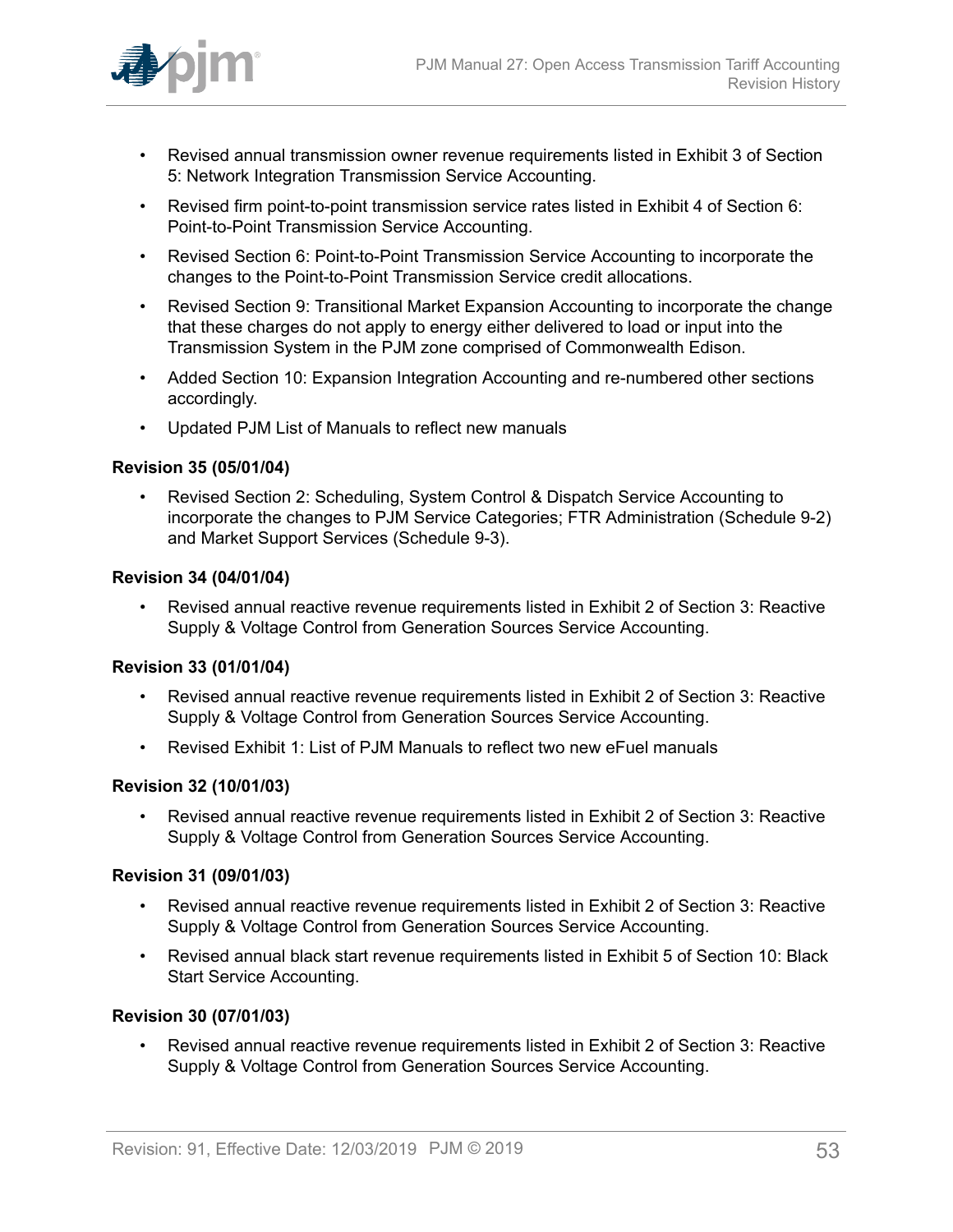

• Revised annual black start revenue requirements listed in Exhibit 5 of Section 10: Black Start Service Accounting.

#### **Revision 29 (06/01/03)**

- Revised Section 5: Network Integration Transmission Service Accounting to reflect the revised procedures to calculate the Network Customer's daily peak load contribution in accordance with FERC's order requiring the use of Network Service Peak Load (NSPL) contributions based on metered peaks instead of unrestricted peaks (Docket EL02-121).
- Changed references to "Fixed Transmission Rights" to "Financial Transmission Rights."
- Schedule 9-5. Revised the sentence "Usage of this service is defined as the sum of the Load-Serving Entity's daily Accounted-For Obligations and Available Capacity Obligations during the month without any reduction for ALM Credit, plus the Capacity Resource Owner's Unforced Capacity and Available Capacity, both measured in MWd" to "Usage of this service is defined as the sum of the Load-Serving Entity's daily Accounted-For Obligations during the month without any reduction for ALM Credit, plus the Capacity Resource Owner's Unforced Capacity, measured in MWd."
- Removed the sentence. "In addition, PJM will charge a one-time sign-on fee of \$5,000 for each new PJM eCapacity account."
- Changed all references from "*PJM Interconnection, L.L.C.*" to "*PJM*."
- Renamed Exhibits I.1 through 10.1 to Exhibit 1 through Exhibit 5.
- Reformatted to new PJM formatting standard.
- Renumbered pages to consecutive numbering.

#### **Revision 28 (04/01/03)**

• Revised annual reactive revenue requirements listed in Exhibit 2 of Section 3: Reactive Supply & Voltage Control from Generation Sources Service Accounting.

#### **Revision 27 (04/01/03)**

• Revised annual reactive revenue requirements listed in Exhibit 2 of Section 3: Reactive Supply & Voltage Control from Generation Sources Service Accounting.

#### **Revision 26 (02/01/03)**

• Revised annual reactive revenue requirements listed in Exhibit 2 of Section 3: Reactive Supply & Voltage Control from Generation Sources Service Accounting.

#### **Revision 25 (02/01/03)**

• Revised annual reactive revenue requirements listed in Exhibit 2 of Section 3: Reactive Supply & Voltage Control from Generation Sources Service Accounting.

#### **Revision 24 (01/01/03)**

• Revised annual reactive revenue requirements listed in Exhibit 2 of Section 3: Reactive Supply & Voltage Control from Generation Sources Service Accounting.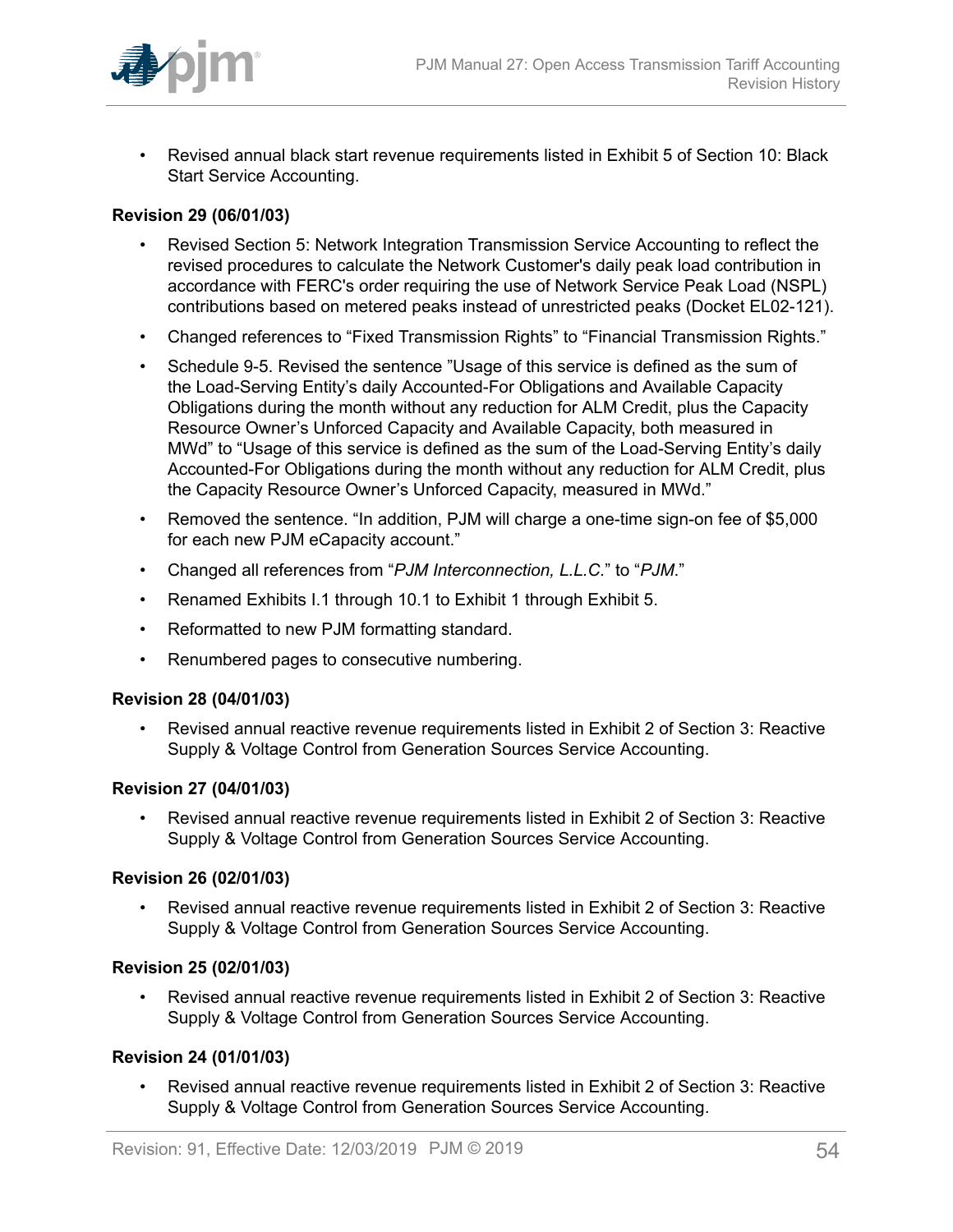

#### **Revision 23 (01/01/03)**

• Revised Annual Black Start Revenue Requirements in Exhibit 5 of Section 10: Black Start Service Accounting.

#### **Revision 22 (01/01/03)**

- Revised annual reactive revenue requirements listed in Exhibit 2 of Section 3: Reactive Supply & Voltage Control from Generation Sources Service Accounting. The addition of Commonwealth Chesapeake, L.L.C. was effective 11/01/02.
- Revised Section 2: Scheduling, System Control & Dispatch Service Accounting.

#### **Revision 21 (12/01/02)**

• Added new Section 10: Black Start Service Accounting. Re-numbered existing Section 10: Billing as new Section 11.

#### **Revision 20 (09/01/02)**

• Revised annual reactive revenue requirements listed in Exhibit 2 of Section 3: Reactive Supply & Voltage Control from Generation Sources Service Accounting.

#### **Revision 19 (07/01/02)**

• Revised annual reactive revenue requirements listed in Exhibit 2 of Section 3: Reactive Supply & Voltage Control from Generation Sources Service Accounting.

#### **Revision 18 (04/01/02)**

• Revised to reflect the changes to incorporate the PJM West Region and Rockland Electric Company.

#### **Revision 17 (01/01/02)**

• Revised annual reactive revenue requirements listed in Exhibit 2 of Section 3: Reactive Supply & Voltage Control from Generation Sources Service Accounting.

#### **Revision 16 (10/01/01)**

• Revised annual reactive revenue requirements listed in Exhibit 2 of Section 3: Reactive Supply & Voltage Control from Generation Sources Service Accounting.

#### **Revision 15 (09/01/01)**

• Revised annual reactive revenue requirements listed in Exhibit 2 of Section 3: Reactive Supply & Voltage Control from Generation Sources Service Accounting.

#### **Revision 14 (08/01/01)**

• Revised annual reactive revenue requirements listed in Exhibit 2 of Section 3: Reactive Supply & Voltage Control from Generation Sources Service Accounting.

#### **Revision 13 (07/23/01)**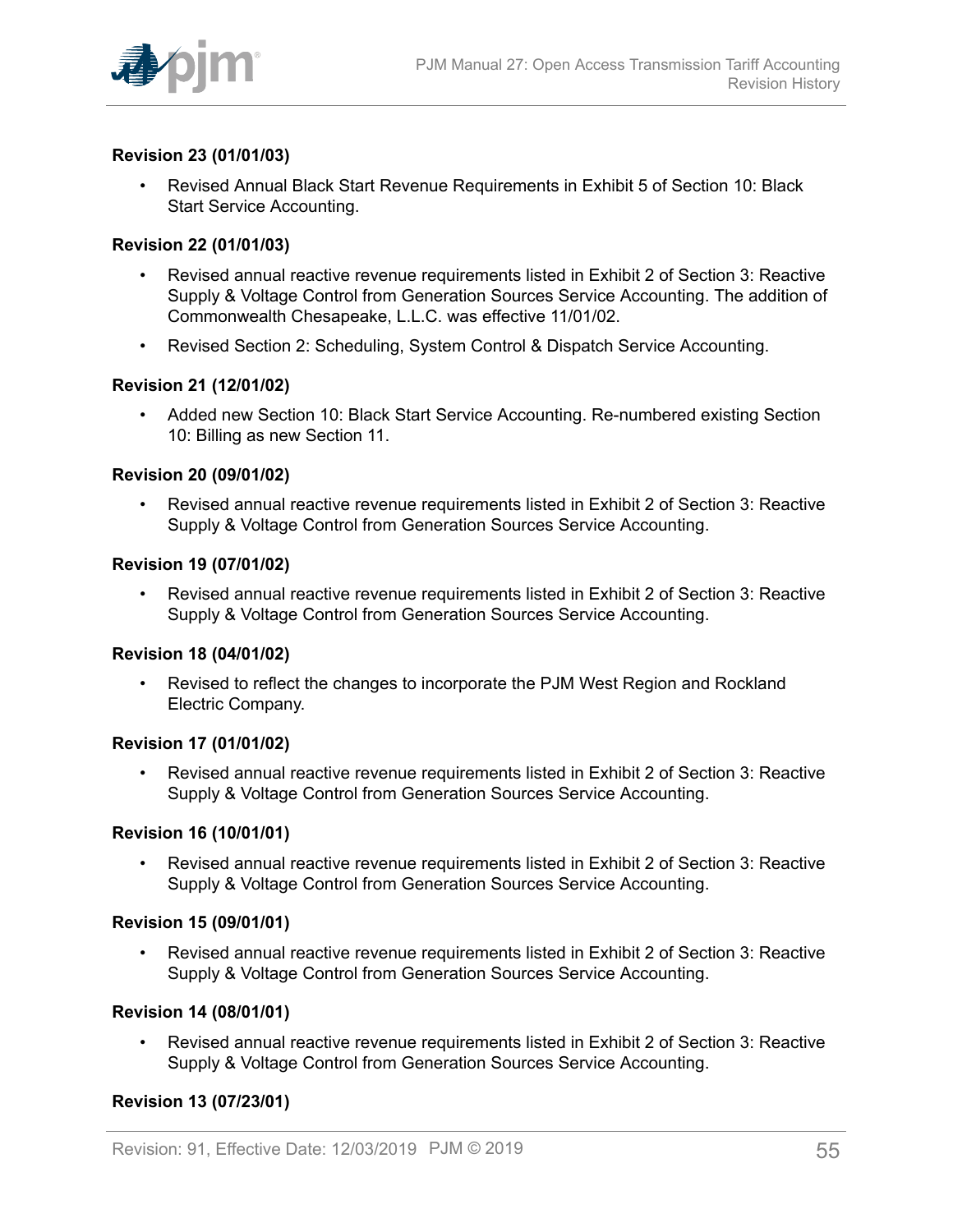

• Revised annual reactive revenue requirements listed in Exhibit 2 of Section 3: Reactive Supply & Voltage Control from Generation Sources Service Accounting.

#### **Revision 12 (06/01/01)**

• Revised to reflect new Transmission Service and Reactive Rates.

#### **Revision 11 (01/01/01)**

- Revised to reflect the new unbundled PJM Scheduling, System Control and Dispatch Service accounting method (Tariff Schedule 9) and the new Mid-Atlantic Area Council Charge billing (Tariff Schedule 10) to be effective 01/01/2001.
- Removed Attachment A: Definitions and Abbreviations. Attachment A is being developed into a 'new' **PJM Manual 35:** *Definitions and Abbreviations*.

#### **Revision 10 (10/01/00)**

• Revised to reflect the new Reactive Supply and Voltage Control from Generation Sources Service (Tariff Schedule 2) accounting method as approved by FERC (Docket No. ER00-3327) to be effective 10/01/2000.

#### **Revision 09 (06/01/00)**

• Sections 5, 6 & 7: Revised to reflect new point-to-point transmission service rates as approved by FERC.

#### **Revision 08 (09/23/99)**

- Section 2: Scheduling, System Control, & Dispatch Service Accounting
- Revised to reflect the new RTO Scheduling, System Control, & Dispatch Service (Schedule 1A) Accounting methodology which was approved by the FERC.

#### **Revision 07 (06/01/99)**

- Section 5: Network Integration Transmission Service Accounting
- Revised 'Exhibit 3: Annual Transmission Revenue Requirements' for AE Zone.
- Section 6: Point-to-Point Transmission Service Accounting Overview
- Revised 'Exhibit 4: Firm Point-to-Point Transmission Service Rates' for AE Zone.
- Revised 'Exhibit 5: Non-Firm Point-to-Point Transmission Service Delivery Rates' for AE Zone.

#### **Revision 06 (04/01/99)**

- Section 2: Scheduling, System Control, & Dispatch Service Accounting
- Added reconciliation billing for PJM and RTO Scheduling, System Control & Dispatch Services charges.

#### **Revision 05 (01/01/99)**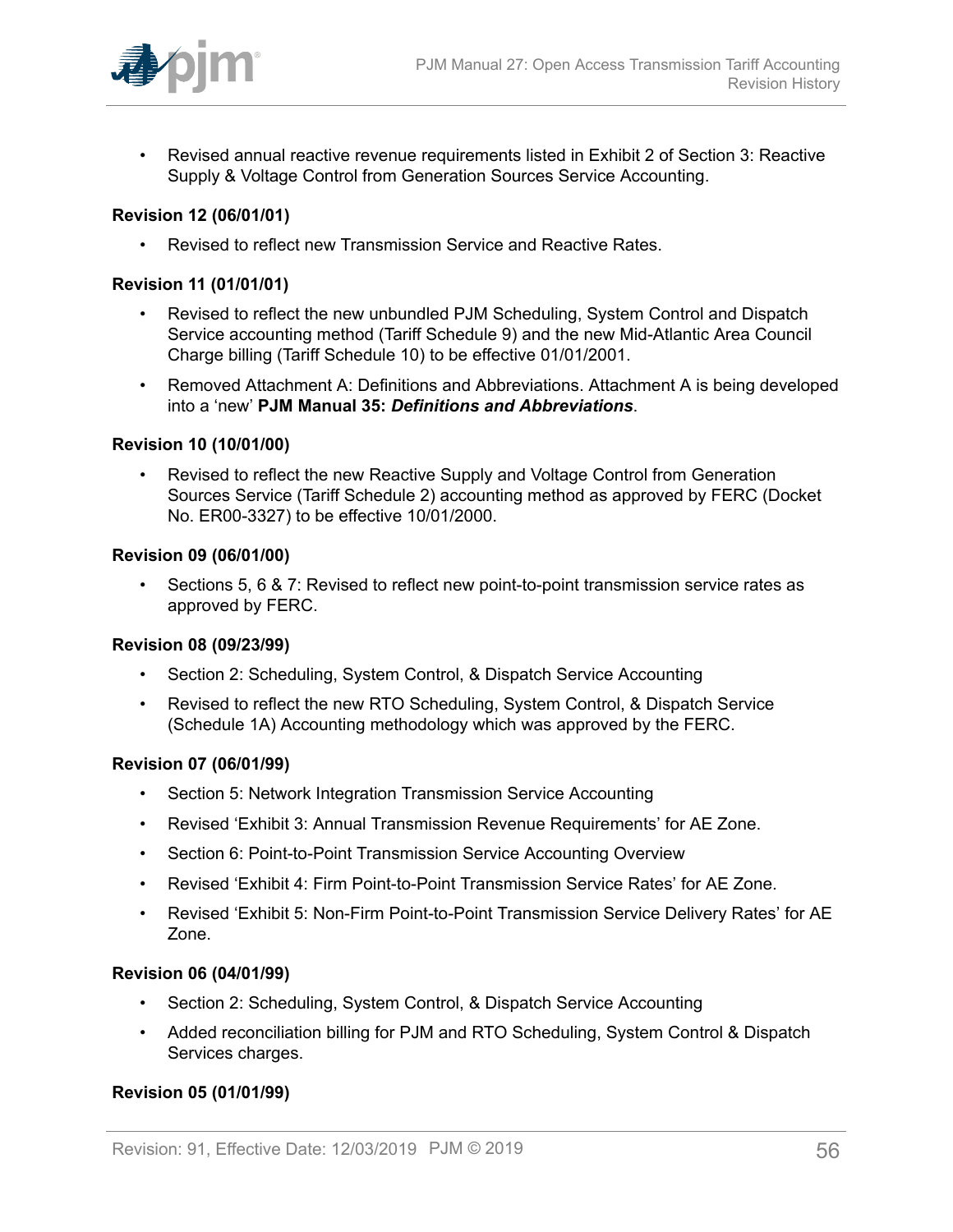

- Section 2: Scheduling, System Control, & Dispatch Service Accounting
- Added calculation of RTO scheduling, system control, and dispatch service credits and charges.
- Section 3: Reactive Supply & Voltage Control Service Accounting
- Modified calculation of Reactive Charges and Rates (Exhibit 2)
- Section 5: Network Integration Transmission Service Accounting
- Updated the RTO's Annual Transmission Revenue Requirements (Exhibit 3)
- Revised the Network Integration Transmission Service Charge calculations from monthly to daily.
- Section 6: Point-to-Point Transmission Service Accounting
- Updated Firm and Non-Firm Point-to-Point Transmission Service Rates (Exhibit 4 and 6.2)
- In addition, changes were made throughout the manual for implementation of Pennsylvania Customer Choice.

#### **Revision 04 (07/31/98)**

- Section 5: Network Integration Transmission Service Accounting
- Modified discussion of RTO payment for use of their own transmission facilities in "Network Integration Transmission Service Charges" and "Network Integration Transmission Service Credits"

#### **Revision 03 (07/01/98)**

- Section 6: Point-to-Point Transmission Service Accounting
- Corrected column headings in Exhibit 6.2.
- Corrected Non-Firm Point-to-Point Transmission Service Credit formula in "Non-Firm Transmission Service Credits" of "Point-to-Point Transmission Service Credits."

#### **Revision 02 (05/21/98)**

- Section 5: Network Integration Transmission Service Accounting
- Revised "Network Integration Transmission Service Charges" to correct "Monthly Service Charge" calculations.
- Section 6: Point-to-Point Transmission Service Accounting
- Revised formulas in "Non-Firm Point-to Point Transmission Service Charge Correction for Congestion" and" Non-Firm Point-to Point Transmission Service Charge Correction for Curtailments" under "Point-to-Point Transmission Service Charges."

#### **Revision 01 (04/17/98)**

• Revised all Sections to reference "Locational Marginal Price" rather than "Market Clearing Price."